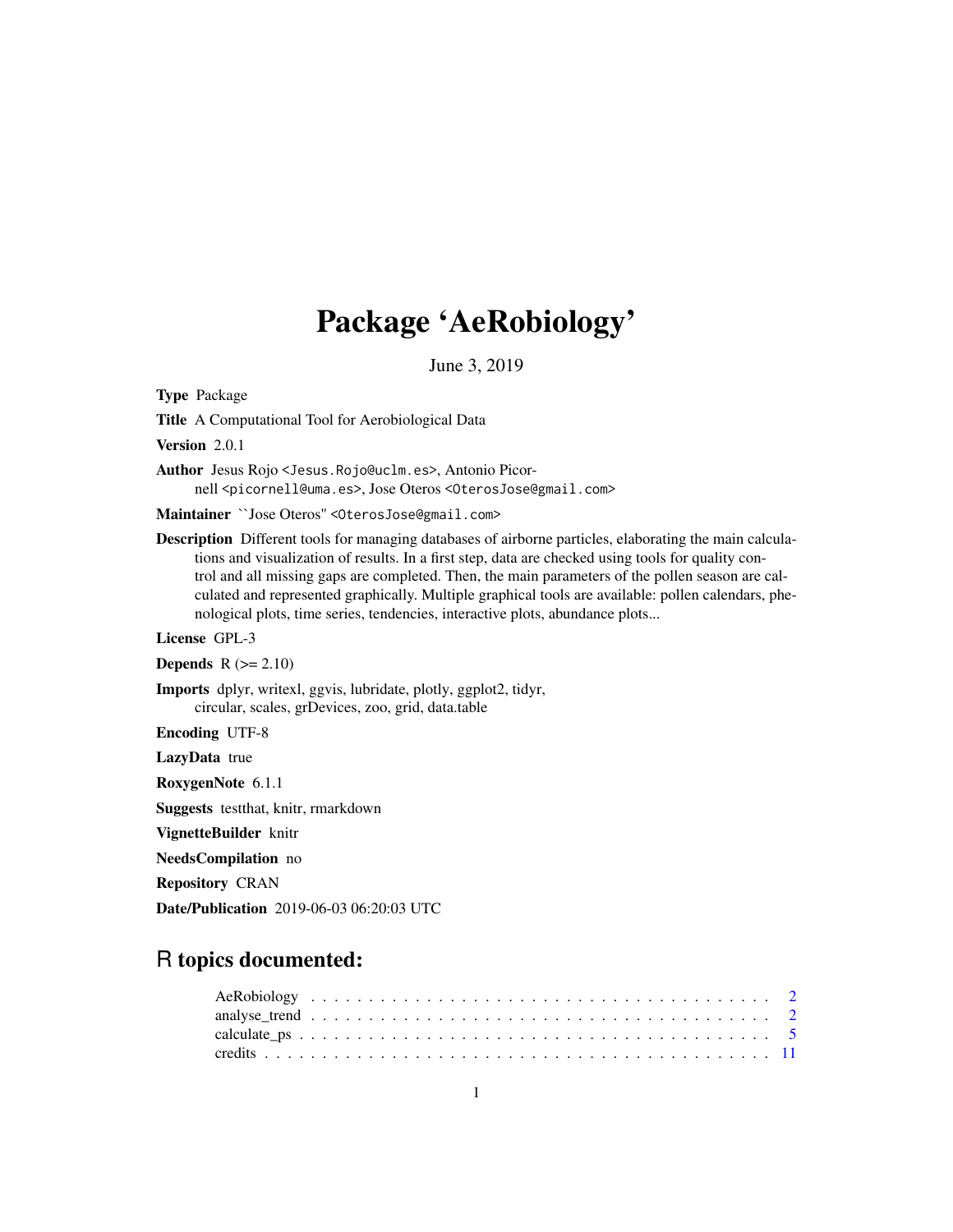<span id="page-1-0"></span>

|                                                                                                              | -36 |
|--------------------------------------------------------------------------------------------------------------|-----|
| quality control $\ldots \ldots \ldots \ldots \ldots \ldots \ldots \ldots \ldots \ldots \ldots \ldots \ldots$ |     |
|                                                                                                              |     |

## **Index** [41](#page-40-0)

AeRobiology AeRobiology *package*

## Description

AeRobiology computational tool

<span id="page-1-1"></span>analyse\_trend *Calculating and Plotting Trends of Pollen Data (summary plot).*

# Description

Function to calculate the main seasonal indexes of the pollen season (*Start Date*, *Peak Date*, *End Date* and *Pollen Integral*). Trends analysis of the parameters over the seasons. Summary dot plot showing the distribution of the main seasonal indexes over the years.

## Usage

```
analyse_trend(data, interpolation = TRUE, int.method = "lineal",
 export.plot = TRUE, export.format = "pdf", export.result = TRUE,
 method = "percentage", quantil = 0.75, significant = 0.05,
 split = TRUE, result = "table", ...)
```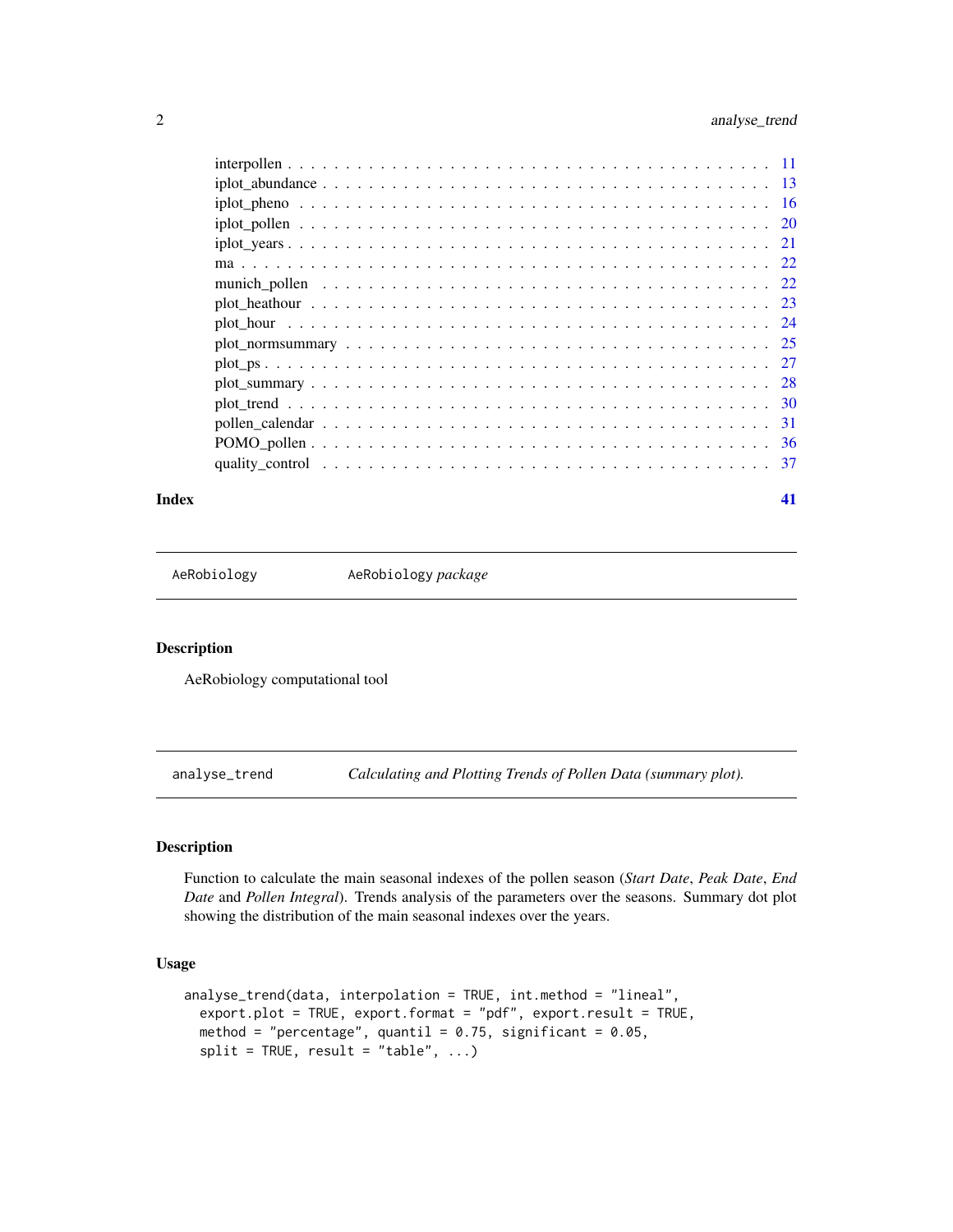<span id="page-2-0"></span>

| data          | A data. frame object. This data. frame should include a first column in format<br>Date and the rest of columns in format numeric belonging to each pollen type<br>by column.                                                                                                                                                                                                                                                                                                                                                                                                  |
|---------------|-------------------------------------------------------------------------------------------------------------------------------------------------------------------------------------------------------------------------------------------------------------------------------------------------------------------------------------------------------------------------------------------------------------------------------------------------------------------------------------------------------------------------------------------------------------------------------|
| interpolation | A logical value specifying if the visualization shows the gaps in the inputs data<br>$interpolation = FALSE$ or if an interpolation method is used for filling the<br>gaps (interpolation = TRUE). By default, interpolation = TRUE.                                                                                                                                                                                                                                                                                                                                          |
| int.method    | A character string with the name of the interpolation method to be used.<br>The implemented methods that may be used are: "lineal", "movingmean",<br>"tseries" or "spline". By default, int.method = "lineal".                                                                                                                                                                                                                                                                                                                                                                |
| export.plot   | A logical value specifying if a plot will be exported or not. If FALSE graphical<br>results will only be displayed in the active graphics window. If TRUE graphical<br>results will be displayed in the active graphics window and also one pdf/png file<br>will be saved within the <i>plot_AeRobiology</i> directory automatically created in the<br>working directory. By default, export.plot = TRUE.                                                                                                                                                                     |
| export.format | A character string specifying the format selected to save the plot. The imple-<br>mented formats that may be used are: "pdf" or "png". By default, export. format = "pdf".                                                                                                                                                                                                                                                                                                                                                                                                    |
| export.result | A logical value. If export.result = TRUE, a table is exported with the ex-<br>tension .xlsx, in the directory table_AeRobiology. This table has the information<br>about the slope "beta coefficient of a lineal model using as predictor the year<br>and as dependent variable one of the main pollen season indexes". The infor-<br>mation is referred to the main pollen season indexes: Start Date, Peak Date, End<br>Date and Pollen Integral.                                                                                                                           |
| method        | A character string specifying the method applied to calculate the pollen season<br>and the main seasonal parameters. The implemented methods that can be used<br>are: "percentage", "logistic", "moving", "clinical" or "grains". By<br>default, method = "percentage" (perc = $95\%$ ). A more detailed information<br>about the different methods for defining the pollen season may be consulted in<br>the function calculate_ps.                                                                                                                                          |
| quantil       | A numeric value (between 0 and 1) indicating the quantile of data to be dis-<br>played in the graphical output of the function. $quantil = 1$ would show all<br>the values, however a lower quantile will exclude the most extreme values of<br>the sample. To split the parameters using a different sampling units (e.g. dates<br>and pollen concentrations) can be used low vs high values of quantil argu-<br>ment (e.g. 0.5 vs 1). Also can be used an extra argument: split. By default,<br>quantil = $0.75$ . quantil argument can only be applyed when split = FALSE. |
| significant   | A numeric value indicating the significant level to be considered in the linear<br>trends analysis. This $p$ level is displayed in the graphical output of the function.<br>By default, significant = $0.05$ .                                                                                                                                                                                                                                                                                                                                                                |
| split         | A logical argument. If split = TRUE, the plot is separated in two according<br>to the nature of the variables (i.e. dates or pollen concentrations). By default,<br>$split = TRUE.$                                                                                                                                                                                                                                                                                                                                                                                           |
| result        | A character object with the definition of the object to be produced by the<br>function. If result $==$ "plot", the function returns a list of objects of class<br>$ggplot2$ ; if result == "table", the function returns a data.frame. By default,<br>$result = "table".$                                                                                                                                                                                                                                                                                                     |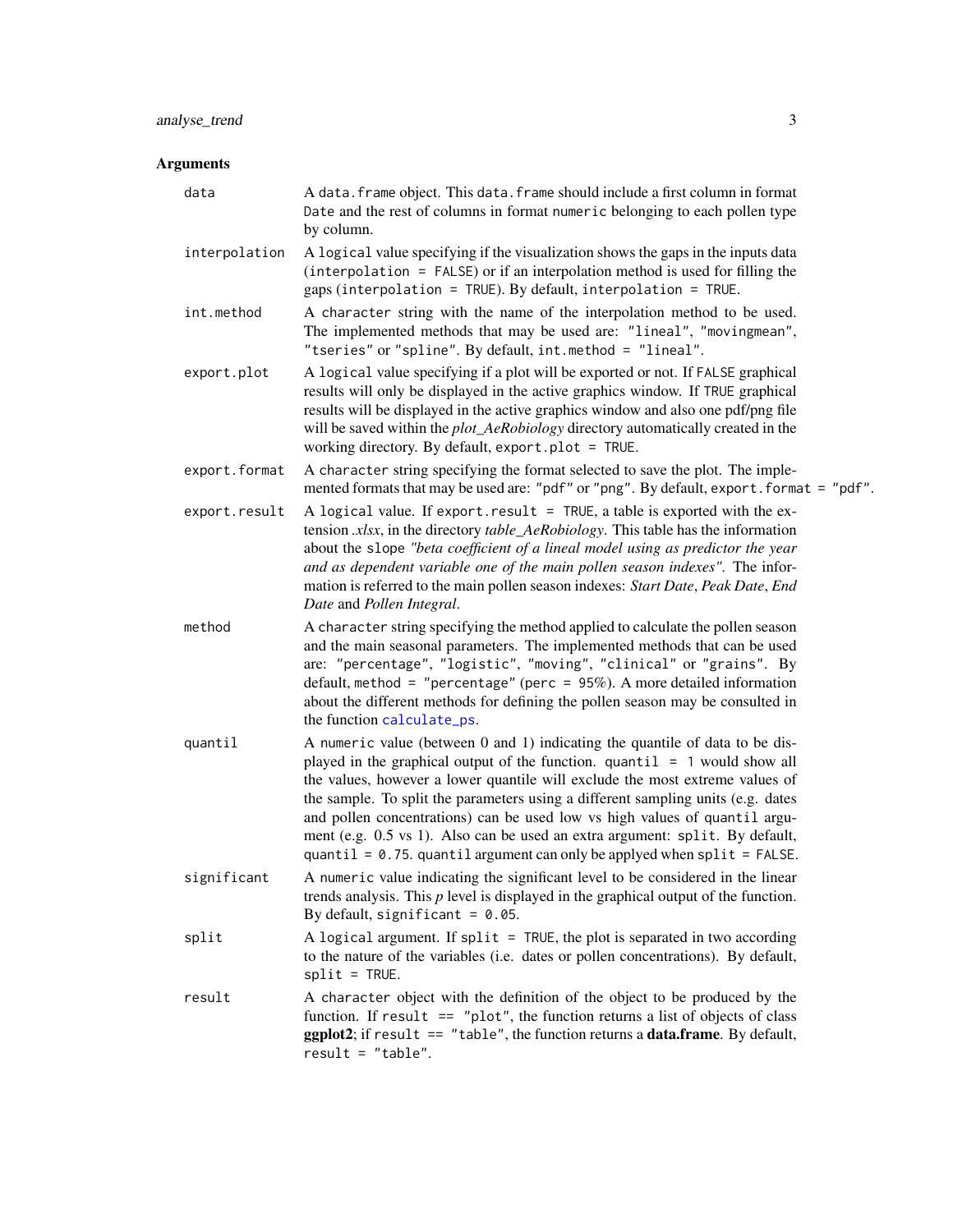<span id="page-3-0"></span>

This function allows to study time series trends of the pollen season. Even though the package was originally designed to treat aeropalynological data, it can be used to study many other atmospheric components (e.g., bacteria in the air, fungi, insects ...) *(Buters et al., 2018; Oteros et al., 2019)*. The study of trends in pollen time series is a common approach to study the impact of climate change or other environmental factors on vegetation (Galan et al., 2016; Garcia\_Mozo et al., 2016; Recio et al., 2018). This tool can also be useful for studying trends in other fields (Oteros et al., 2015).

#### Value

If result  $==$  "plot", the function returns a list of objects of class **ggplot2**; if result  $==$  "table", the function returns a data.frame with the hourly patterns. The plot is of the class ggplot2 or a list of plots of the class ggplot2 (depending on the argument split). This is a combined dot plot showing the trends (*slope* and *p* value) of the main seasonal features.

The object of the class data.frame has the information about the slope *(beta coefficient of a lineal model using as predictor the year and as dependent variable one of the main pollen season indexes)*. The information is referred to the main pollen season indexes: *Start Date*, *Peak Date*, *End Date* and *Pollen Integral*.

### References

Buters, J. T. M., Antunes, C., Galveias, A., Bergmann, K. C., Thibaudon, M., Galan, C., ... & Oteros, J. (2018). Pollen and spore monitoring in the world. *Clinical and translational allergy*, 8(1), 9.

Galan, C., Alcazar, P., Oteros, J., Garcia\_Mozo, H., Aira, M. J., Belmonte, J., ... & Perez\_Badia, R. (2016). Airborne pollen trends in the Iberian Peninsula. *Science of the Total Environment*, 550, 53\_59.

Garcia\_Mozo, H., Oteros, J. A., & Galan, C. (2016). Impact of land cover changes and climate on the main airborne pollen types in Southern Spain. *Science of the Total Environment*, 548, 221\_228.

Oteros, J., Garcia\_Mozo, H., Botey, R., Mestre, A., & Galan, C. (2015). Variations in cereal crop phenology in Spain over the last twenty\_six years (1986\_2012). *Climatic Change*, 130(4), 545\_558.

Oteros, J., Bartusel, E., Alessandrini, F., Nunez, A., Moreno, D. A., Behrendt, H., ... & Buters, J. (2019). Artemisia pollen is the main vector for airborne endotoxin. *Journal of Allergy and Clinical Immunology*.

Recio, M., Picornell, A., Trigo, M. M., Gharbi, D., Garcia\_Sanchez, J., & Cabezudo, B. (2018). Intensity and temporality of airborne Quercus pollen in the southwest Mediterranean area: Correlation with meteorological and phenoclimatic variables, trends and possible adaptation to climate change. *Agricultural and Forest Meteorology*, 250, 308\_318.

## See Also

[calculate\\_ps](#page-4-1); [plot\\_trend](#page-29-1)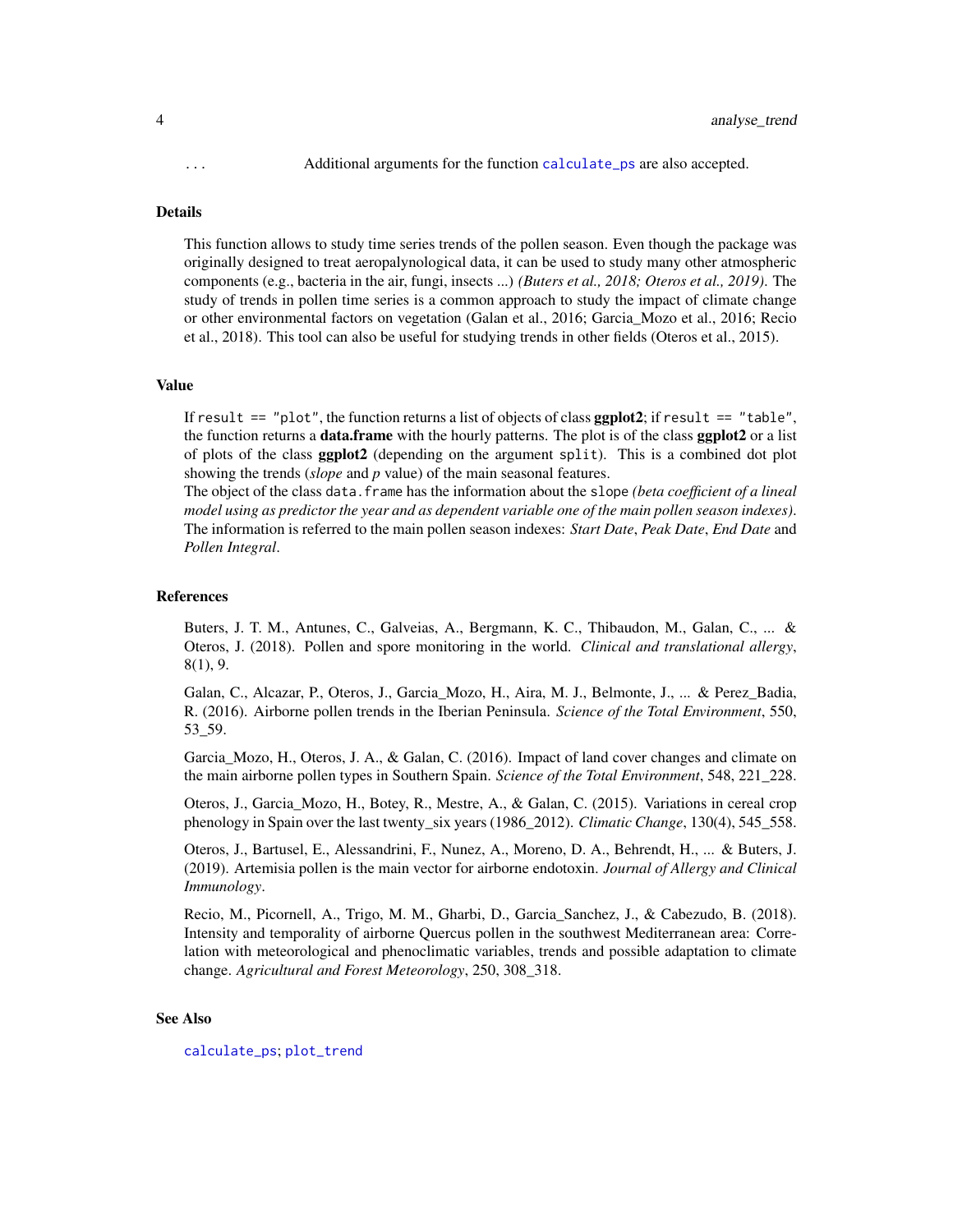# <span id="page-4-0"></span>calculate\_ps 5

## Examples

```
data("munich_pollen")
analyse_trend(munich_pollen, interpolation = FALSE, export.result = FALSE, export.plot = FALSE)
```
<span id="page-4-1"></span>

calculate\_ps *Estimation of the Main Parameters of the Pollen Season*

# Description

Function to calculate the main parameters of the pollen season with regard to phenology and pollen intensity from a historical database of several pollen types. The function can use the most common methods in the definition of the pollen season.

# Usage

```
calculate_ps(data, method = "percentage", th.day = 100, perc = 95,
  def.season = "natural", reduction = FALSE, red.level = 0.9,
  derivative = 5, man = 11, th.ma = 5, n.clinical = 5,
 window.clinical = 7, window.grains = 5, th.pollen = 10,
  th.sum = 100, type = "none", interpolation = TRUE,
  int.method = "lineal", maxdays = 30, result = "table",
  plot = TRUE, export.plot = FALSE, export.result = FALSE)
```

| data       | A data. frame object including the general database where calculation of the<br>pollen season must be applied. This data. frame must include a first column in<br>Date format and the rest of columns in numeric format belonging to each pollen<br>type by column.                                                                                            |
|------------|----------------------------------------------------------------------------------------------------------------------------------------------------------------------------------------------------------------------------------------------------------------------------------------------------------------------------------------------------------------|
| method     | A character string specifying the method applied to calculate the pollen sea-<br>son and the main parameters. The implemented methods that can be used are:<br>"percentage", "logistic", "moving", "clinical" or "grains". A more de-<br>tailed information about the different methods for defining the pollen season<br>may be consulted in <b>Details</b> . |
| th.day     | A numeric value. The number of days whose pollen concentration is bigger<br>than this threshold is calculated for each year and pollen type. This value will<br>be obtained in the results of the function. The th. day argument will be 100 by<br>default.                                                                                                    |
| perc       | A numeric value ranging $0_100$ . This argument is valid only for method = "percentage".<br>This value represents the percentage of the total annual pollen included in the<br>pollen season, removing (100_perc)/2% of the total pollen before and after of<br>the pollen season. The perc argument will be 95 by default.                                    |
| def.season | A character string specifying the method for selecting the best annual period<br>to calculate the pollen season. The pollen seasons may occur within the nat-<br>ural year between two years. The implemented options that can be used are:                                                                                                                    |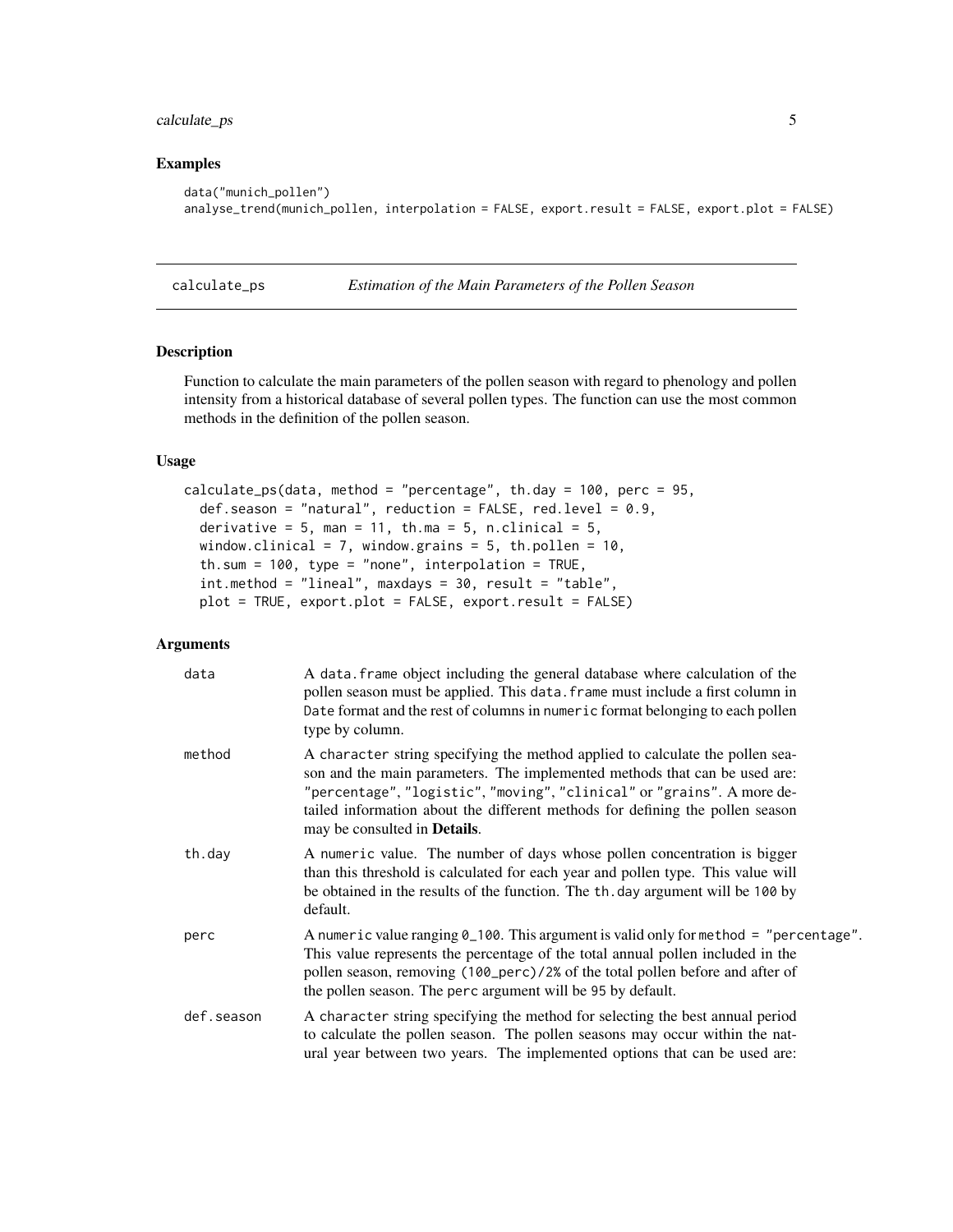"natural", "interannual" or "peak". The def.season argument will be "natural" by default. A more detailed information about the different methods for selecting the best annual period to calculate the pollen season may be consulted in Details.

- reduction A logical value. This argument is valid only for the "logistic" method. If FALSE the reduction of the pollen data is not applicable. If TRUE a reduction of the peaks above a certain level (red.level argument) will be carried out before the definition of the pollen season. The reduction argument will be FALSE by default. A more detailed information about the reduction process may be consulted in Details.
- red. level  $\Delta$  numeric value ranging  $\theta_{\perp}$  are specifying the percentile used as level to reduce the peaks of the pollen series before the definition of the pollen season. This argument is valid only for the "logistic" method. The red.level argument will be 0.90 by default, specifying the percentile 90.
- derivative A numeric (integer) value belonging to options of 4, 5 or 6 specifying the derivative that will be applied to calculate the asymptotes which determines the pollen season using the "logistic" method. This argument is valid only for the "logistic" method. The derivative argument will be 5 by default. More information may be consulted in Details.
- man A numeric (integer) value specifying the order of the moving average applied to calculate the pollen season using the "moving" method. This argument is valid only for the "moving" method. The man argument will be 11 by default.
- th.ma A numeric value specifying the threshold used for the "moving" method for defining the beginning and the end of the pollen season. This argument is valid only for the "moving" method. The th.ma argument will be 5 by default.
- n.clinical A numeric (integer) value specifying the number of days which must exceed a given threshold (th.pollen argument) for defining the beginning and the end of the pollen season. This argument is valid only for the "clinical" method. The n.clinical argument will be 5 by default.
- window.clinical

A numeric (integer) value specifying the time window during which the conditions must be evaluated for defining the beginning and the end of the pollen season using the "clinical" method. This argument is valid only for the "clinical" method. The window.clinical argument will be 7 by default.

- window.grains A numeric (integer) value specifying the time window during which the conditions must be evaluated for defining the beginning and the end of the pollen season using the "grains" method. This argument is valid only for the "grains" method. The window.grains argument will be 5 by default.
- th.pollen A numeric value specifying the threshold that must be exceeded during a given number of days (n.clinical or window.grains arguments) for defining the beginning and the end of the pollen season using the "clinical" or "grains" methods. This argument is valid only for the "clinical" or "grains" methods. The th.pollen argument will be 10 by default.
- th.sum A numeric value specifying the pollen threshold that must be exceeded by the sum of daily pollen during a given number of days (n.clinical argument)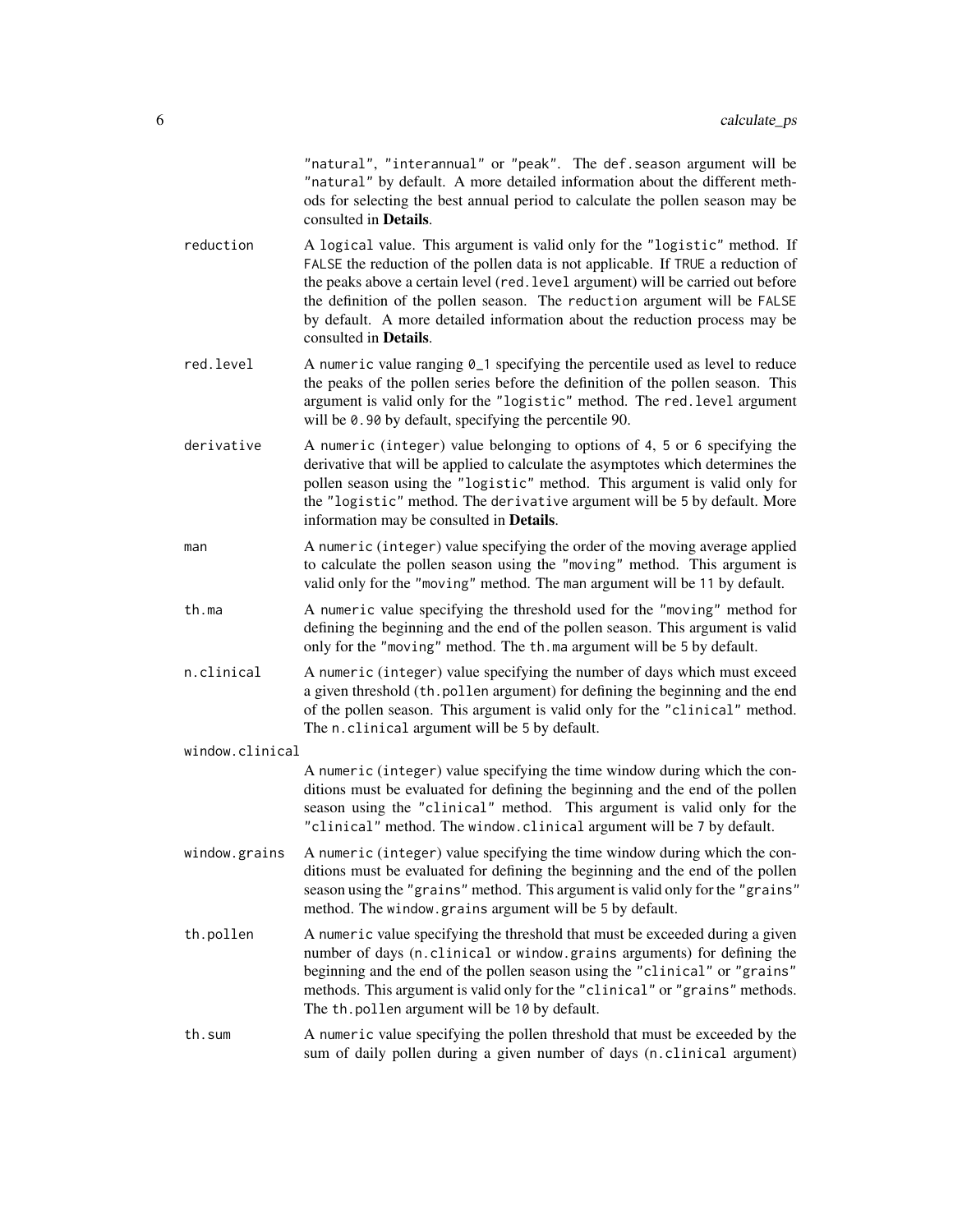exceeding a given daily threshold (th.pollen argument) for defining the beginning and the end of the pollen season using the "clinical" method. This argument is valid only for the "clinical" method. The th.sum argument will be 100 by default.

- type A character string specifying the parameters considered according to a specific pollen type for calculating the pollen season using the "clinical" method. The implemented pollen types that may be used are: "birch", "grasses", "cypress", "olive" or "ragweed". As result for selecting any of these pollen types the parameters n.clinical, window.clinical, th.pollen and th.sum will be automatically adjusted for the "clinical" method. If no pollen types are specified (type = "none"), these parameters will be considered by the user. This argument is valid only for the "clinical" method. The type argument will be "none" by default.
- interpolation A logical value. If FALSE the interpolation of the pollen data is not applicable. If TRUE an interpolation of the pollen series will be applied to complete the gaps with no data before the calculation of the pollen season. The interpolation argument will be TRUE by default. A more detailed information about the interpolation method may be consulted in Details.
- int.method A character string specifying the method selected to apply the interpolation method in order to complete the pollen series. The implemented methods that may be used are: "lineal", "movingmean", "spline" or "tseries". The int.method argument will be "lineal" by default.
- maxdays A numeric (integer value) specifying the maximum number of consecutive days with missing data that the algorithm is going to interpolate. If the gap is bigger than the argument value, the gap will not be interpolated. Not valid with int.method = "tseries". The maxdays argument will be 30 by default.
- result A character string specifying the output for the function. The implemented outputs that may be obtained are: "table" and "list". The argument result will be "table" by default.
- plot A logical value specifying if a set of plots based on the definition of the pollen season will be shown in the plot history or not. If FALSE graphical results will not be shown. If TRUE a set of plots will be shown in the plot history. The plot argument will be TRUE by default.
- export.plot A logical value specifying if a set of plots based on the definition of the pollen season will be saved in the workspace. If TRUE a *pdf* file for each pollen type showing graphically the definition of the pollen season for each studied year will be saved within the *plot\_AeRobiology* directory created in the working directory. The plot argument will be FALSE by default.
- export.result A logical value specifying if a excel file including all parameters for the definition of the pollen season saved in the working directoty will be required or not. If FALSE the results will not exported. If TRUE the results will be exported as *xlsx* file including all parameters calculated from the definition of the pollen season within the *table\_AeRobiology* directory created in the working directory. The export.result argument will be FALSE by default.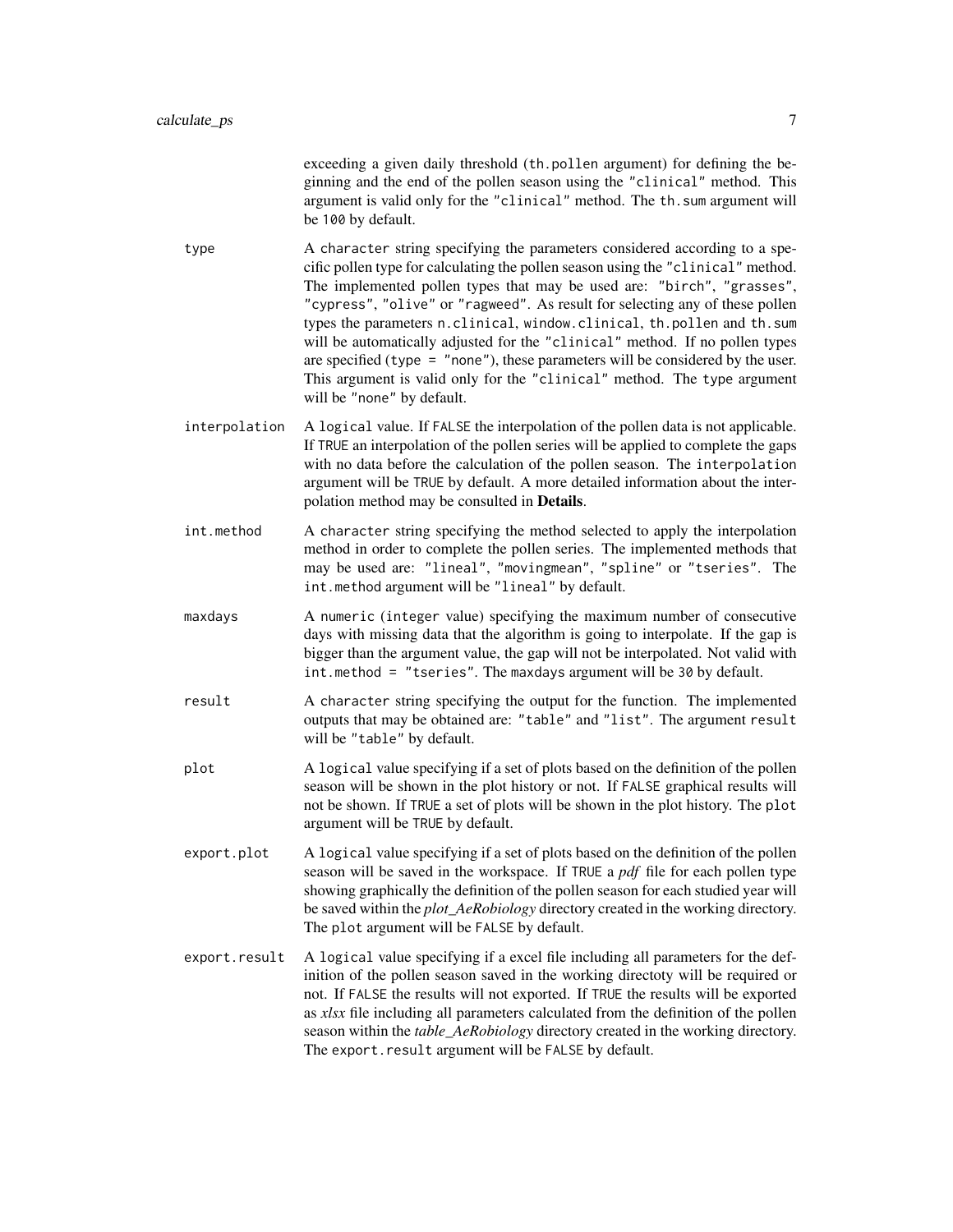This function allows to calculate the pollen season using five different methods which are described below. After calculating the start\_date, end\_date and peak\_date for the pollen season all rest of parameters have been calculated as detailed in Value section.

- "percentage" method. This is a commonly used method for defining the pollen season based on the elimination of a certain percentage in the beginning and the end of the pollen season *(Nilsson and Persson, 1981; Andersen, 1991)*. For example if the pollen season is based on the 95% of the total annual pollen ("perc" = 95), the start\_date of the pollen season is marked as the day in which  $2.5\%$  of the total pollen is registered and the end date of the pollen season is marked as the day in which 97.5% of the total pollen is registered.
- "logistic" method. This method was developed by *Ribeiro et al. (2007)* and modified by *Cunha et al. (2015)*. It is based on fitting annually a non\_linear logistic regression model to the daily accumulated curve for each pollen type. This logistic function and the different derivatives were considered to calculate the start\_date and end\_date of the pollen season, based on the asymptotes when pollen amounts are stabilized on the beginning and the end of the accumulated curve. For more information about the method to see *Ribeiro et al. (2007)* and *Cunha et al. (2015)*. Three different derivatives may be used (derivative argument) 4, 5 or 6 that represent from higher to lower restrictive criterion for defining the pollen season. This method may be complemented with an optional method for reduction the peaks values (reduction = TRUE), thus avoiding the effect of the great influence of extreme peaks. In this sense, peaks values will be cut below a certain level that the user may select based on a percentile analysis of peaks. For example, red. level  $= 0.90$  will cut all peaks above the percentile 90.
- "moving" method. This method is proposed the first time by the authors of this package. The definition of the pollen season is based on the application of a moving average to the pollen series in order to obtain the general seasonality of the pollen curve avoiding the great variability of the daily fluctuations. Thus, the start\_date and the end\_date will be established when the curve of the moving average reaches a given pollen threshold (th.ma argument). Also the order of the moving average may be customized by the user (man argument). By default,  $man = 11$  and th.ma = 5.
- "clinical" method. This method was proposed by *Pfaar et al. (2017)*. It is based on the expert consensus in relation to pollen exposure and the relationship with allergic symptoms derived of the literature. Different periods may be defined by this method: the pollen season, the high pollen season and the high pollen days. The start\_date and end\_date of the pollen season were defined as a certain number of days (n.clinical argument) within a time window period (window.clinical argument) exceeding a certain pollen threshold (th.pollen argument) which summation is above a certain pollen sum (th.sum argument). All these parameters are established for each pollen type according to *Pfaar et al. (2017)* and using the type argument these parameters may be automatically adjusted for the specific pollen types ("birch", "grasses", "cypress", "olive" or "ragweed"). Furthermore, the user may change all parameters to do a customized definition of the pollen season. The start\_date and end date of the high pollen season were defined as three consecutive days exceeding a certain pollen threshold (th.day argument). The number of high pollen days will also be calculated exceeding this pollen threshold (th.day). For more information about the method to see *Pfaar et al. (2017)*.
- "grains" method. This method was proposed by *Galan et al. (2001)* originally in olive pollen but after also applied in other pollen types. The start\_date and end\_date of the pollen season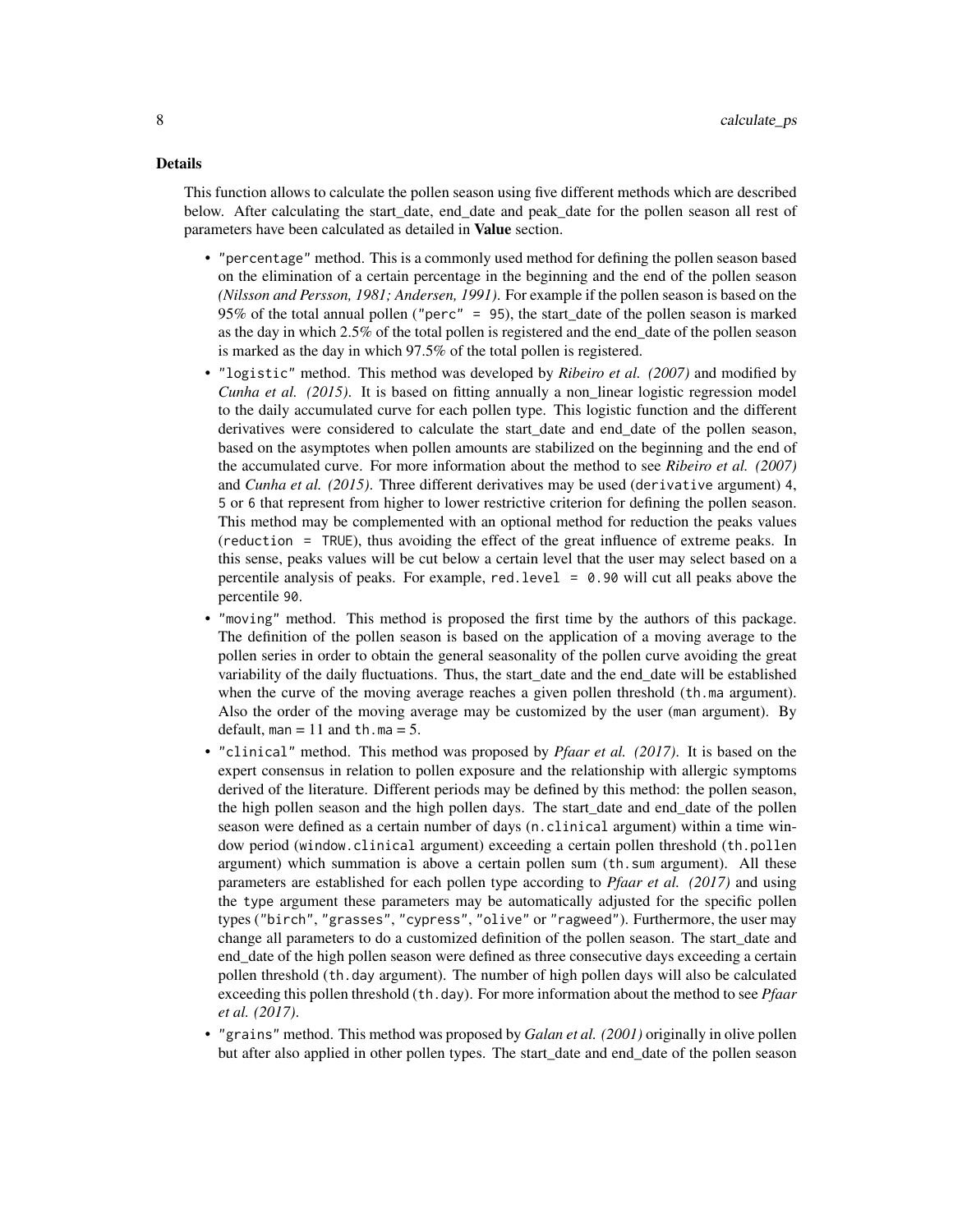<span id="page-8-0"></span>were defined as a certain number of days (window.grains argument) exceeding a certain pollen threshold (th.pollen argument). For more information about the method to see *Galan et al. (2001)*.

The pollen season of the species may occur during the natural year (Calendar year: from 1. January to 31. December) or the start\_date and the end\_date of the pollen season may happen in two different natural years (or calendar years). This consideration has been taken into account and in this package different method for defining the period for calculating the pollen season have been implemented. In this sense, the def. season argument has been incorporated in three options:

- "natural": considering the pollination year as natural year from 1st January to 31th December for defining the start\_dates and end\_dates of the pollen season for each pollen types.
- "interannual": considering the pollination year from 1st June to 31th May for defining the start\_dates and end\_dates of the pollen season for each pollen types.
- "peak": considering a customized pollination year for each pollen types calculated as 6 previous months and 6 later months from the average peak\_date.

Pollen time series frequently have different gaps with no data and this fact could be a problem for the calculation of specific methods for defining the pollen season even providing incorrect results. In this sense by default a linear interpolation will be carried out to complete these gaps before to define the pollen season (interpolation = TRUE). Additionally, the users may select other interpolation methods using the int.method argument, as "lineal", "movingmean", "spline" or "tseries". For more information to see the [interpollen](#page-10-1) function.

## Value

This function returns different results:

 $data.$  frame when result = "table" including the main parameters of the pollen season with regard to phenology and pollen intensity as:

- type: pollen type
- seasons: year of the beginning of the season
- st.dt: start\_date (date)
- st.jd: start date (day of the year)
- en.dt: end date (date)
- en.jd: end\_date (day of the year)
- In.ps: length of the season
- sm.tt: total sum
- sm.ps: pollen integral
- **pk.val**: peak value
- pk.dt: peak date (date)
- pk.jd: peak\_date (day of year)
- ln.prpk: length of the pre\_peak period
- sm.prpk: pollen integral of the pre\_peak period
- ln.pspk: length of the post\_peak period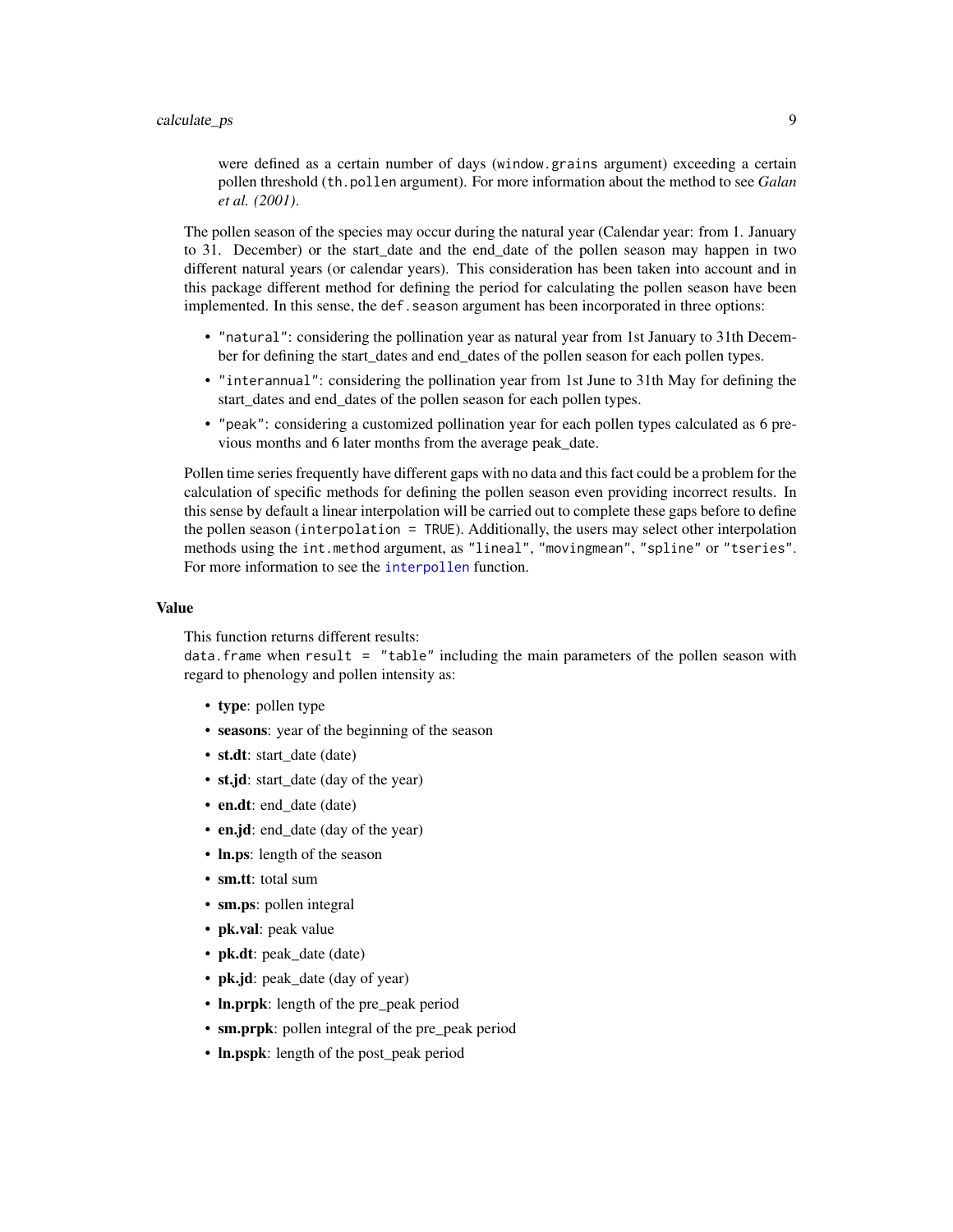- <span id="page-9-0"></span>• sm.pspk: pollen integral of the post\_peak period
- daysth: number of days with more than 100 pollen grains
- st.dt.hs: start date of the High pollen season (date, only for clinical method)
- st.jd.hs: start date of the High pollen season (day of the year, only for clinical method)
- en.dt.hs: end date of the High pollen season (date, only for clinical method)
- en.jd.hs: end date of the High pollen season (day of the year, only for clinical method)

list when result = "list" including the main parameters of the pollen season, one pollen type by element plots when plot = TRUE showing graphically the definition of the pollen season for each studied year in the plot history. If export.result = TRUE this data.frame will also be exported as *xlsx* file within the *table\_AeRobiology* directory created in the working directory. If export.result = FALSE the results will also be showed as list object named list.ps.

If export.plot = TRUE a *pdf* file for each pollen type showing graphically the definition of the pollen season for each studied year will be saved within the *plot\_AeRobiology* directory created in the working directory.

## References

Andersen, T.B., 1991. A model to predict the beginning of the pollen season. *Grana*, 30(1), pp.269\_275.

Cunha, M., Ribeiro, H., Costa, P. and Abreu, I., 2015. A comparative study of vineyard phenology and pollen metrics extracted from airborne pollen time series. *Aerobiologia*, 31(1), pp.45\_56.

Galan, C., Garcia\_Mozo, H., Carinanos, P., Alcazar, P. and Dominguez\_Vilches, E., 2001. The role of temperature in the onset of the *Olea europaea* L. pollen season in southwestern Spain. *International Journal of Biometeorology*, 45(1), pp.8\_12.

Nilsson, S. and Persson, S., 1981. Tree pollen spectra in the Stockholm region (Sweden), 1973\_1980. *Grana*, 20(3), pp.179\_182.

Pfaar, O., Bastl, K., Berger, U., Buters, J., Calderon, M.A., Clot, B., Darsow, U., Demoly, P., Durham, S.R., Galan, C., Gehrig, R., Gerth van Wijk, R., Jacobsen, L., Klimek, L., Sofiev, M., Thibaudon, M. and Bergmann, K.C., 2017. Defining pollen exposure times for clinical trials of allergen immunotherapy for pollen\_induced rhinoconjunctivitis\_an EAACI position paper. *Allergy*, 72(5), pp.713\_722.

Ribeiro, H., Cunha, M. and Abreu, I., 2007. Definition of main pollen season using logistic model. *Annals of Agricultural and Environmental Medicine*, 14(2), pp.259\_264.

# See Also

[interpollen](#page-10-1), [plot\\_ps](#page-26-1)

## Examples

```
data("munich_pollen")
calculate_ps(munich_pollen, plot = TRUE, result = "table")
```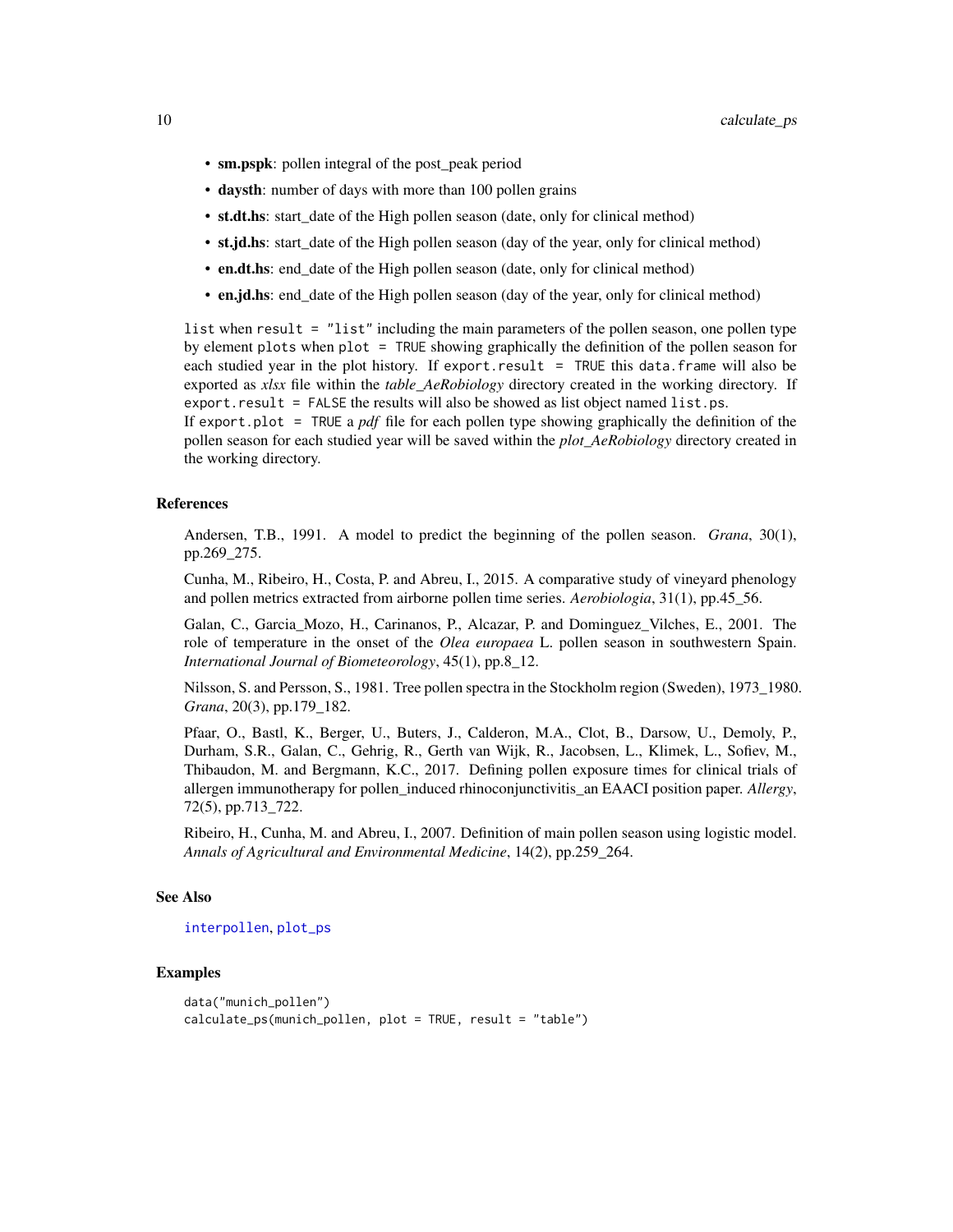<span id="page-10-0"></span>

| credits            | A view of the creators                                                       |
|--------------------|------------------------------------------------------------------------------|
| <b>Description</b> |                                                                              |
| Credits            |                                                                              |
| <b>Usage</b>       |                                                                              |
| credits()          |                                                                              |
| interpollen        | Interpolation of Missing Data in a Pollen Database by Different Meth-<br>ods |

# <span id="page-10-1"></span>Description

Function to simultaneously replace all missing data of an historical database of several pollen types by using different methods of interpolation.

# Usage

```
interpollen(data, method = "lineal", maxdays = 30, plot = TRUE,
  factor = 2, ndays = 3, spar = 0.5, data2 = NULL, data3 = NULL,
 data4 = NULL, data5 = NULL, mincorr = 0.6, result = "wide")
```

| data    | A data. frame object including the general database where interpollation must<br>be performed. This data. frame must include a first column in Date format and<br>the rest of columns in numeric format. Each column must contain information<br>of one pollen type. It is not necessary to insert missing gaps; the function will<br>automatically detect them.  |
|---------|-------------------------------------------------------------------------------------------------------------------------------------------------------------------------------------------------------------------------------------------------------------------------------------------------------------------------------------------------------------------|
| method  | A character string specifying the method applied to calculate and generate the<br>pollen missing data. The implemented methods that can be used are: "lineal",<br>"movingmean", "spline", "tseries" or "neighbour". A more detailed infor-<br>mation about the different methods may be consulted in Details. The method<br>argument will be "lineal" by default. |
| maxdays | A numeric (interger) value specifying the maximum number of consecutive<br>days with missing data that the algorithm is going to interpolate. If the gap is<br>bigger than the argument value, the gap will not be interpolated. Not valid with<br>"tseries" method. The maxdays argument will be 30 by default.                                                  |
| plot    | A logical argument. If TRUE, graphical previews of the input database will be<br>plot at the end of the interpolation process. All the interpolated gaps will be<br>marked in red. The plot argument will be TRUE by default.                                                                                                                                     |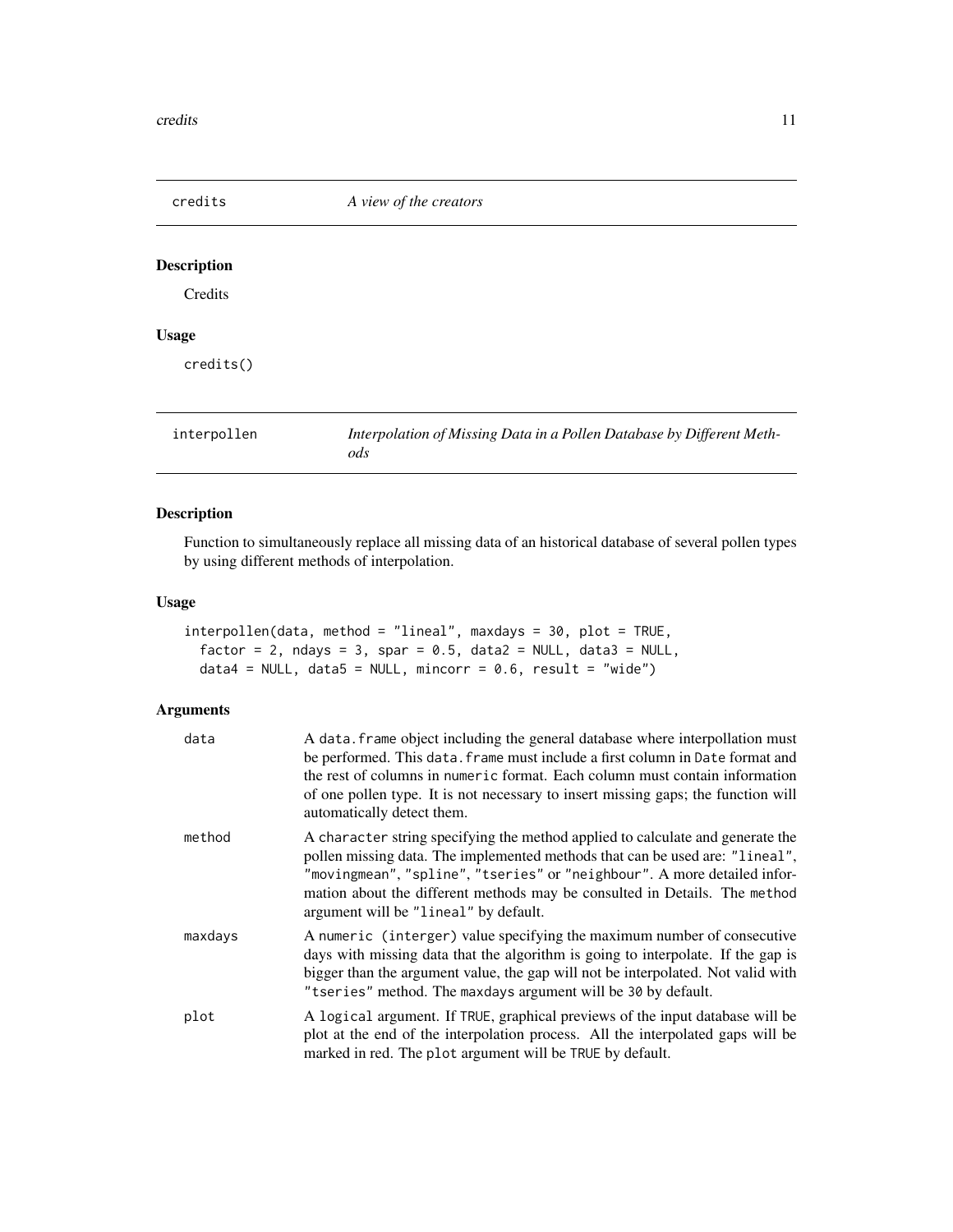| factor                     | A numeric (interger) value bigger than 1. Only valid if the "movingmean"<br>method is chosen. The argument specifies the factor which will multiply the<br>gap size to stablish the range of the moving mean that will fulfill the gap. A<br>more detailed information about the selection of the factor may be consulted in<br>Details. The argument factor will be 1 by default.                                                                                                                         |
|----------------------------|------------------------------------------------------------------------------------------------------------------------------------------------------------------------------------------------------------------------------------------------------------------------------------------------------------------------------------------------------------------------------------------------------------------------------------------------------------------------------------------------------------|
| ndays                      | A numeric (interger) value bigger than 1. Only valid if the "spline" method<br>is chosen. Specifies the number of days beyond each side of the gap which are<br>used to perform the spline regression. The argument ndays will be 3 by default.                                                                                                                                                                                                                                                            |
| spar                       | A numeric (double) value ranging 0_1 specifying the degree of smoothness<br>of the spline regression adjustment. As smooth as the adjustment is, more data<br>are considered as outliers for the spline regression. Only valid if the "spline"<br>method is chosen. The argument "spar" will be 0.5 by default.                                                                                                                                                                                            |
| data2, data3, data4, data5 | A data. frame object (each one) including database of a neighbour pollen sta-<br>tion which will be used to interpolate missing data in the target station. Only<br>valid if the "neighbour" method is chosen. This data. frame must include a first<br>column in Date format and the rest of columns in numeric format belonging to<br>each pollen type by column. It is not necessary to insert the missing gaps; the<br>function will automatically detect them. The arguments will be NULL by default. |
| mincorr                    | A numeric (double) value ranging 0_1. It specifies the minimal correlation<br>coefficient (Spearman correlations) that neighbour stations must have with the<br>target station to be taken into account for the interpolation. Only valid if the<br>"neighbour" method is chosen. The argument "mincorr" will be 0.6 by de-<br>fault.                                                                                                                                                                      |
| result                     | A character string specifying the format of the resulting data. frame. Only<br>"wide" or "long". The result argument will be "wide" by default.                                                                                                                                                                                                                                                                                                                                                            |

This function allows to interpolate missing data in a pollen database using 4 different methods which are described below. Interpolation for each pollen type will be automatically done for gaps smaller than the "maxdays" argument.

- "lineal" method. The interpolation will be carried out by tracing a straight line between the gap extremes.
- "movingmean" method. It calculates the moving mean of the pollen daily concentrations with a window size of the gap size multiplicated by the factor argument and replace the missing data with the moving mean for these days. It is a dynamic function and for each gap of the database, the window size of the moving mean changes depending of each gap size.
- "spline" method. The interpolation will be carried out by performing a spline regression with the previous and following days to the gap. The number of days of each side of the gap that will be taken into account for calculating the spline regression are specified by ndays argument. The smoothness of the adjustment of the spline regression can be specified by the spar argument.
- "tseries" method. The interpolation will be carried out by analysing the time series of pollen database. It performs a seasonal\_trend decomposition based on LOESS (Cleveland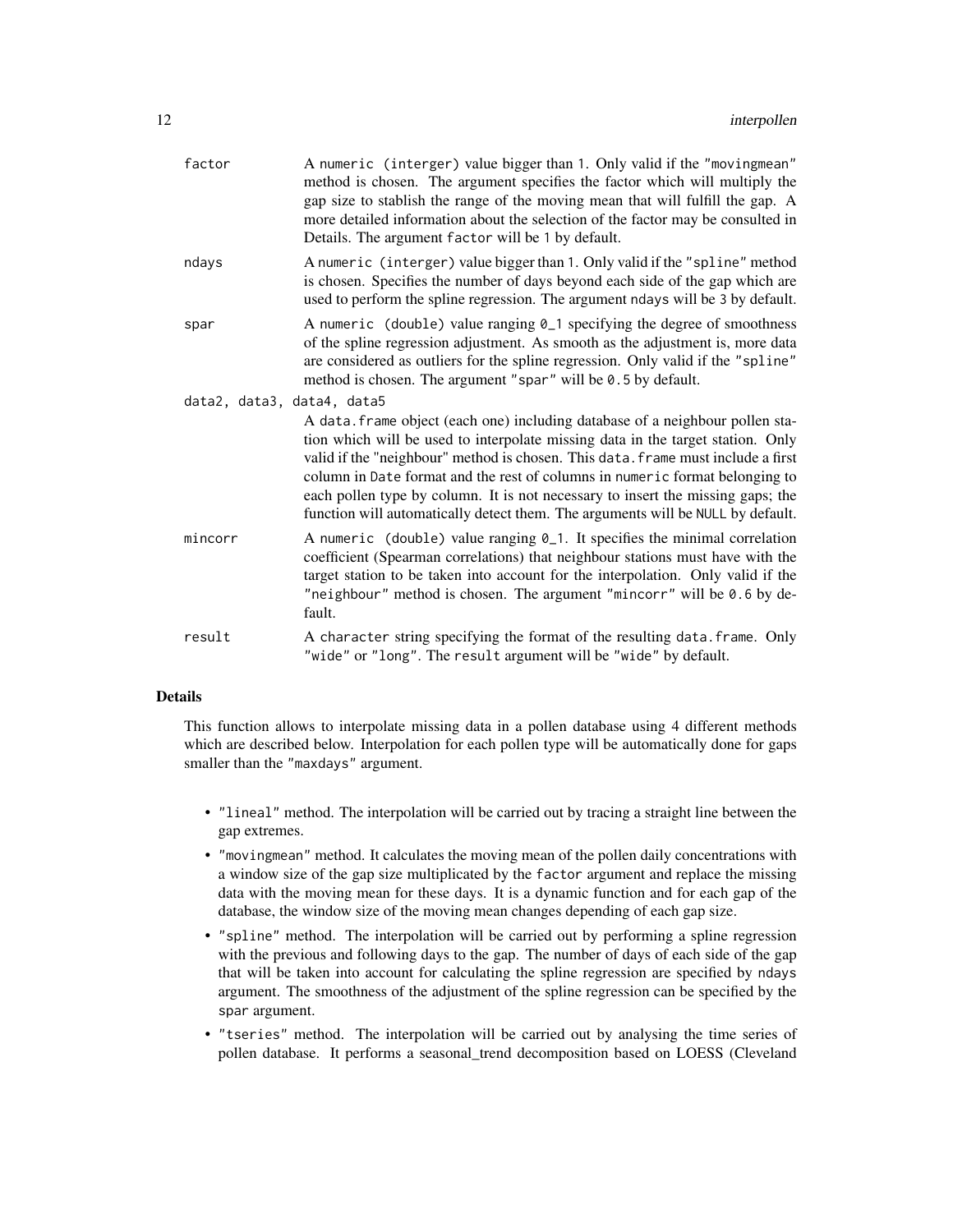<span id="page-12-0"></span>et al., 1990). The seasonality of the historical database is extracted and used to predict the missing data by performing a linear regression with the target year.

• "neighbour" method. Other near stations provided by the user are used to interpolate the missing data of the target station. First of all, a Spearman correlation is performed between the target station and the neighbour stations to discard the neighbour stations with a correlation coefficient smaller than mincorr value. For each gap, a linear regression is performed between the neighbour stations and the target stations to determine the equation which converts the pollen concentrations of the neighbour stations into the pollen concentration of the target station. Only neighbour stations without any missing data during the gap period are taken into account for each gap.

#### Value

This function returns different results:

- If result = "wide", returns a data. frame including the original data and completed with the interpolated data.
- If result = "long", returns a data.frame containing your data in long format (the first column for date, the second for pollen type, the third for concentration and an additional fourth column with 1 if this data has been interpolated or  $\theta$  if not).
- If plot = TRUE, plots for each year and pollen type with daily values are represented in the active graphic window. Interpolated values are marked in red. If method argument is "tseries", the seasonality is also represented in grey.

#### References

Cleveland RB, Cleveland WS, McRae JE, Terpenning I (1990) STL: a seasonal\_trend decomposition procedure based on loess. J Off Stat 6(1):3\_33.

#### See Also

[ma](#page-21-1)

## Examples

```
data("munich_pollen")
interpollen(munich_pollen, method = "lineal", plot = FALSE)
```
iplot\_abundance *Plot of the Relative Abundance of the Pollen Types*

## Description

Generates a barplot based on the relative abundance (as percentage) in the air of the pollen types with respect to the total amounts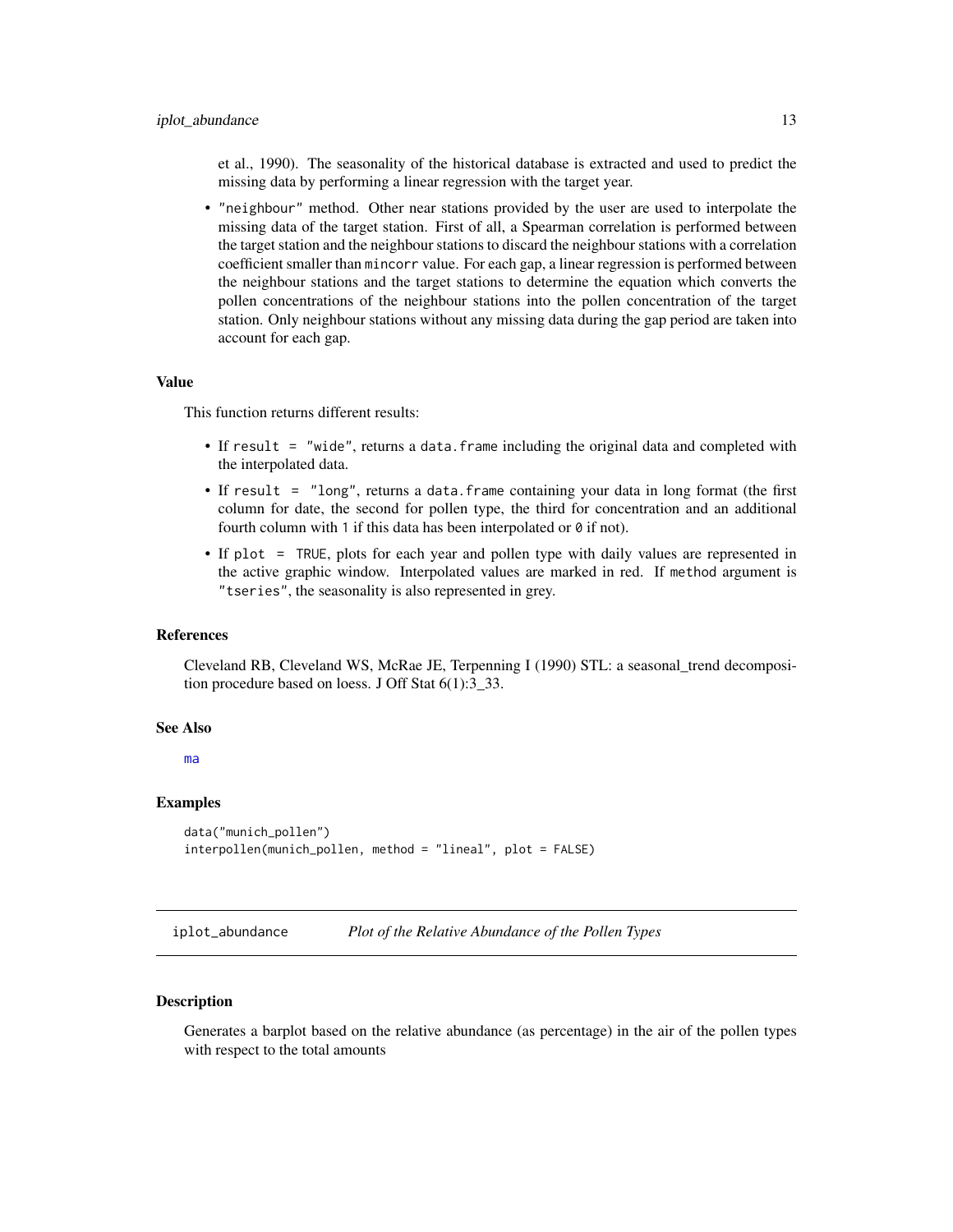# Usage

```
iplot_abundance(data, n.types = 15, y.start = NULL, y.end = NULL,
 interpolation = TRUE, int.method = "lineal", col.bar = "#E69F00",
 type.plot = "static", result = "plot", export.plot = FALSE,
 export.format = "pdf", exclude = NULL, ...)
```

| data          | A data. frame object including the general database where calculation of the<br>pollen season must be applied. This data. frame must include a first column in<br>Date format and the rest of columns in numeric format belonging to each pollen<br>type by column.                                                                                                                                                                                                                                                                                               |
|---------------|-------------------------------------------------------------------------------------------------------------------------------------------------------------------------------------------------------------------------------------------------------------------------------------------------------------------------------------------------------------------------------------------------------------------------------------------------------------------------------------------------------------------------------------------------------------------|
| n.types       | A numeric (integer) value specifying the number of the most abundant pollen<br>types that must be represented in the plot of the relative abundance. A more<br>detailed information about the selection of the considered pollen types may be<br>consulted in Details. The n. types argument will be 15 types by default.                                                                                                                                                                                                                                         |
|               | y.start, y.end A numeric (integer) value specifying the period selected to calculate relative<br>abundances of the pollen types (start year _ end year). If y. start and<br>y end are not specified (NULL), the entire database will be used to generate the<br>pollen calendar. The y.start and y.end arguments will be NULL by default.                                                                                                                                                                                                                         |
| interpolation | A logical value. If FALSE the interpolation of the pollen data is not applicable.<br>If TRUE an interpolation of the pollen series will be applied to complete the gaps<br>with no data before the calculation of the pollen season. The interpolation<br>argument will be TRUE by default. A more detailed information about the inter-<br>polation method may be consulted in Details.                                                                                                                                                                          |
| int.method    | A character string specifying the method selected to apply the interpolation<br>method in order to complete the pollen series. The implemented methods that<br>may be used are: "lineal", "movingmean", "spline" or "tseries". The<br>int.method argument will be "lineal" by default.                                                                                                                                                                                                                                                                            |
| col.bar       | A character string specifying the color of the bars to generate the graph show-<br>ing the relative abundances of the pollen types. The color argument will be<br>#E69F00 by default, but any color may be selected.                                                                                                                                                                                                                                                                                                                                              |
| type.plot     | A character string specifying the type of plot selected to show the plot showing<br>the relative abundance of the pollen types. The implemented types that may<br>be used are: static generates a static ggplot object and dynamic generates a<br>dynamic plotly object.                                                                                                                                                                                                                                                                                          |
| result        | A character string specifying the output for the function. The implemented<br>outputs that may be obtained are: "plot" and "table". The argument result<br>will be "plot" by default.                                                                                                                                                                                                                                                                                                                                                                             |
| export.plot   | A logical value specifying if a plot saved in the working directory will be<br>required or not. If FALSE graphical results will only be displayed in the ac-<br>tive graphics window. If TRUE graphical results will be displayed in the active<br>graphics window and also a <i>pdf</i> or <i>png</i> file (according to the export.format<br>argument) will be saved within the plot_AeRobiology directory automatically<br>created in the working directory. This argument is applicable only for "static"<br>plots. The export.plot will be FALSE by default. |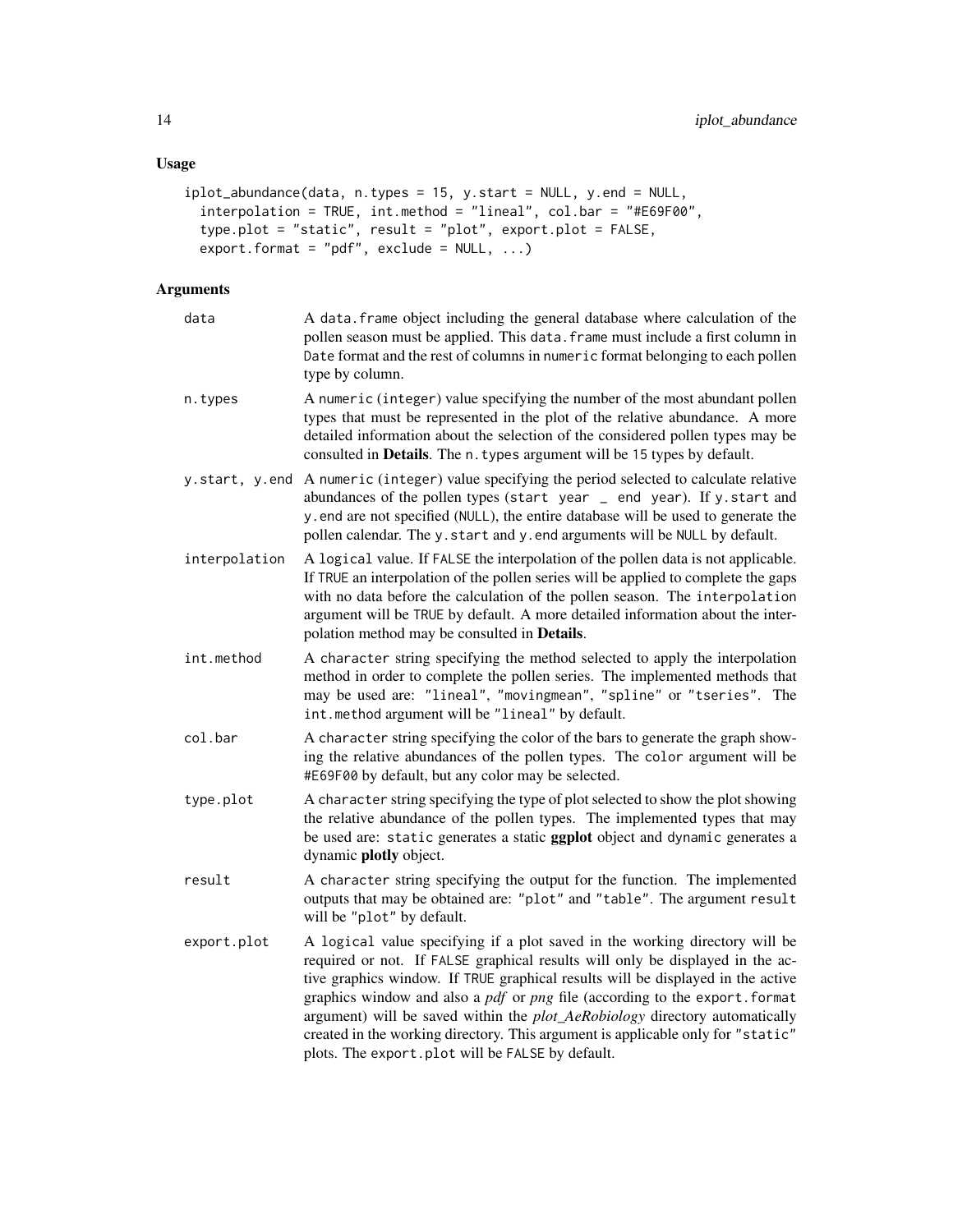<span id="page-14-0"></span>

| export.format | A character string specifying the format selected to save the plot showing the<br>relative abundance of the pollen types. The implemented formats that may be<br>used are: "pdf" and "png". This argument is applicable only for "static"<br>plots. The export. format will be "pdf" by default.                                                                                                                                                                 |
|---------------|------------------------------------------------------------------------------------------------------------------------------------------------------------------------------------------------------------------------------------------------------------------------------------------------------------------------------------------------------------------------------------------------------------------------------------------------------------------|
| exclude       | A character string vector with the names of the pollen types to be excluded<br>from the plot.                                                                                                                                                                                                                                                                                                                                                                    |
|               | Other additional arguments may be used to customize the exportation of the<br>plots using "pdf" or "png" files and therefore arguments from pdf and png<br>functions (grDevices package) may be implemented. For example, for <i>pdf</i> files<br>the user may custom the arguments: width, height, family, title, fonts,<br>paper, bg, fg, pointsize; and for <i>png</i> files the user may custom the argu-<br>ments: width, height, units, pointsize, bg, res |

This function allows to calculate the relative abundance of the pollen types in the air from a database and to display a barplot with the percentage representation of the main pollen types as the graph reported by *Rojo et al. (2016)*. This plot will be generated only for the specified number of the most abundant pollen types using the n.types argument by the user.

Pollen time series frequently have different gaps with no data and this fact could be a problem for the calculation of specific methods for defining the pollen season even providing incorrect results. In this sense by default a linear interpolation will be carried out to complete these gaps before to define the pollen season (interpolation = TRUE). Additionally, the users may select other interpolation methods using the int.method argument, as "lineal", "movingmean", "spline" or "tseries". For more information to see the [interpollen](#page-10-1) function.

## Value

This function returns different results:

plot in the active graphics window displaying the pollen calendar generated by the user when result = "plot". This plot may be included in an object by assignment operators.

data. frame including the yearly average pollen amounts for each pollen types used to generate the pollen of the relative abundance when result  $=$  "table". This data. frame will be included in an object named annual.sum.data.

If export.plot = FALSE graphical results will only be displayed in the active graphics window as [ggplot](#page-0-0) graph. Additional characteristics may be incorporated to the plot by ggplot syntax (see ggplot2 package).

If export.plot = TRUE and export.format = pdf a  $pdf$  file with the plot will be saved within the *plot AeRobiology* directory created in the working directory. This option is applicable only for "static" plots. Additional characteristics may be incorporated to the exportation as *pdf* file (see grDevices package).

If export.plot = TRUE and export.format = png a *png* file with the plot will be saved within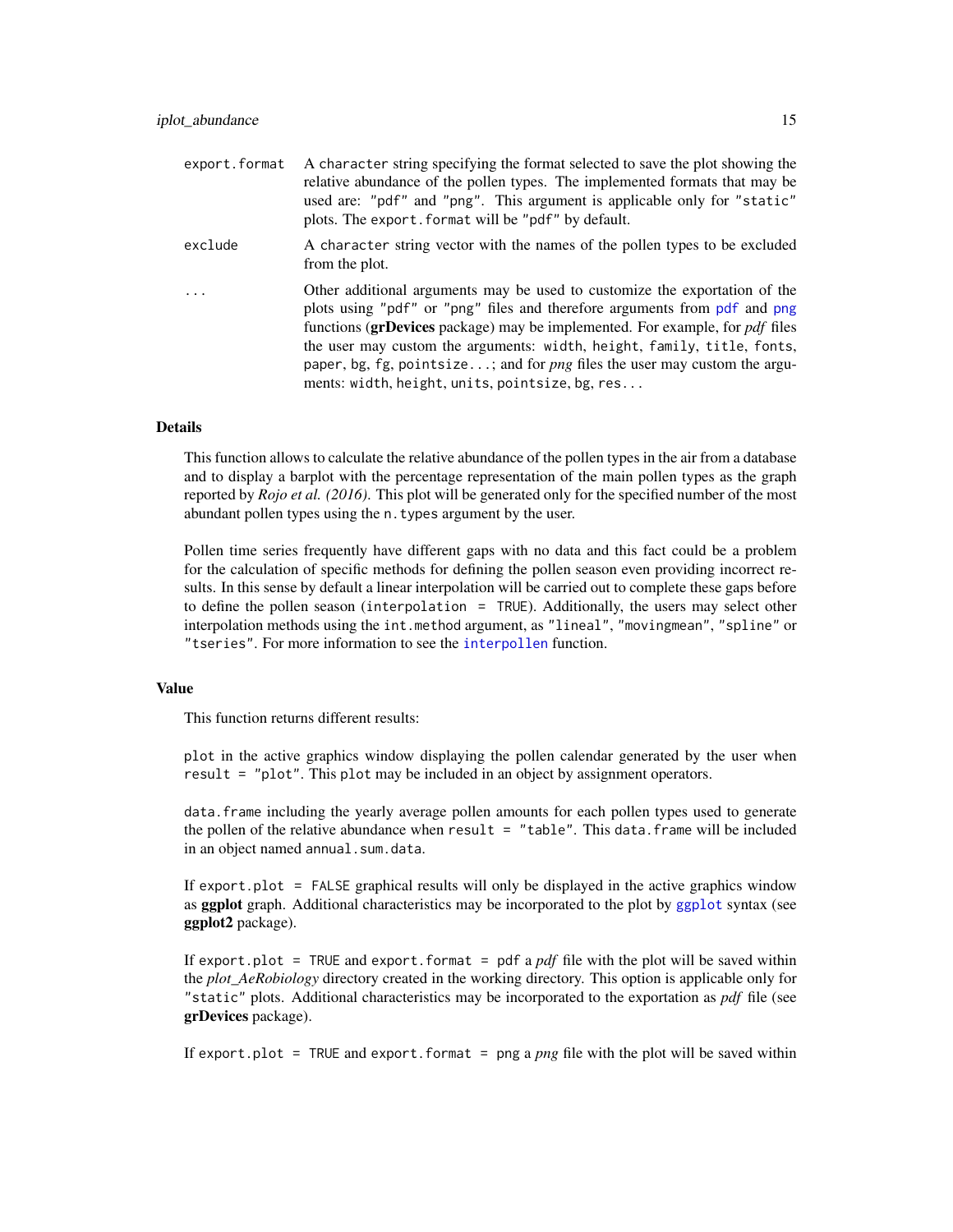the *plot\_AeRobiology* directory created in the working directory. This option is applicable only for "static" plots. Additional characteristics may be incorporated to the exportation as *png* file (see grDevices package).

If type.plot  $=$  dynamic graphical results will be displayed in the active Viewer window as **plotly** graph. Additional characteristics may be incorporated to the plot by [plotly](#page-0-0) syntax (see plotly package).

## References

Rojo, J., Rapp, A., Lara, B., Sabariego, S., Fernandez\_Gonzalez, F. and Perez\_Badia, R., 2016. Characterisation of the airborne pollen spectrum in Guadalajara (central Spain) and estimation of the potential allergy risk. *Environmental Monitoring and Assessment*, 188(3), p.130.

#### See Also

[interpollen](#page-10-1)

## Examples

```
data("munich_pollen")
iplot_abundance (munich_pollen, interpolation = FALSE, export.plot = FALSE)
```
iplot\_pheno *Phenological Plot*

#### **Description**

Generates a boxplot based on phenological parameters (start\_dates and end\_dates) that are calculated by the estimation of the main parameters of the pollen season

#### Usage

```
iplot_{\rho}heno(data, method = "percentage", n.types = 15, th.day = 100,
  perc = 95, def.season = "natural", reduction = FALSE,
  red.level = 0.9, derivative = 5, man = 11, th.ma = 5,
  n.clinical = 5, window.clinical = 7, window.grains = 5,
  th.pollen = 10, th.sum = 100, type = "none",
  interpolation = TRUE, int.method = "lineal", type.plot = "static",
  export.plot = FALSE, export.format = "pdf", ...)
```
## Arguments

data A data. Frame object including the general database where calculation of the pollen season must be applied in order to generate the phenological plot based on the start\_dates and end\_dates. This data.frame must include a first column in Date format and the rest of columns in numeric format belonging to each pollen type by column.

<span id="page-15-0"></span>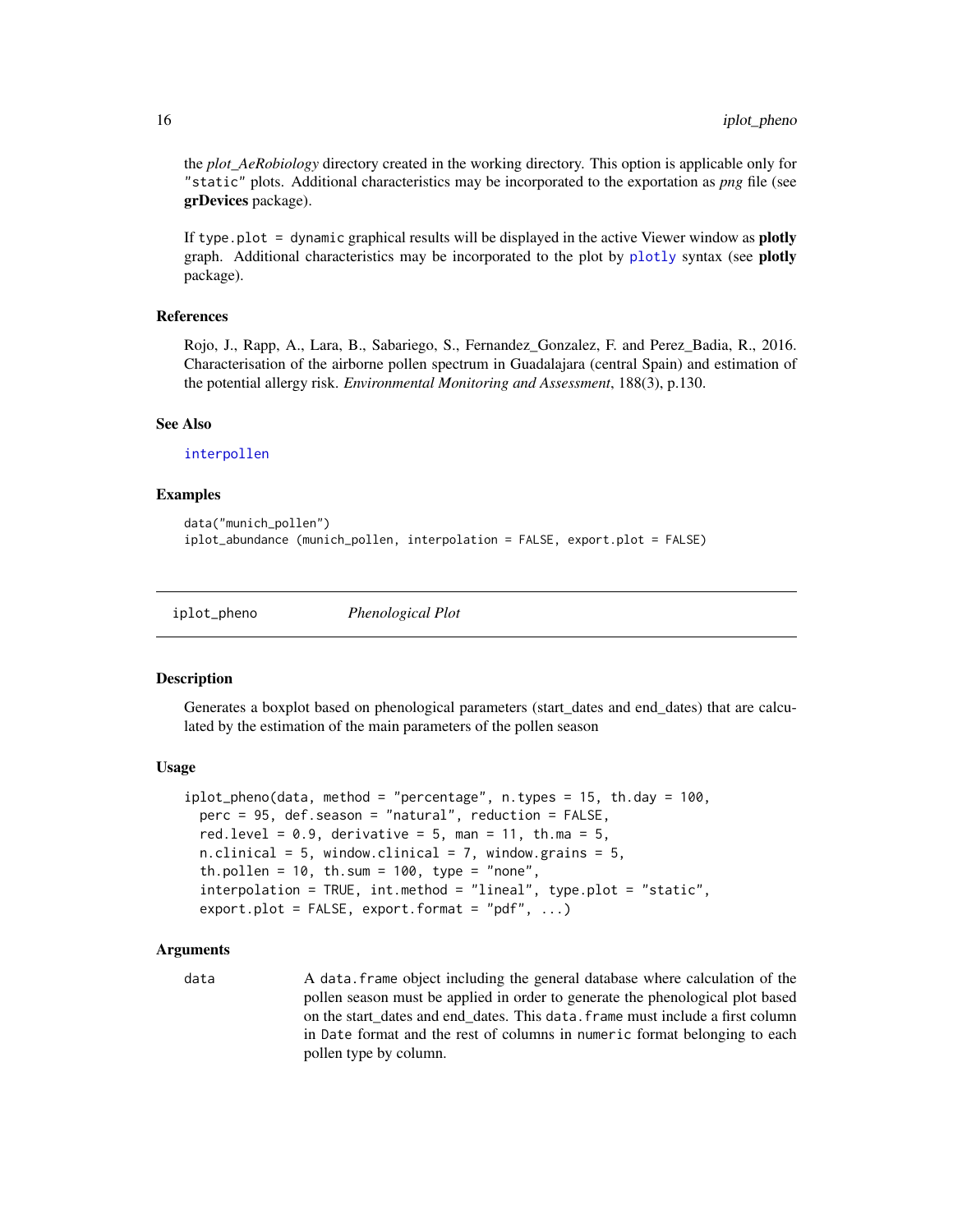<span id="page-16-0"></span>

| method     | A character string specifying the method applied to calculate the pollen sea-<br>son and the main parameters. The implemented methods that can be used are:<br>"percentage", "logistic", "moving", "clinical" or "grains". A more de-<br>tailed information about the different methods for defining the pollen season<br>may be consulted in calculate_ps function.                                                                                                                                                                                                                                     |
|------------|----------------------------------------------------------------------------------------------------------------------------------------------------------------------------------------------------------------------------------------------------------------------------------------------------------------------------------------------------------------------------------------------------------------------------------------------------------------------------------------------------------------------------------------------------------------------------------------------------------|
| n.types    | A numeric (integer) value specifying the number of the most abundant pollen<br>types that must be represented in the pollen calendar. A more detailed infor-<br>mation about the selection of the considered pollen types may be consulted in<br>Details. The n. types argument will be 15 types by default.                                                                                                                                                                                                                                                                                             |
| th.day     | A numeric value in order to calculate the number of days when this level is<br>exceeded for each year and each pollen type. This value will be obtained in the<br>results of the function. The th. day argument will be 100 by default.                                                                                                                                                                                                                                                                                                                                                                  |
| perc       | A numeric value ranging $0_100$ . This argument is valid only for method = "percentage".<br>This value represents the percentage of the total annual pollen included in the<br>pollen season, removing (100_perc)/2% of the total pollen before and after of<br>the pollen season. The perc argument will be 95 by default.                                                                                                                                                                                                                                                                              |
| def.season | A character string specifying the method for selecting the best annual pe-<br>riod to calculate the pollen season. The pollen seasons may occur within the<br>natural year or otherwise may occur between two years which determines the<br>best annual period considered. The implemented options that can be used are:<br>"natural", "interannual" or "peak". The def. season argument will be<br>"natural" by default. A more detailed information about the different meth-<br>ods for selecting the best annual period to calculate the pollen season may be<br>consulted in calculate_ps function. |
| reduction  | A logical value. This argument is valid only for the "logistic" method. If<br>FALSE the reduction of the pollen data is not applicable. If TRUE a reduction of<br>the peaks above a certain level (red. level argument) will be carried out before<br>the definition of the pollen season. The reduction argument will be FALSE<br>by default. A more detailed information about the reduction process may be<br>consulted in calculate_ps function.                                                                                                                                                     |
| red.level  | A numeric value ranging 0_1 specifying the percentile used as level to reduce<br>the peaks of the pollen series before the definition of the pollen season. This<br>argument is valid only for the "logistic" method. The red. level argument<br>will be 0.90 by default, specifying the percentile 90.                                                                                                                                                                                                                                                                                                  |
| derivative | A numeric (integer) value belonging to options of 4, 5 or 6 specifying the<br>derivative that will be applied to calculate the asymptotes which determines the<br>pollen season using the "logistic" method. This argument is valid only for<br>the "logistic" method. The derivative argument will be 5 by default.                                                                                                                                                                                                                                                                                     |
| man        | A numeric (integer) value specifying the order of the moving average applied<br>to calculate the pollen season using the "moving" method. This argument is<br>valid only for the "moving" method. The man argument will be 11 by default.                                                                                                                                                                                                                                                                                                                                                                |
| th.ma      | A numeric value specifying the threshold used for the "moving" method for<br>defining the beginning and the end of the pollen season. This argument is valid<br>only for the "moving" method. The th.ma argument will be 5 by default.                                                                                                                                                                                                                                                                                                                                                                   |
| n.clinical | A numeric (integer) value specifying the number of days which must exceed<br>a given threshold (th. pollen argument) for defining the beginning and the end                                                                                                                                                                                                                                                                                                                                                                                                                                              |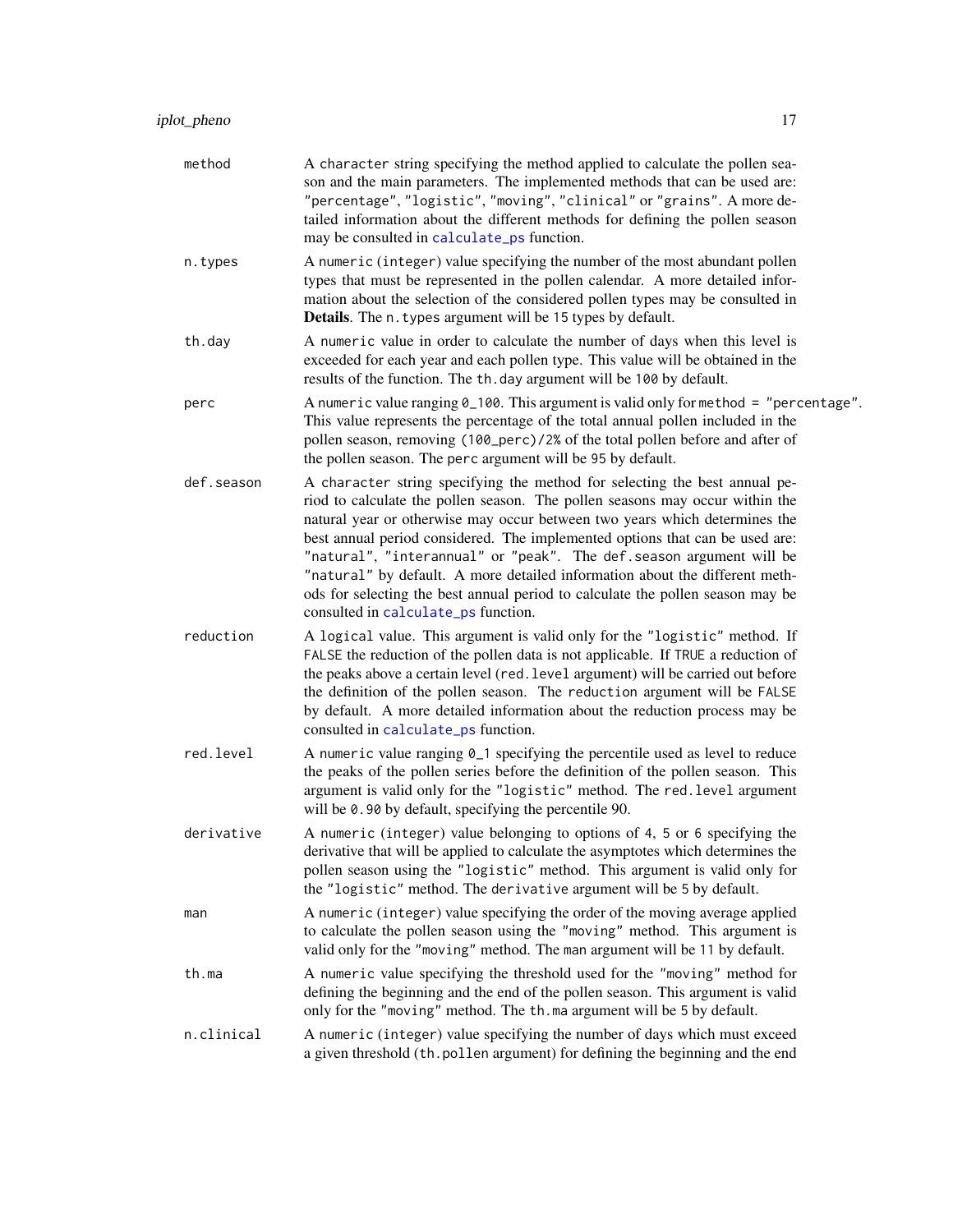of the pollen season. This argument is valid only for the "clinical" method. The n.clinical argument will be 5 by default.

window.clinical

A numeric (integer) value specifying the time window during which the conditions must be evaluated for defining the beginning and the end of the pollen season using the "clinical" method. This argument is valid only for the "clinical" method. The window.clinical argument will be 7 by default.

- window.grains A numeric (integer) value specifying the time window during which the conditions must be evaluated for defining the beginning and the end of the pollen season using the "grains" method. This argument is valid only for the "grains" method. The window.grains argument will be 5 by default.
- th.pollen A numeric value specifying the threshold that must be exceeded during a given number of days (n.clinical or window.grains arguments) for defining the beginning and the end of the pollen season using the "clinical" or "grains" methods. This argument is valid only for the "clinical" or "grains" methods. The th.pollen argument will be 10 by default.
- th.sum A numeric value specifying the pollen threshold that must be exceeded by the sum of daily pollen during a given number of days (n.clinical argument) exceeding a given daily threshold (th.pollen argument) for defining the beginning and the end of the pollen season using the "clinical" method. This argument is valid only for the "clinical" method. The th.sum argument will be 100 by default.
- type A character string specifying the parameters considered according to a specific pollen type for calculating the pollen season using the "clinical" method. The implemented pollen types that may be used are: "birch", "grasses", "cypress", "olive" or "ragweed". As result for selecting any of these pollen types the parameters n.clinical, window.clinical, th.pollen and th.sum will be automatically adjusted for the "clinical" method. If no pollen types are specified (type  $=$  "none"), these parameters will be considered by the user. This argument is valid only for the "clinical" method. The type argument will be "none" by default.
- interpolation A logical value. If FALSE the interpolation of the pollen data is not applicable. If TRUE an interpolation of the pollen series will be applied to complete the gaps with no data before the calculation of the pollen season. The interpolation argument will be TRUE by default. A more detailed information about the interpolation method may be consulted in Details.
- int.method A character string specifying the method selected to apply the interpolation method in order to complete the pollen series. The implemented methods that may be used are: "lineal", "movingmean", "spline" or "tseries". The int.method argument will be "lineal" by default.
- type.plot A character string specifying the type of plot selected to show the phenological plot. The implemented types that may be used are: "static" generates a static ggplot object and "dynamic" generates a dynamic plotly object.
- export.plot A logical value specifying if a phenological plot saved in the working directory will be required or not. If FALSE graphical results will only be displayed in the active graphics window. If TRUE graphical results will be displayed in the active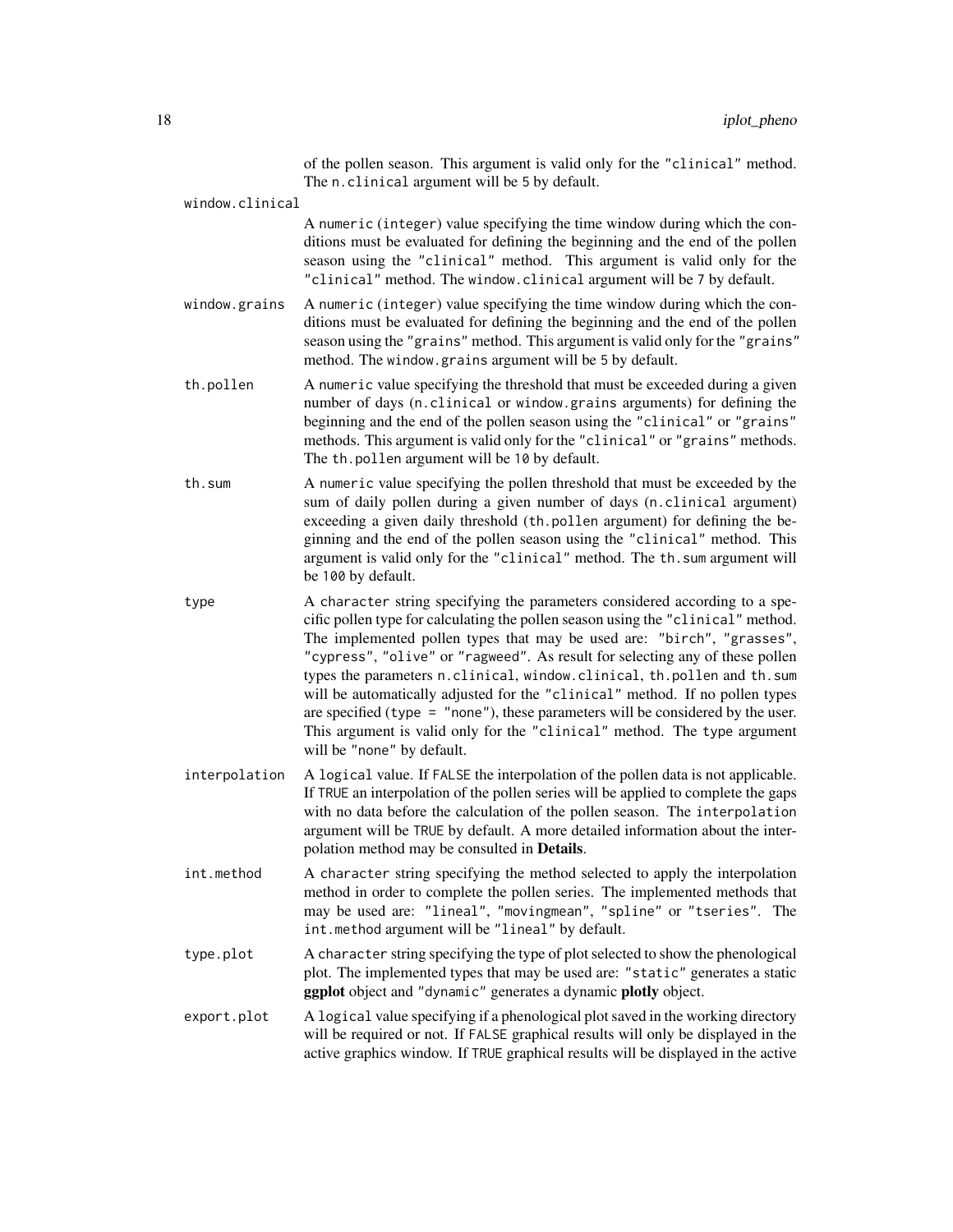<span id="page-18-0"></span>

|               | graphics window and also a <i>pdf</i> or <i>png</i> file (according to the export. format<br>argument) will be saved within the <i>plot_AeRobiology</i> directory automatically<br>created in the working directory. This argument is applicable only for "static"<br>plots. The export. plot will be FALSE by default.                                                                                                                                                           |
|---------------|-----------------------------------------------------------------------------------------------------------------------------------------------------------------------------------------------------------------------------------------------------------------------------------------------------------------------------------------------------------------------------------------------------------------------------------------------------------------------------------|
| export.format | A character string specifying the format selected to save the phenological plot.<br>The implemented formats that may be used are: "pdf" and "png". This argu-<br>ment is applicable only for "static" plots. The export. format will be "pdf"<br>by default.                                                                                                                                                                                                                      |
| .             | Other additional arguments may be used to customize the exportation of the<br>plots using <i>pdf</i> or <i>png</i> files and therefore arguments from <i>pdf</i> and <i>png</i> functions<br>(grDevices package) may be implemented. For example, for $pdf$ files the user<br>may custom the arguments: width, height, family, title, fonts, paper, bg,<br>fg, pointsize; and for <i>png</i> files the user may custom the arguments: width,<br>height, units, pointsize, bg, res |

This function allows to calculate the pollen season using five different methods which are described in [calculate\\_ps](#page-4-1) function. After calculating the start\_date and end\_date for each pollen type and each year a phenological plot will be generated using the boxplot approach where axis x represents the time (Day of the Year) and axis y includes the considered pollen types. The phenological plot will be generated only for the specified number of the most abundant pollen types using the n.types argument by the user. The implemented methods for defining the pollen season includes the most commonly used methodologies (*Nilsson and Persson, 1981*; *Andersen, 1991*; *Galan et al., 2001*; *Ribeiro et al., 2007*; *Cunha et al., 2015*, *Pfaar et al., 2017*) and a new implemented method (see [calculate\\_ps](#page-4-1) function).

Pollen time series frequently have different gaps with no data and this fact could be a problem for the calculation of specific methods for defining the pollen season even providing incorrect results. In this sense by default a linear interpolation will be carried out to complete these gaps before to define the pollen season (interpolation = TRUE). Additionally, the users may select other interpolation methods using the int.method argument, as "lineal", "movingmean", "spline" or "tseries". For more information to see the [interpollen](#page-10-1) function.

## Value

This function returns different results:

If export.plot = FALSE graphical results will only be displayed in the active graphics window as [ggplot](#page-0-0) graph. Additional characteristics may be incorporated to the plot by ggplot syntax (see ggplot2 package).

If export.plot = TRUE and export.format = pdf a *pdf* file of the phenological plot will be saved within the *plot\_AeRobiology* directory created in the working directory. This option is applicable only for "static" plots. Additional characteristics may be incorporated to the exportation as *pdf* file (see grDevices package).

If export.plot = TRUE and export.format = png a *png* file of the phenological plot will be saved within the *plot AeRobiology* directory created in the working directory. This option is applicable only for "static" plots. Additional characteristics may be incorporated to the exportation *png* file (see grDevices package).

If type.plot  $=$  dynamic graphical results will be displayed in the active Viewer window as **plotly**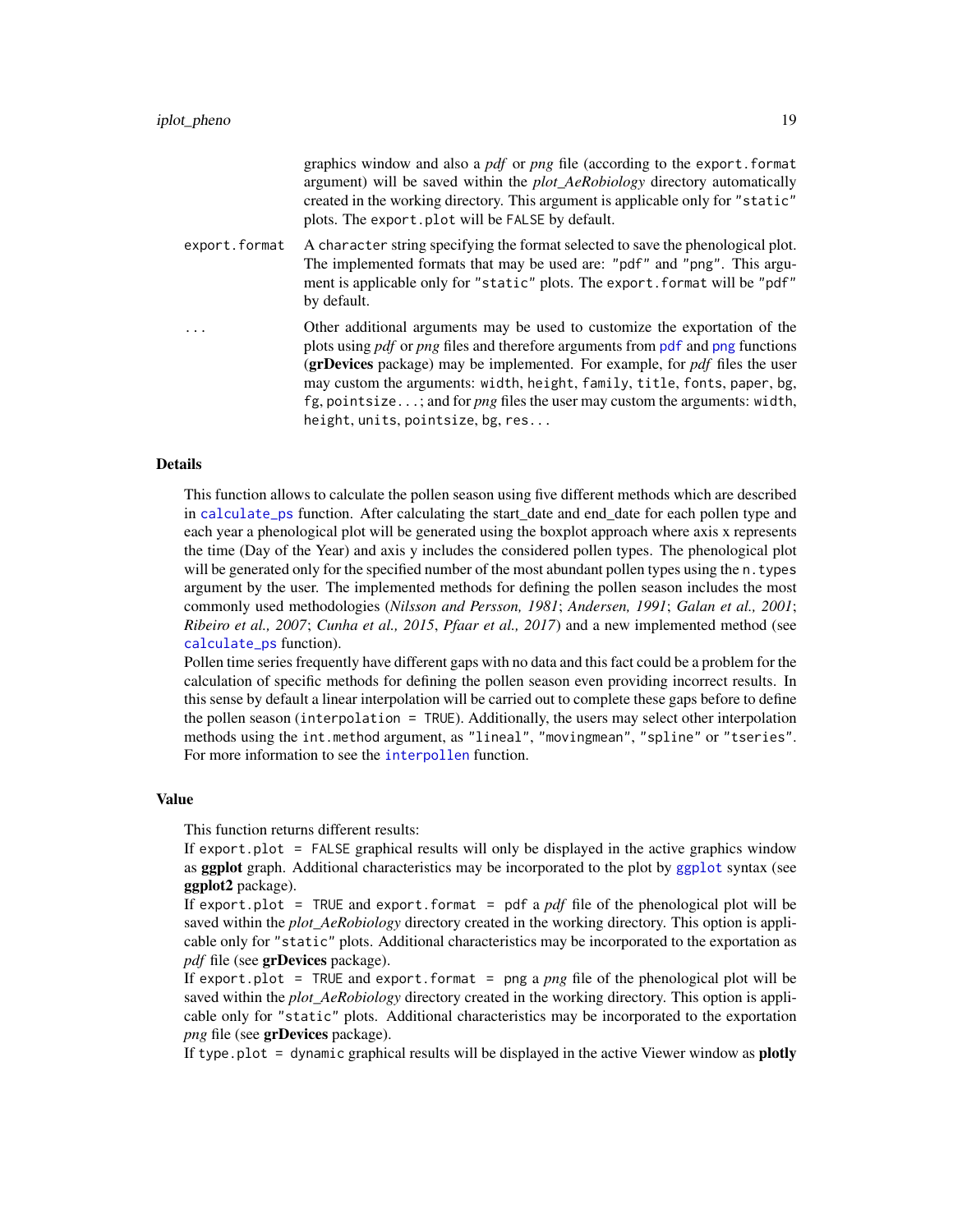<span id="page-19-0"></span>graph. Additional characteristics may be incorporated to the plot [plotly](#page-0-0) syntax (see plotly package).

#### References

Andersen, T.B., 1991. A model to predict the beginning of the pollen season. *Grana*, 30(1), pp.269\_275.

Cunha, M., Ribeiro, H., Costa, P. and Abreu, I., 2015. A comparative study of vineyard phenology and pollen metrics extracted from airborne pollen time series. *Aerobiologia*, 31(1), pp.45\_56.

Galan, C., Garcia\_Mozo, H., Carinanos, P., Alcazar, P. and Dominguez\_Vilches, E., 2001. The role of temperature in the onset of the *Olea europaea* L. pollen season in southwestern Spain. *International Journal of Biometeorology*, 45(1), pp.8\_12.

Nilsson, S. and Persson, S., 1981. Tree pollen spectra in the Stockholm region (Sweden), 1973\_1980. *Grana*, 20(3), pp.179\_182.

Pfaar, O., Bastl, K., Berger, U., Buters, J., Calderon, M.A., Clot, B., Darsow, U., Demoly, P., Durham, S.R., Galan, C., Gehrig, R., Gerth van Wijk, R., Jacobsen, L., Klimek, L., Sofiev, M., Thibaudon, M. and Bergmann, K.C., 2017. Defining pollen exposure times for clinical trials of allergen immunotherapy for pollen\_induced rhinoconjunctivitis\_an EAACI position paper. *Allergy*, 72(5), pp.713\_722.

Ribeiro, H., Cunha, M. and Abreu, I., 2007. Definition of main pollen season using logistic model. *Annals of Agricultural and Environmental Medicine*, 14(2), pp.259\_264.

#### See Also

[calculate\\_ps](#page-4-1), [interpollen](#page-10-1)

#### Examples

data("munich\_pollen") iplot\_pheno (munich\_pollen, interpolation = FALSE)

<span id="page-19-1"></span>iplot\_pollen *Interactive Plotting Pollen Data (one season).*

#### **Description**

Function to plot the pollen data during one season. The plots are fully interactive.

#### Usage

```
iplot_pollen(data, year)
```

| data | A data. frame object. This data. frame should include a first column in format |
|------|--------------------------------------------------------------------------------|
|      | Date and the rest of columns in format numeric belonging to each pollen type   |
|      | by column.                                                                     |
| vear | An integer value specifying the year to display. This is a mandatory argument. |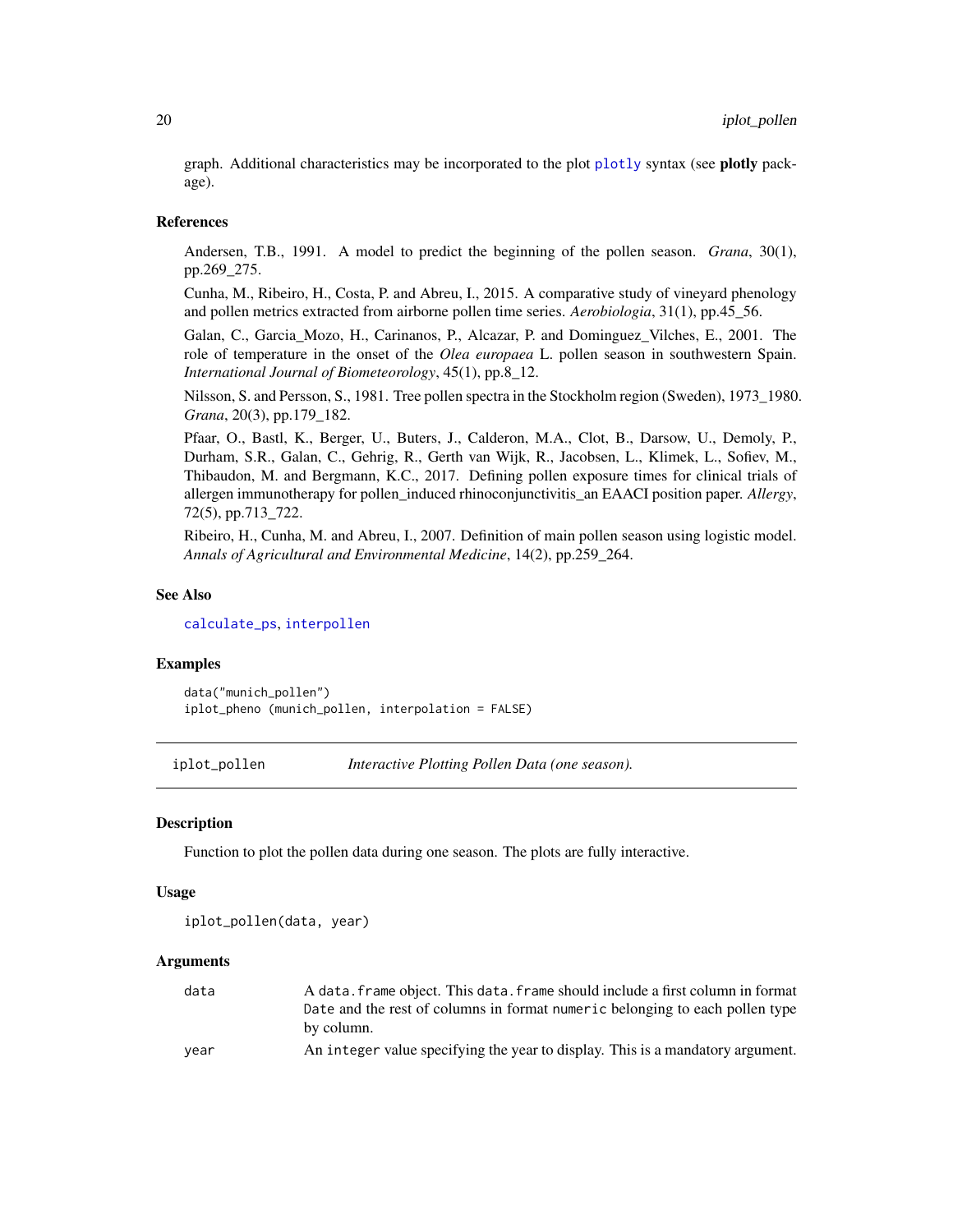<span id="page-20-0"></span>iplot\_years 21

# Value

An interactive plot of the class ggvis.

# See Also

[iplot\\_years](#page-20-1)

# Examples

```
data("munich_pollen")
iplot_pollen(data = munich_pollen, year = 2012)
```
<span id="page-20-1"></span>iplot\_years *Interactive Plotting Pollen Data (one pollen type).*

# Description

Function to plot the pollen data of a pollen type during several seasons. The plots are fully interactive.

# Usage

```
iplot_years(data, pollen)
```
# Arguments

| data   | A data, frame object. This data, frame should include a first column in format<br>Date and the rest of columns in format numeric belonging to each pollen type<br>by column. |
|--------|------------------------------------------------------------------------------------------------------------------------------------------------------------------------------|
| pollen | A character string with the name of the particle to show. This character must<br>match with the name of a column in the input database. This is a mandatory<br>argument.     |

## Value

An interactive plot of the class ggvis.

# See Also

[iplot\\_pollen](#page-19-1)

# Examples

```
data("munich_pollen")
iplot_years(data = munich_pollen, pollen = "Betula")
```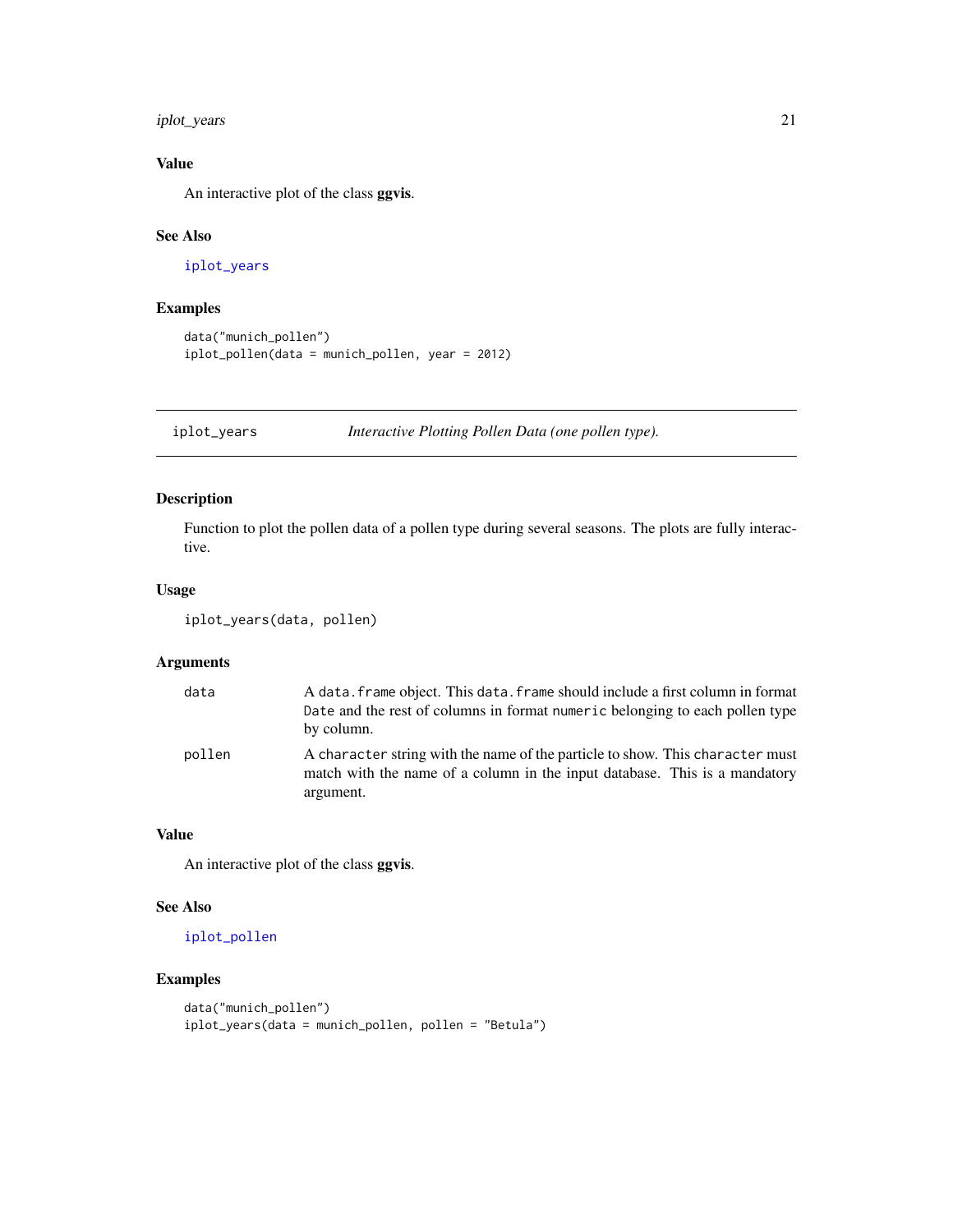## Description

Function to calculate the moving average of a given numeric vector. The order of the moving average may be customized by the user (man argument).

## Usage

ma(data, man = 10, warnings = FALSE)

## **Arguments**

| data     | A numeric vector (e.g. a numeric column of a dataframe).                                                     |
|----------|--------------------------------------------------------------------------------------------------------------|
| man      | An integer value specifying the order of the moving average applied to the<br>data. By default, man = $10$ . |
| warnings | A logical value specifying the show of warning messages. By default, warnings = FALSE.                       |

# Value

This function returns a vector with the moving average of the input data.

## Examples

data("munich\_pollen") ma(data = munich\_pollen\$Betula, man = 10, warnings = FALSE)

munich\_pollen *Pollen data of Munich (2010\_2015)*

# Description

A dataset containing information of daily concentrations of pollen in the atmosphere of Munich during the years 2010\_2015. Pollen types included: *"Alnus"*, *"Betula"*, *"Taxus"*, *"Fraxinus"*, *"Poaceae"*, *"Quercus"*, *"Ulmus"* and *"Urtica"*.

## Usage

```
munich_pollen
```
# Format

Time series of daily pollen concentrations expressed as pollen grains / m3 of air.

<span id="page-21-1"></span><span id="page-21-0"></span>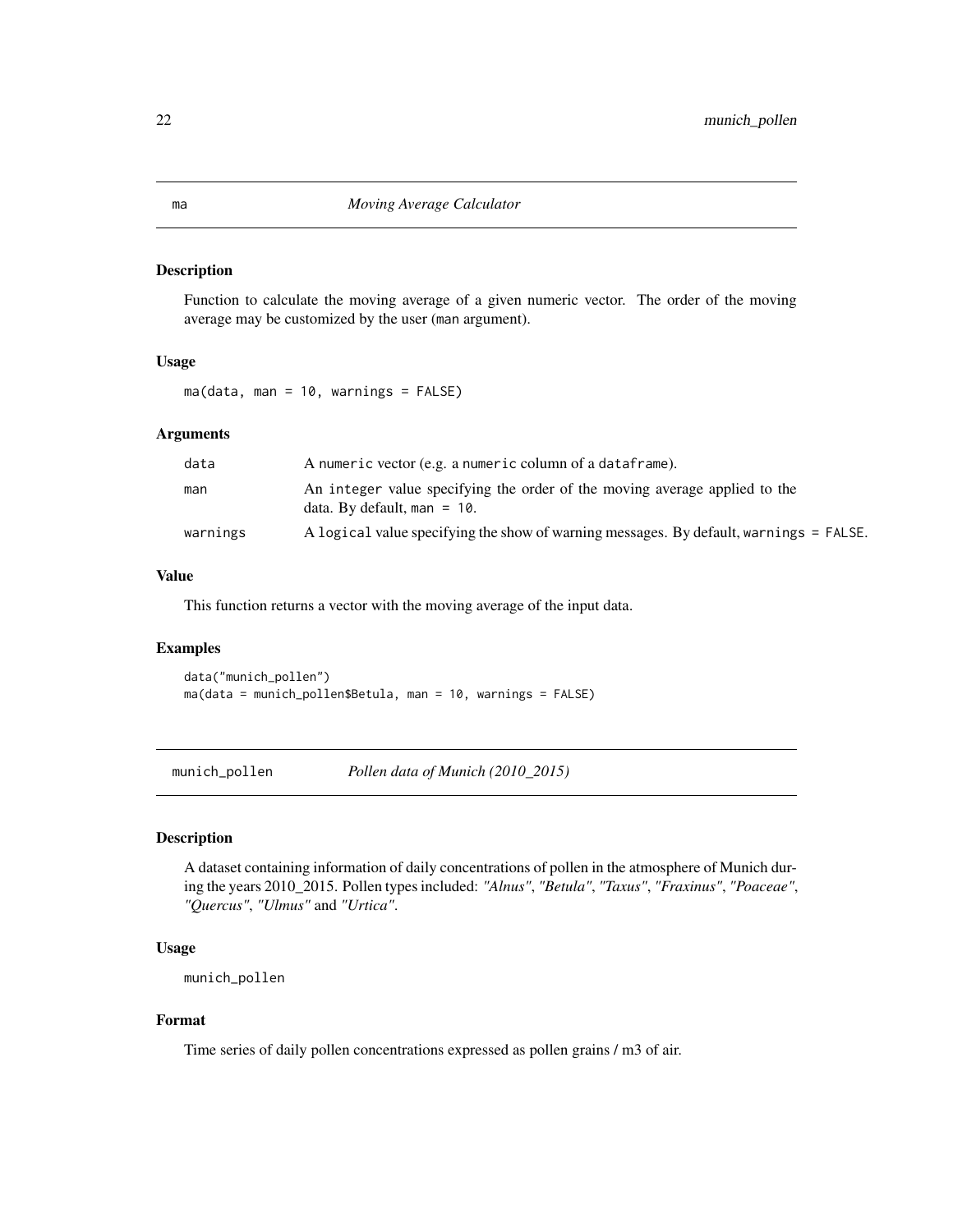#### <span id="page-22-0"></span>plot\_heathour 23

#### Details

Data were obtained at Munich (Zentrum Allergie und Umwelt, ZAUM) using a Hirst\_type volumetric pollen trap (Hirst, 1952) following the standard methodology (VDI4252\_4\_2016). Some gaps have been added to test some functions of the package (e.g. [quality\\_control](#page-36-1), [interpollen](#page-10-1)).

The data were obtained by the research team of Prof. Jeroen Buters (Christine Weil & Ingrid Weichenmeier). We specially acknowledge this team and the Zentrum Allergie und Umwelt (ZAUM, directed by Prof. Carsten B. Schmidt\_Weber) for their support.

## Source

<https://www.zaum-online.de/>

## References

Hirst, J.M., 1952. AN AUTOMATIC VOLUMETRIC SPORE TRAP. Ann. Appl. Biol. 39, 257\_265.

VDI 4252\_4. (2016). Bioaerosole und biologische Agenzien\_Ermittlung von Pollen und Sporen in der Aussenluft unterVerwendung einer volumetrischen Methode fuer einMessnetz zu allergologischen Zwecken. VDI\_Richtlinie4252 Blatt 4, Entwurf. VDI/DIN\_Handbuch Reinhaltungder Luft, Band 1a: Beuth, Berlin

plot\_heathour *Plotting hourly patterns with heatplot*

# Description

Function to plot pollen data expressed in concentrations with time resolution higher than 1 day (e.g. hourly, bi-hourly concentrations). As heatplot.

#### Usage

```
plot_heathour(data, locations = FALSE, low.col = "blue",
 mid.col = "white", high.col = "red")
```
### **Arguments**

data A data. frame object with the structure long. Where the first two columns are factors indicating the pollen and the location. The 3 and 4 columns are POSIXct, showing the hour. Where the third column is the beguinning of the concentration from and the fourth column is the end time of the concentrtion data to. The fifth column shows the concentrations of the different pollen types as numeric. Please see the example 3-hourly data from the automatic pollen monitor BAA500 from Munich and Viechtach in Bavaria (Germany) data("POMO\_pollen"), supplied by ePIN Network supported by the Bavarian Government.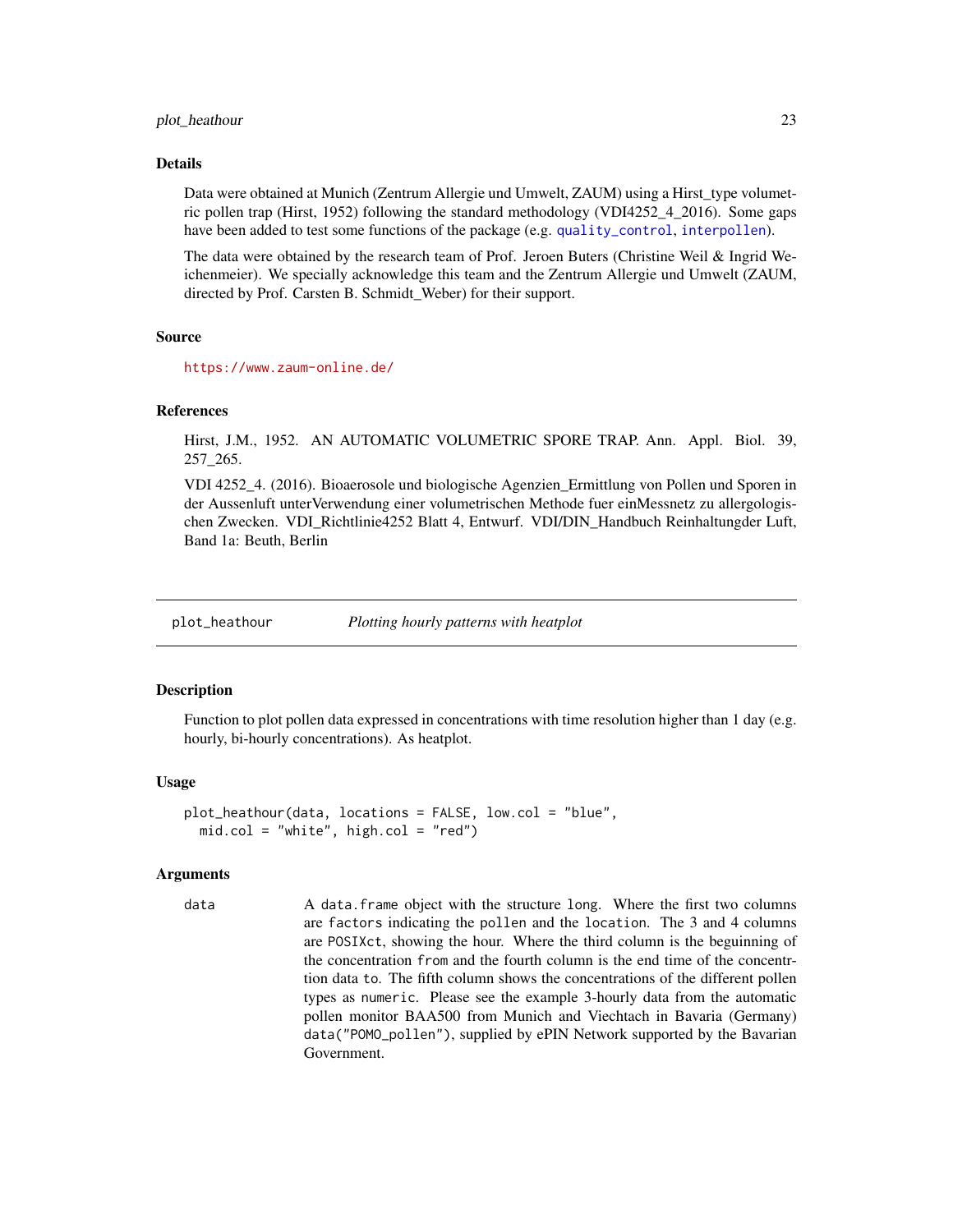<span id="page-23-0"></span>

| locations | A logical object with the specification if the different locations will be dis-<br>played in the plot. Argument only used when $result == "plot". By default,$<br>$locations = FALSE.$ |
|-----------|----------------------------------------------------------------------------------------------------------------------------------------------------------------------------------------|
| low.col   | A character object with the specification of the color of the lowest value for<br>the scale. By default, $low,col = "blue".$                                                           |
| mid.col   | A character object with the specification of the color of the medium value for<br>the scale. By default, $mid.col = "white".$                                                          |
| high.col  | A character object with the specification object with the specification of the<br>color of the highest value for the scale. By default, high.col = "red".                              |

# Value

The function returns an object or a list of objects of class ggplot2.

#### References

Oteros, J., Pusch, G., Weichenmeier, I., Heimann, U., Mueller, R., Roeseler, S., ... & Buters, J. T. (2015). Automatic and online pollen monitoring. *International archives of allergy and immunology*, 167(3), 158-166.

## Examples

```
data("POMO_pollen")
plot_heathour(POMO_pollen)
```
plot\_hour *Plotting hourly patterns*

## Description

Function to plot pollen data expressed in concentrations with time resolution higher than 1 day (e.g. hourly, bi-hourly concentrations).

## Usage

```
plot_hour(data, result = "plot", locations = FALSE)
```
## Arguments

data A data.frame object with the structure long. Where the first two columns are factors indicating the pollen and the location. The 3 and 4 columns are POSIXct, showing the hour. Where the third column is the beguinning of the concentration from and the fourth column is the end time of the concentrtion data to. The fifth column shows the concentrations of the different pollen types as numeric. Please see the example 3-hourly data from the automatic pollen monitor BAA500 from Munich and Viechtach in Bavaria (Germany) data("POMO\_pollen"), supplied by ePIN Network supported by the Bavarian Government.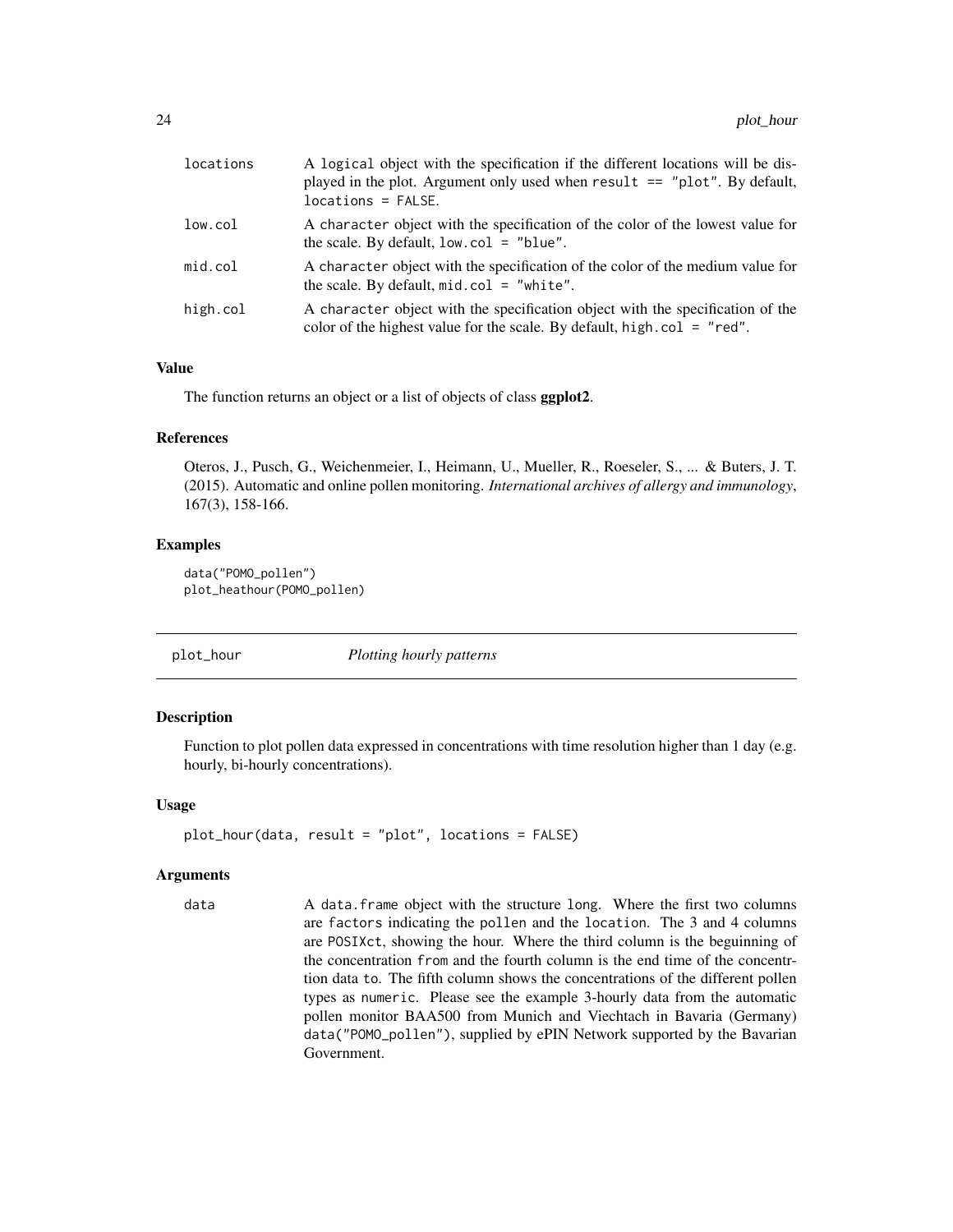<span id="page-24-0"></span>

| result    | A character object with the definition of the object to be produced by the<br>function. If result $==$ "plot", the function returns a list of objects of class<br><b>ggplot2</b> ; if result $==$ "table", the function returns a <b>data.frame</b> with the<br>hourly patterns. By default, $result = "plot".$ |
|-----------|-----------------------------------------------------------------------------------------------------------------------------------------------------------------------------------------------------------------------------------------------------------------------------------------------------------------|
| locations | A logical object with the specification if the different locations will be dis-<br>played in the plot. Argument only used when result $==$ "plot". By default,<br>$locations = FALSE.$                                                                                                                          |

# Value

If result  $==$  "plot", the function returns a list of objects of class  $ggplot2$ ; if result  $==$  "table", the function returns a data.frame with the hourly patterns.

#### References

Oteros, J., Pusch, G., Weichenmeier, I., Heimann, U., Mueller, R., Roeseler, S., ... & Buters, J. T. (2015). Automatic and online pollen monitoring. *International archives of allergy and immunology*, 167(3), 158-166.

# Examples

```
data("POMO_pollen")
plot_hour(POMO_pollen, result="plot", locations = FALSE)
plot_hour(POMO_pollen, result="plot", locations = TRUE)
```
<span id="page-24-1"></span>plot\_normsummary *Plotting the Amplitude of Several Pollen Seasons.*

#### Description

Function to plot the pollen data amplitude during several seasons: daily average pollen concentration over the study period, maximum pollen concentration of each day over the study period and minimum pollen concentration of each day value over the study period. It is possible to plot the relative abundance per day and smoothing the pollen season by calculating a moving average.

#### Usage

```
plot_normsummary(data, pollen, mave = 1, normalized = FALSE,
  interpolation = TRUE, int.method = "lineal", export.plot = FALSE,
  export.format = "pdf", color.plot = "orange2",
  axisname = "Pollen grains / m3", ...)
```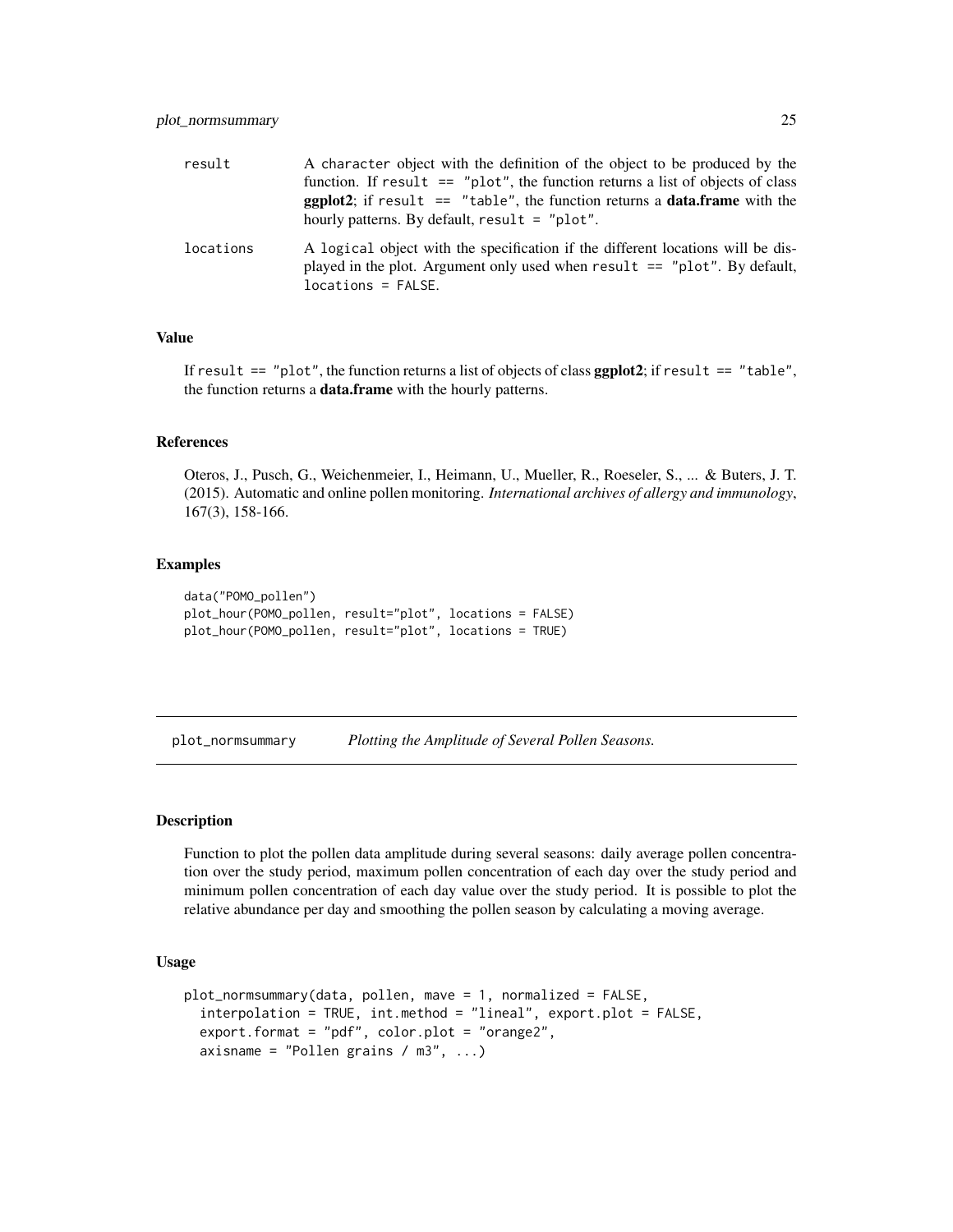# <span id="page-25-0"></span>Arguments

| data          | A data. frame object. This data. frame should include a first column in format<br>Date and the rest of columns in format numeric belonging to each pollen type<br>by column.                                                                                                                                                                                                                                                 |
|---------------|------------------------------------------------------------------------------------------------------------------------------------------------------------------------------------------------------------------------------------------------------------------------------------------------------------------------------------------------------------------------------------------------------------------------------|
| pollen        | A character string with the name of the particle to show. This character must<br>match with the name of a column in the input database. This is a mandatory<br>argument.                                                                                                                                                                                                                                                     |
| mave          | An integer value specifying the order of the moving average applied to the<br>data. By default, mave $= 1$ .                                                                                                                                                                                                                                                                                                                 |
| normalized    | A logical value specifying if the visualization shows real pollen data (normalized = FALSE)<br>or the percentage of every day over the whole pollen season (normalized = TRUE).<br>By default, normalized = $FALSE.$                                                                                                                                                                                                         |
| interpolation | A logical value specifying if the visualization shows the gaps in the inputs data<br>$interpolation = FALSE$ or if an interpolation method is used for filling the<br>gaps (interpolation = TRUE). By default, interpolation = TRUE.                                                                                                                                                                                         |
| int.method    | A character string with the name of the interpolation method to be used.<br>The implemented methods that may be used are: "lineal", "movingmean",<br>"tseries" or "spline". By default, int.method = "lineal".                                                                                                                                                                                                               |
| export.plot   | A logical value specifying if a plot will be exported or not. If FALSE graphical<br>results will only be displayed in the active graphics window. If TRUE graphical<br>results will be displayed in the active graphics window and also one pdf/png file<br>will be saved within the <i>plot_AeRobiology</i> directory automatically created in the<br>working directory. By default, export.plot = FALSE.                   |
| export.format | A character string specifying the format selected to save the plot. The imple-<br>mented formats that may be used are: "pdf" or "png". By default, export. format = "pdf".                                                                                                                                                                                                                                                   |
| color.plot    | A character string. The argument defines the color to fill the plot. Will be<br>"orange2" by default.                                                                                                                                                                                                                                                                                                                        |
| axisname      | A character string specifying the title of the y axis. By default, axisname = "Pollen grains / m3".                                                                                                                                                                                                                                                                                                                          |
| $\cdots$      | Other additional arguments may be used to customize the exportation of the<br>plots using "pdf" or "png" files and therefore arguments from functions pdf<br>and png may be implemented. For example, for pdf files the user may custom<br>the arguments: width, height, family, title, fonts, paper, bg, fg, pointsize; and<br>for png files the user may custom the arguments: width, height, units, pointsize,<br>bg, res |
|               |                                                                                                                                                                                                                                                                                                                                                                                                                              |

# Value

This function returns plot of class ggplot2. User are able to customize the output as a ggplot2 object.

# See Also

[calculate\\_ps](#page-4-1); [plot\\_summary](#page-27-1)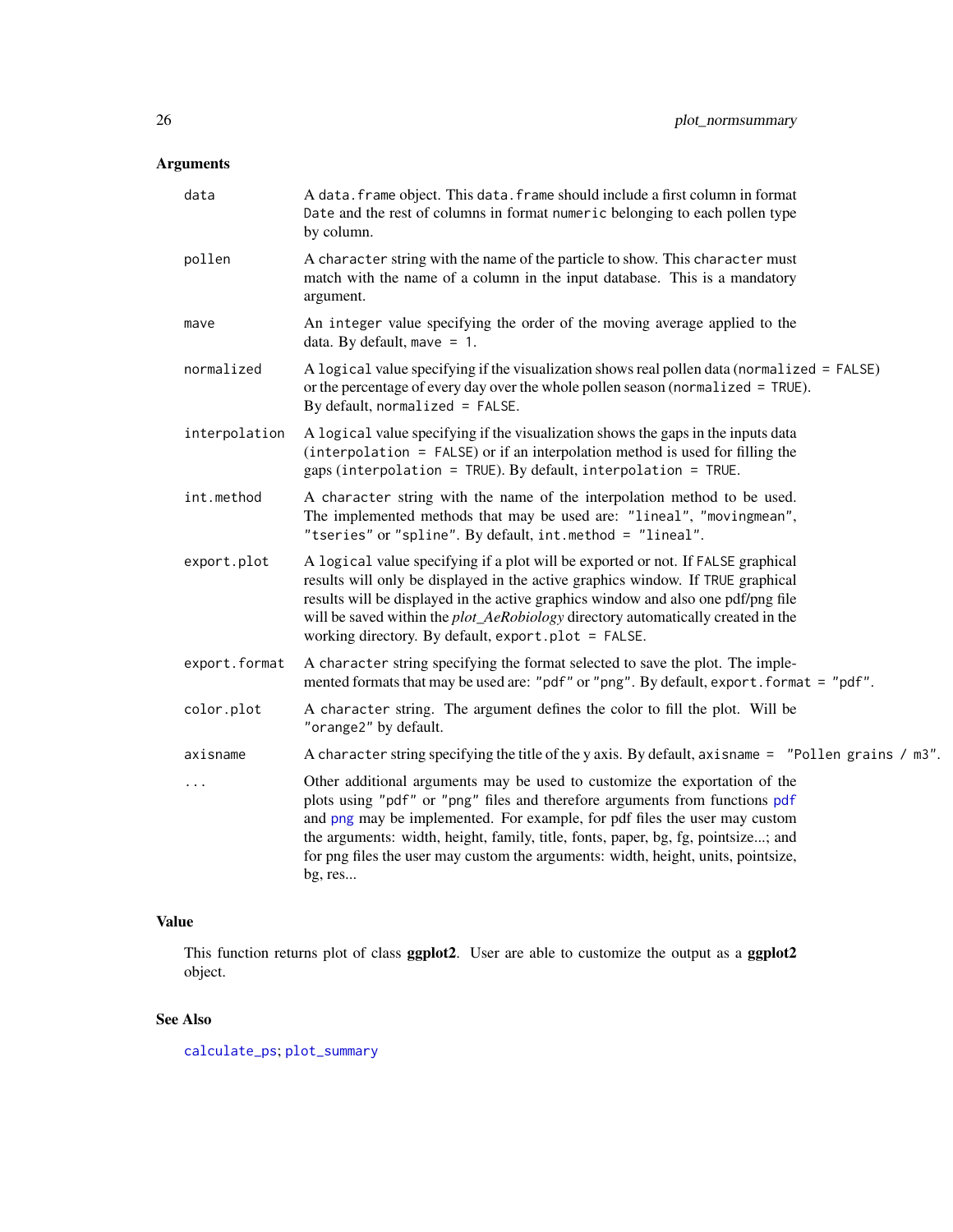## <span id="page-26-0"></span>plot\_ps 27

# Examples

```
data("munich_pollen")
plot_normsummary(munich_pollen, pollen = "Betula", interpolation = FALSE, export.plot = FALSE)
```
<span id="page-26-1"></span>plot\_ps *Pollen Season Plot*

# Description

Function to plot the main pollen season of a single pollen type.

# Usage

```
plot_ps(data, pollen.type = NULL, year = NULL, days = 30,
 fill.col = "turquoise4", int.method = "lineal",
 axisname = expression(paste("Pollen grains / m"^"3")), ...)
```

| data        | A data. frame object including the general database where interpollation must<br>be performed. This data. frame must include a first column in Date format and<br>the rest of columns in numeric format. Each column must contain information<br>of one pollen type. It is not necessary to insert missing gaps; the function will<br>automatically detect them. |
|-------------|------------------------------------------------------------------------------------------------------------------------------------------------------------------------------------------------------------------------------------------------------------------------------------------------------------------------------------------------------------------|
| pollen.type | A character string specifying the name of the pollen type which will be plotted.<br>The name must be exactly the same that appears in the column name. Mandatory<br>argument with no default.                                                                                                                                                                    |
| year        | A numeric (interger) value specifying the season to be plotted. The sea-<br>son does not necessary fit a natural year. See calculate_ps for more details.<br>Mandatory argument with no default.                                                                                                                                                                 |
| days        | A numeric (interger) specifying the number of days beyond each side of the<br>main pollen season that will be represented. The days argument will be 30 by<br>default.                                                                                                                                                                                           |
| fill.col    | A character string specifying the name of the color to fill the main pollen<br>season (Galan et al., 2017) in the plot. See ggplot function for more details.<br>The fill.col argument will be "turquoise4" by default.                                                                                                                                          |
| int.method  | A character string specifying the method selected to apply the interpolation<br>method in order to complete the pollen series. The implemented methods that<br>may be used are: "lineal", "movingmean", "spline" or "tseries". See<br>interpollen function for more details. The int.method argument will be<br>"lineal" by default.                             |
| axisname    | A character string or an expression specifying the y axis title of the plot. The<br>axisname argument will be expression(paste("Pollen grains / m" ^ "3"))<br>by default.                                                                                                                                                                                        |
| $\cdots$    | Other arguments passed on to the pollen season calculation as specified in calculate_ps<br>function.                                                                                                                                                                                                                                                             |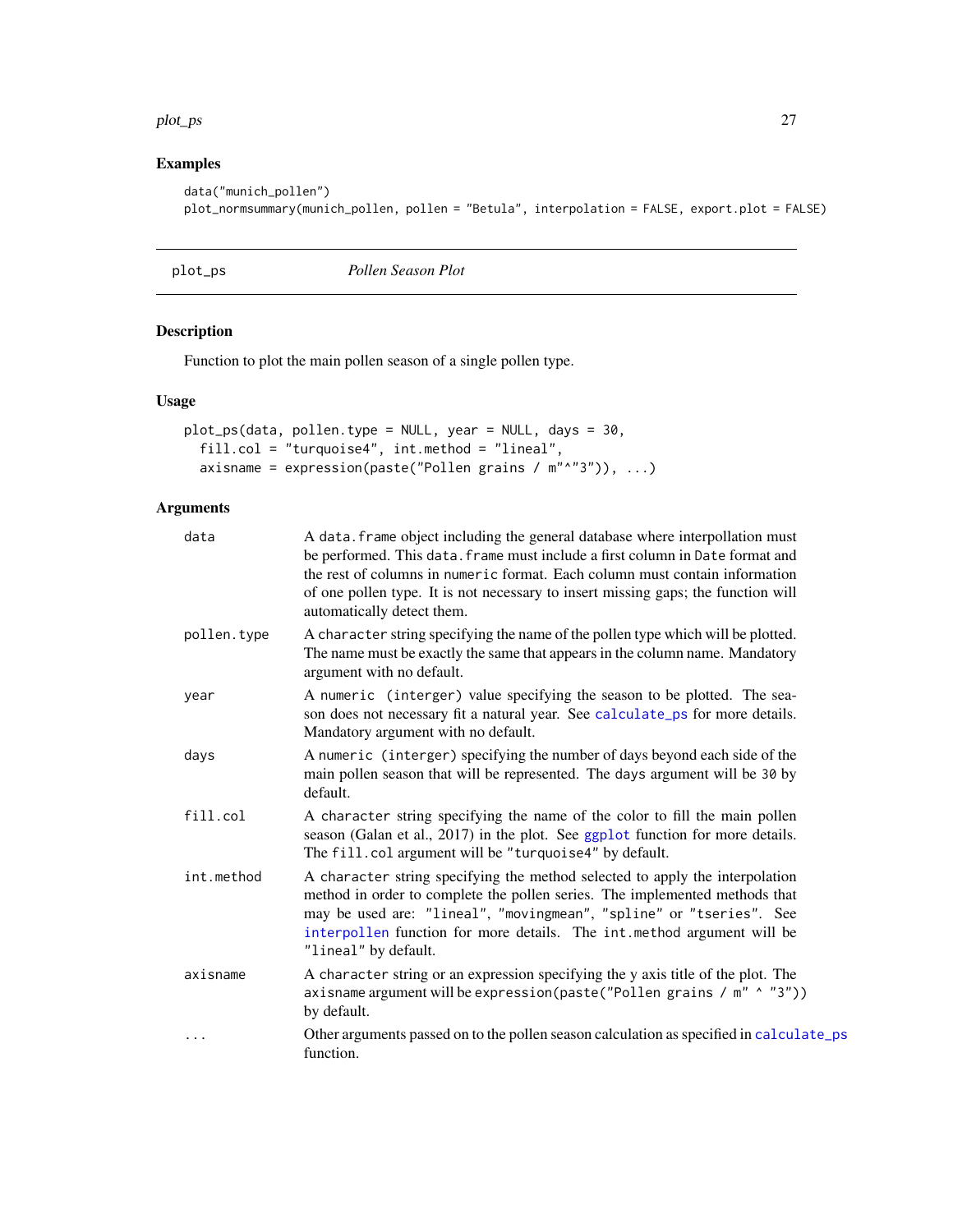plot\_ps function is designed to easily plot the main pollen season (Galan et al., 2017). The pre\_peak period and the post\_peak period are marked with different color intensity in the graph. The user must choose a single pollen type and season to plot.

# Value

The function returns an object of class [ggplot](#page-0-0) with a graphical representation of the main pollen season of the selected pollen type. The pre\_peak and post\_peak periods are marked with different color intensity.

## References

Galan, C., Ariatti, A., Bonini, M., Clot, B., Crouzy, B., Dahl, A., Fernandez\_Gonzalez, D., Frenguelli, G., Gehrig, R., Isard, S., Levetin, E., Li, D.W., Mandrioli, P., Rogers, C.A., Thibaudon, M., Sauliene, I., Skjoth, C., Smith, M., Sofiev, M., 2017. Recommended terminology for aerobiological studies. Aerobiologia (Bologna). 293\_295.

#### See Also

[calculate\\_ps](#page-4-1), [interpollen](#page-10-1), [ggplot](#page-0-0).

## Examples

data("munich\_pollen") plot\_ps(munich\_pollen, year = 2013, pollen.type = "Betula")

<span id="page-27-1"></span>plot\_summary *Plotting Several Pollen Seasons.*

## Description

Function to plot the pollen data during several seasons. Also plots the averaged pollen season over the study period. It is possible to plot the relative abundance per day and smoothing the pollen season by calculating a moving average.

## Usage

```
plot_summary(data, pollen, mave = 1, normalized = FALSE,
  interpolation = TRUE, int.method = "lineal", export.plot = FALSE,
  export.format = "pdf", axisname = "Pollen grains / m3", ...)
```
<span id="page-27-0"></span>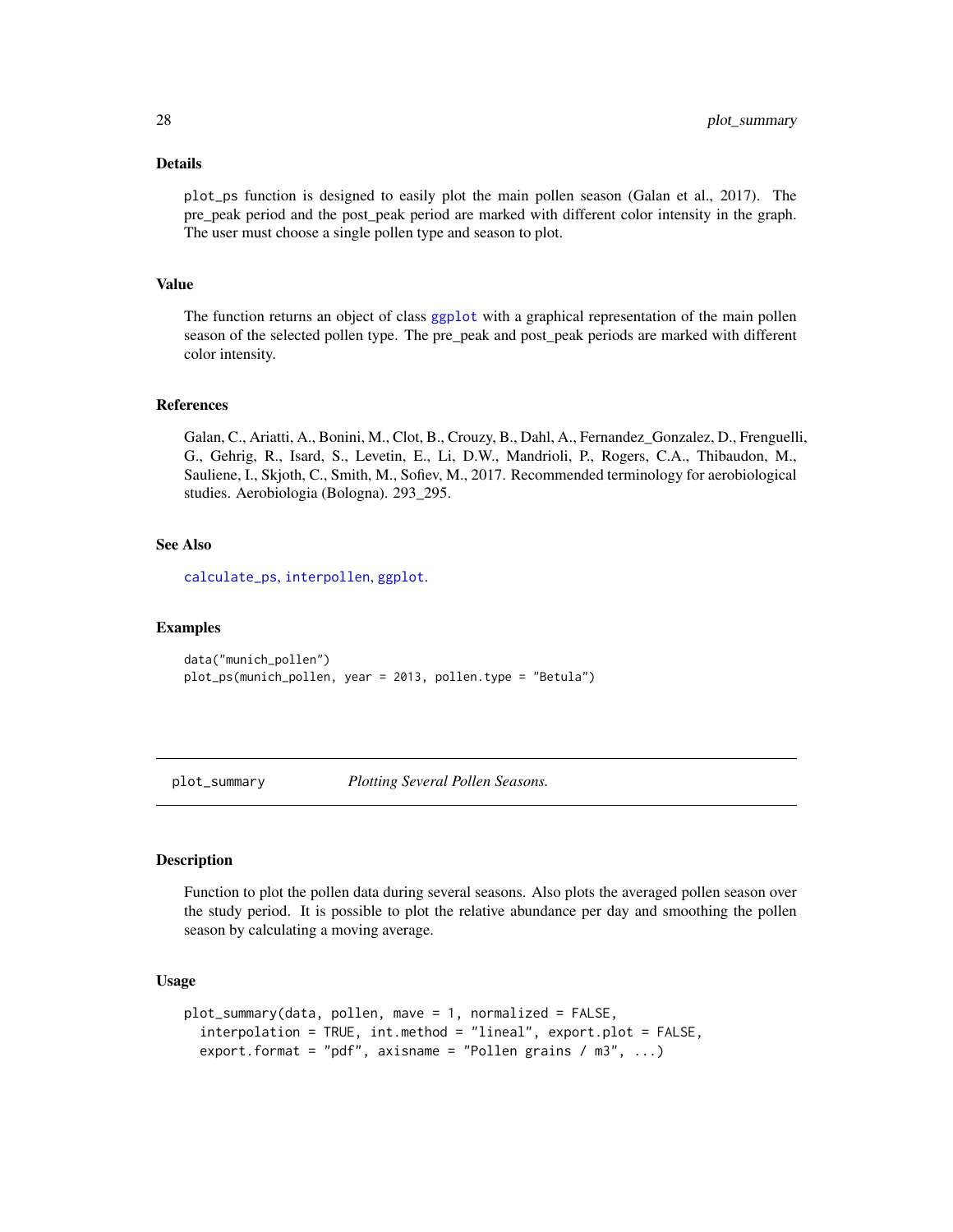# <span id="page-28-0"></span>plot\_summary 29

# Arguments

| A data. frame object. This data. frame should include a first column in format<br>Date and the rest of columns in format numeric belonging to each pollen type<br>by column.                                                                                                                                                                                                                                                 |
|------------------------------------------------------------------------------------------------------------------------------------------------------------------------------------------------------------------------------------------------------------------------------------------------------------------------------------------------------------------------------------------------------------------------------|
| A character string with the name of the particle to show. This character must<br>match with the name of a column in the input database. This is a mandatory<br>argument.                                                                                                                                                                                                                                                     |
| An integer value specifying the order of the moving average applied to the<br>data. By default, mave $= 1$ .                                                                                                                                                                                                                                                                                                                 |
| A logical value specifying if the visualization shows real pollen data (normalized = FALSE)<br>or the percentage of every day over the whole pollen season (normalized = TRUE).<br>By default, normalized = $FALSE$ .                                                                                                                                                                                                        |
| A logical value specifying if the visualization shows the gaps in the inputs data<br>$interpolation = FALSE$ or if an interpolation method is used for filling the<br>gaps (interpolation = TRUE). By default, interpolation = TRUE.                                                                                                                                                                                         |
| A character string with the name of the interpolation method to be used.<br>The implemented methods that may be used are: "lineal", "movingmean",<br>"tseries" or "spline". By default, int.method = "lineal".                                                                                                                                                                                                               |
| A logical value specifying if a plot will be exported or not. If FALSE graphical<br>results will only be displayed in the active graphics window. If TRUE graphical<br>results will be displayed in the active graphics window and also one pdf/png file<br>will be saved within the <i>plot_AeRobiology</i> directory automatically created in the<br>working directory. By default, export.plot = FALSE.                   |
| A character string specifying the format selected to save the plot. The imple-<br>mented formats that may be used are: "pdf" or "png". By default, export. format = "pdf".                                                                                                                                                                                                                                                   |
| A character string specifying the title of the y axis. By default, axisname = "Pollen grains / m3".                                                                                                                                                                                                                                                                                                                          |
| Other additional arguments may be used to customize the exportation of the<br>plots using "pdf" or "png" files and therefore arguments from functions pdf<br>and png may be implemented. For example, for pdf files the user may custom<br>the arguments: width, height, family, title, fonts, paper, bg, fg, pointsize; and<br>for png files the user may custom the arguments: width, height, units, pointsize,<br>bg, res |
|                                                                                                                                                                                                                                                                                                                                                                                                                              |

# Details

This function allows to summarize the pollen season by a simple plot. Even though the package was originally designed to treat aeropalynological data, it can be used to study many other atmospheric components (e.g., bacteria in the air, fungi, insects ...) *(Buters et al., 2018; Oteros et al., 2019)*.

# Value

This function returns plot of class ggplot2. User are able to customize the output as a ggplot2 object.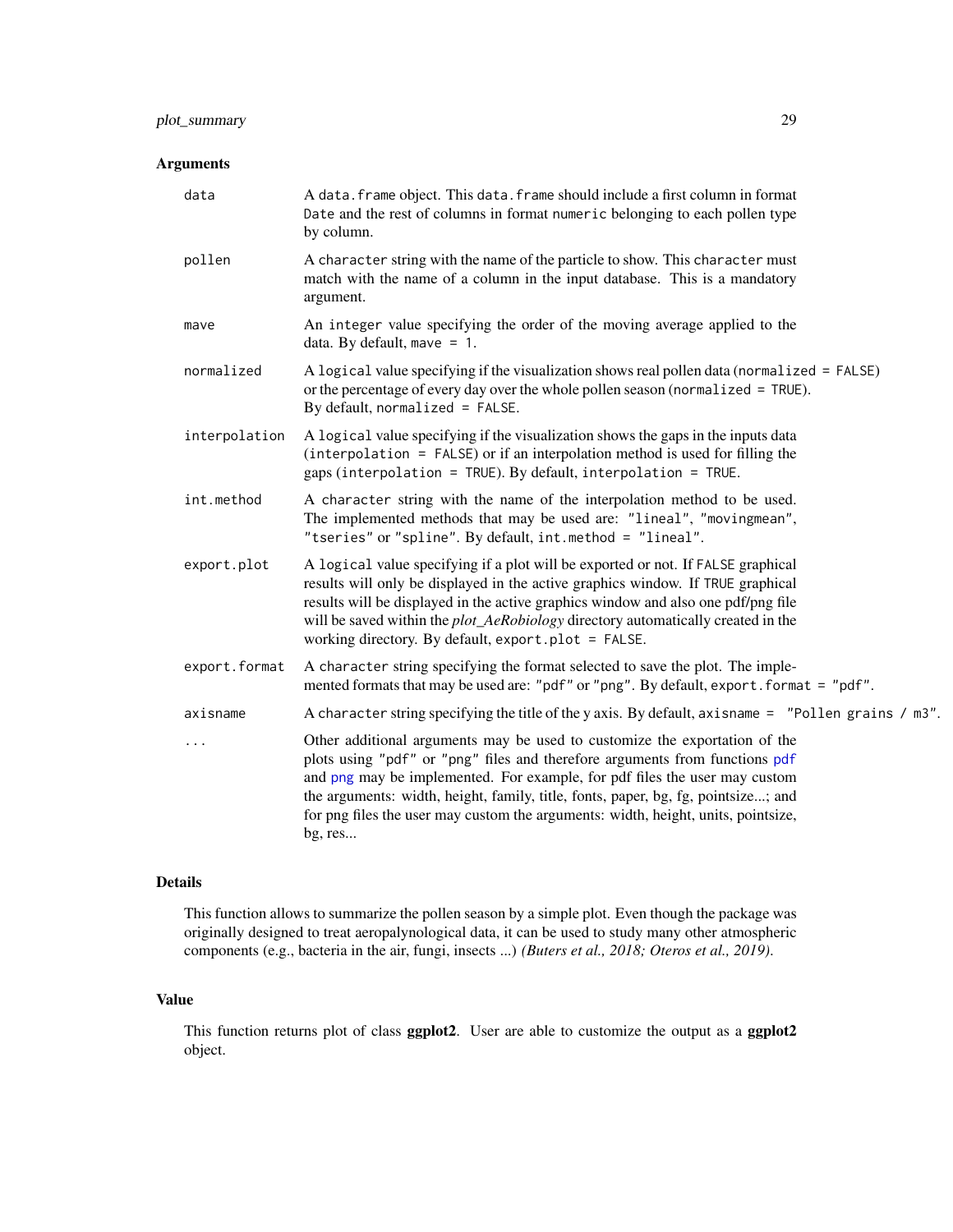## References

Buters, J. T. M., Antunes, C., Galveias, A., Bergmann, K. C., Thibaudon, M., Galan, C. & Oteros, J. (2018). Pollen and spore monitoring in the world. *Clinical and translational allergy*, 8(1), 9.

Oteros, J., Bartusel, E., Alessandrini, F., Nunez, A., Moreno, D. A., Behrendt, H., ... & Buters, J. (2019). Artemisia pollen is the main vector for airborne endotoxin. *Journal of Allergy and Clinical Immunology*.

## See Also

[calculate\\_ps](#page-4-1); [plot\\_normsummary](#page-24-1)

# Examples

```
data("munich_pollen")
plot_summary(munich_pollen, pollen = "Betula", export.plot = FALSE, interpolation = FALSE)
```
<span id="page-29-1"></span>plot\_trend *Calculating and Plotting Trends of Pollen Data.*

## Description

Function to calculate the main seasonal indexes of the pollen season (*Start Date*, *Peak Date*, *End Date* and *Pollen Integral*). Trends analysis of the parameters over the seasons. Plots showing the distribution of the main seasonal indexes over the years.

#### Usage

```
plot_trend(data, interpolation = TRUE, int.method = "lineal",
  export.plot = TRUE, export.format = "pdf", export.result = TRUE,
 method = "percentage", \dots)
```

| data          | A data. frame object. This data. frame should include a first column in format<br>Date and the rest of columns in format numeric belonging to each pollen type<br>by column.                                                                                                                                                                                                                              |
|---------------|-----------------------------------------------------------------------------------------------------------------------------------------------------------------------------------------------------------------------------------------------------------------------------------------------------------------------------------------------------------------------------------------------------------|
| interpolation | A logical value specifying if the visualization shows the gaps in the inputs data<br>$interpolation = FALSE$ or if an interpolation method is used for filling the<br>gaps (interpolation = TRUE). By default, interpolation = TRUE.                                                                                                                                                                      |
| int.method    | A character string with the name of the interpolation method to be used.<br>The implemented methods that may be used are: "lineal", "movingmean",<br>"tseries" or "spline". By default, int.method = "lineal".                                                                                                                                                                                            |
| export.plot   | A logical value specifying if a plot will be exported or not. If FALSE graphical<br>results will only be displayed in the active graphics window. If TRUE graphical<br>results will be displayed in the active graphics window and also one pdf/png file<br>will be saved within the <i>plot_AeRobiology</i> directory automatically created in the<br>working directory. By default, export.plot = TRUE. |

<span id="page-29-0"></span>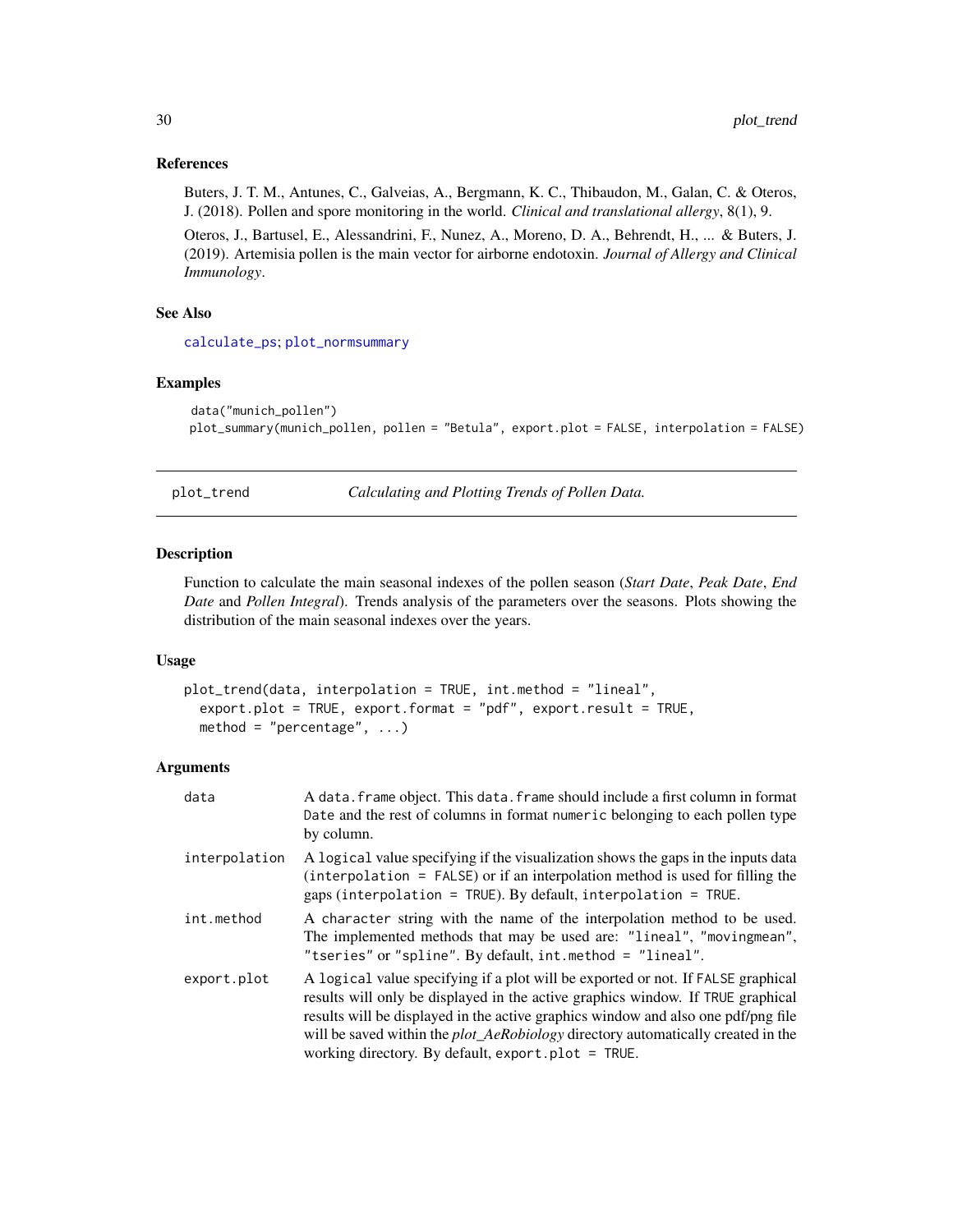<span id="page-30-0"></span>

| export.format | A character string specifying the format selected to save the plot. The imple-<br>mented formats that may be used are: "pdf" or "png". By default, export. format = "pdf".                                                                                                                                                                                                                                                                                           |
|---------------|----------------------------------------------------------------------------------------------------------------------------------------------------------------------------------------------------------------------------------------------------------------------------------------------------------------------------------------------------------------------------------------------------------------------------------------------------------------------|
| export.result | A logical value. If export result $=$ TRUE, a table is exported with the ex-<br>tension <i>xlsx</i> , in the directory <i>table_AeRobiology</i> . This table has the information<br>about the slope "beta coefficient of a lineal model using as predictor the year<br>and as dependent variable one of the main pollen season indexes". The infor-<br>mation is referred to the main pollen season indexes: Start Date, Peak Date, End<br>Date and Pollen Integral. |
| method        | A character string specifying the method applied to calculate the pollen season<br>and the main seasonal parameters. The implemented methods that can be used<br>are: "percentage", "logistic", "moving", "clinical" or "grains". By<br>default, method = "percentage" (perc = $95\%$ ). A more detailed information<br>about the different methods for defining the pollen season may be consulted in<br>the function calculate_ps.                                 |
| $\ddotsc$     | Additional arguments for the function calculate_ps are also accepted.                                                                                                                                                                                                                                                                                                                                                                                                |

## Value

This function returns several plots in the directory *plot\_AeRobiology/trend\_plots* with the extension *.pdf* or *.png*.Also produces an object of the class data.frame and export a table with the extension *.xlsx*, in the directory *table\_AeRobiology*.

These tables have the information about the slope *(beta coefficient of a lineal model using as predictor the year and as dependent variable one of the main pollen season indexes)*. The information is referred to the main pollen season indexes: *Start Date*, *Peak Date*, *End Date* and *Pollen Integral*.

## See Also

[calculate\\_ps](#page-4-1); [analyse\\_trend](#page-1-1)

## Examples

```
data("munich_pollen")
plot_trend(munich_pollen, interpolation = FALSE, export.plot = FALSE, export.result = TRUE)
```

| pollen_calendar |                 |  |  |  | Pollen Calendar by Different Methods from a Historical Pollen |  |
|-----------------|-----------------|--|--|--|---------------------------------------------------------------|--|
|                 | <i>Database</i> |  |  |  |                                                               |  |

# Description

Function to calculate the pollen calendar from a historical database of several pollen types and using the most commonly used methods in the generation of the pollen calendars in the aerobiology field.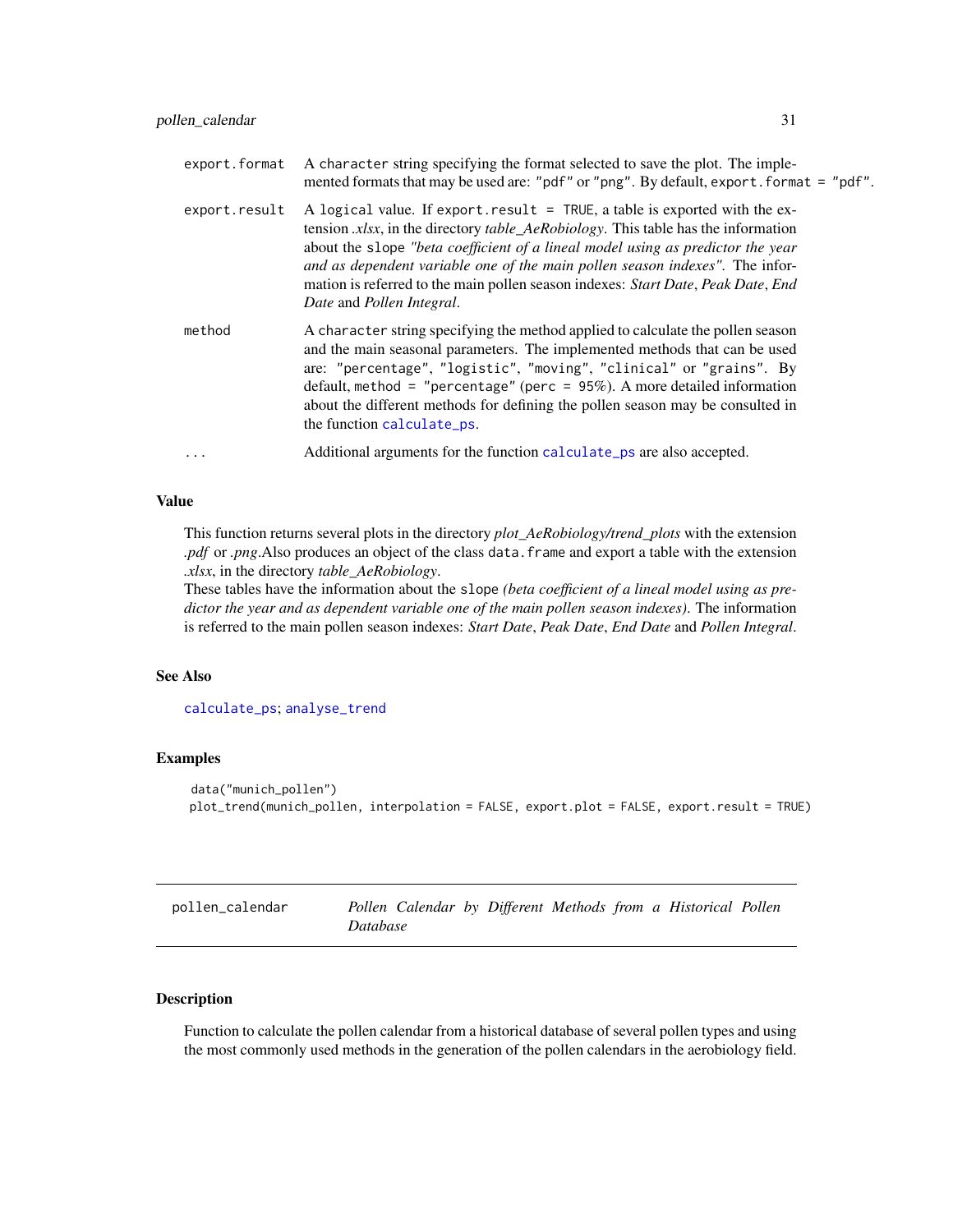# Usage

```
pollen_calendar(data, method = "heatplot", n.types = 15,
  start.month = 1, y.start = NULL, y.end = NULL, perc1 = 80,
 perc2 = 99, th.pollen = 1, average.method = "avg_before",
 period = "daily", method.classes = "exponential", n.classes = 5,
 classes = c(25, 50, 100, 300), color = "green",
  interpolation = TRUE, int.method = "lineal", na.remove = TRUE,
  result = "plot", export.plot = FALSE, export.format = "pdf",
  legendname = "Pollen grains / m3", ...)
```

| data         | A data. frame object including the general database where calculation of the<br>pollen calendar must be applied. This data. frame must include a first column<br>in Date format and the rest of columns in numeric format belonging to each<br>pollen type by column.                                                                                                                                                                                                                                                                                                                                                                                                                                                           |
|--------------|---------------------------------------------------------------------------------------------------------------------------------------------------------------------------------------------------------------------------------------------------------------------------------------------------------------------------------------------------------------------------------------------------------------------------------------------------------------------------------------------------------------------------------------------------------------------------------------------------------------------------------------------------------------------------------------------------------------------------------|
| method       | A character string specifying the method applied to calculate and generate the<br>pollen calendar. The implemented methods that can be used are: "heatplot",<br>"violinplot" or "phenological". A more detailed information about the dif-<br>ferent methods for defining the pollen season may be consulted in Details. The<br>method argument will be heatplot by default.                                                                                                                                                                                                                                                                                                                                                    |
| n.types      | A numeric (integer) value specifying the number of the most abundant pollen<br>types that must be represented in the pollen calendar. A more detailed infor-<br>mation about the selection of the considered pollen types may be consulted in<br>Details. The n. types argument will be 15 types by default.                                                                                                                                                                                                                                                                                                                                                                                                                    |
| start.month  | A numeric (integer) value ranging 1_12 specifying the number of the month<br>(January_December) when the beginning of the pollen calendar must be con-<br>sidered. This argument is only applicable for the "heatplot" method with<br>"daily" period, for the "phenological" method with "avg_before" average.method,<br>and for the "violinplot" method, and the rest of methods only may be gener-<br>ated from the January (start.month = 1). The start.month argument will be<br>1 (month of January) by default.                                                                                                                                                                                                           |
|              | y.start, y.end Anumeric (integer) value specifying the period selected to calculate the pollen<br>calendar (start year _ end year). If y. start and y. end are not specified (NULL),<br>the entire database will be used to generate the pollen calendar. The y.start<br>and y.end arguments will be NULL by default.                                                                                                                                                                                                                                                                                                                                                                                                           |
| perc1, perc2 | A numeric value ranging 0_100. These arguments are valid only for the "phenological"<br>method. These values represent the percentage of the total annual pollen in-<br>cluded in the pollen season, removing (100_percentage)/2% of the total pollen<br>before and after of the pollen season. Two percentages must be specified because<br>of the definition of the "main pollination period" (perc1) and "early/late polli-<br>nation" (perc2) based on the "phenological" method proposed by Werchan<br>et al. (2018). The perc1 argument will be 80 and perc2 argument will be 99<br>by default. A more detailed information about the phenological method to<br>generate the pollen calendar may be consulted in Details. |
| th.pollen    | A numeric value specifying the minimum threshold of the average pollen con-<br>centration which will be used to generate the pollen calendar. Days below this                                                                                                                                                                                                                                                                                                                                                                                                                                                                                                                                                                   |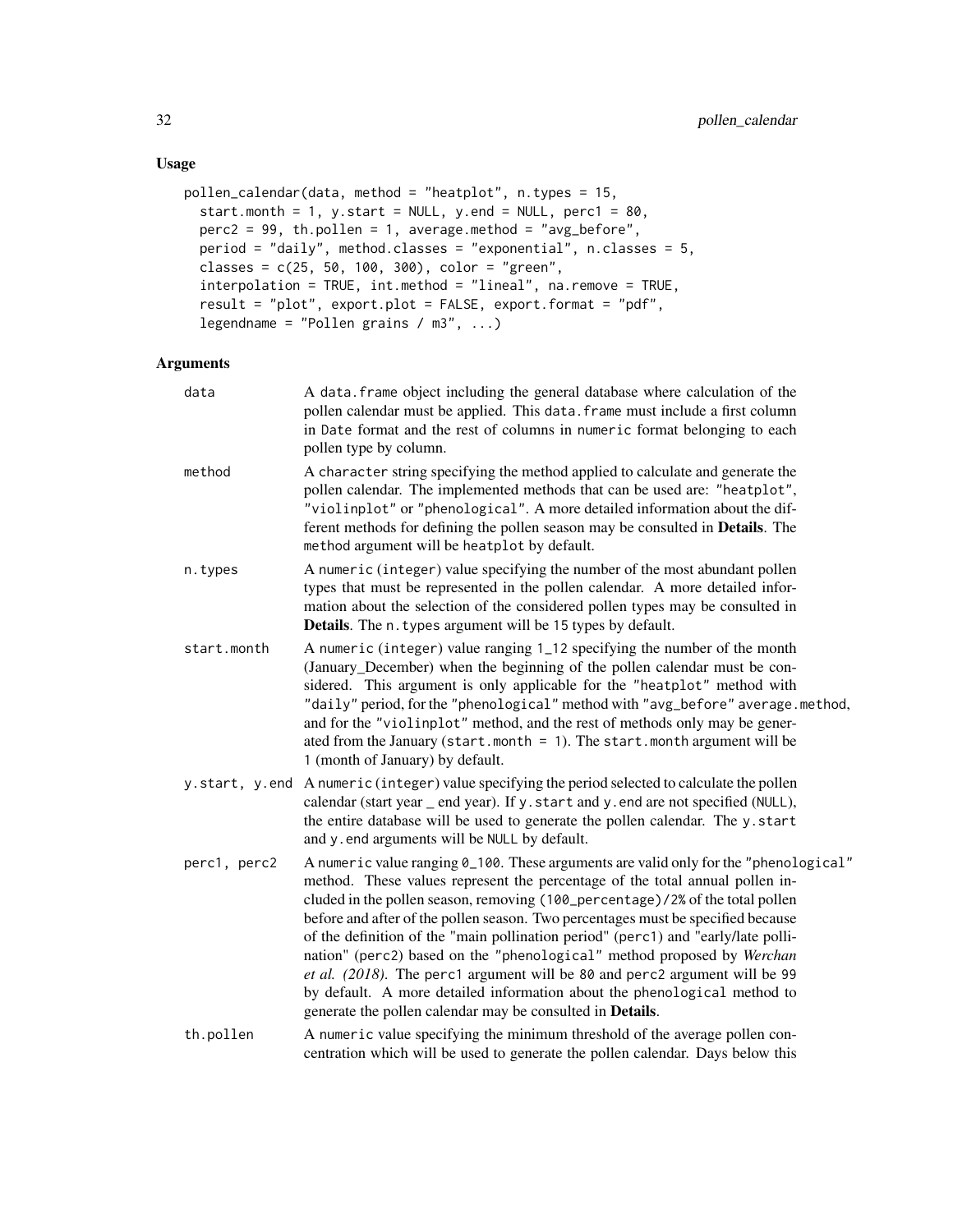threshold will not be considered. For the "phenological" method this value limits the "possible occurrence" period as proposed by *Werchan et al. (2018)*. The th.pollen argument will be 1 by default. A more detailed information about the methods to generate the pollen calendar may be consulted in *Details*.

- average.method A character string specifying the moment of the application of the average. This argument is valid only for the "phenological" method. The implemented methods that can be used are: "avg\_before" or "avg\_after". "avg\_before" produces the average to the daily concentrations and then pollen season are calculated for all pollen types, this method is recommended as it is a more concordant method with respect to the rest of implemented methods. Otherwise, "avg\_after" determines the pollen season for all years and all pollen types, and then a circular average is calculated for the start\_dates and end\_dates. The average.method argument will be "avg\_before" by default.
- period A character string specifying the interval time considered to generate the pollen calendar. This argument is valid only for the "heatplot" method. The implemented periods that can be used are: "daily" or "weekly". "daily" selection produces a pollen calendar using daily averages during the year and "weekly" selection produces a pollen calendar using weekly averages during the year. The period argument will be "daily" by default.
- method.classes A character string specifying the method to define the classes used for classifying the average pollen concentrations to generate the pollen calendar. This argument is valid only for the "heatplot" method. The implemented methods for defining classes are: "exponential" and "custom". The method.classes argument will be "exponential" by default. A more detailed information about the methods to classify the average pollen concentrations to generate the pollen calendar may be consulted in Details.
- n.classes A numeric (integer) value specifying the number of classes that will be used for classifying the average pollen concentrations to generate the pollen calendar. This argument is valid only for the "heatplot" method and the classification by method.classes = "custom". The n.classes argument will be 5 by default. A more detailed information about the methods to classify the average pollen concentrations to generate the pollen calendar may be consulted in Details.
- classes A numeric vector specifying the threshold established to define the different classes that will be used for classifying the average pollen concentrations to generate the pollen calendar. This argument is valid only for the "heatplot" method and the classification by method.classes = "custom". The classes argument will be c(25, 50, 100, 300) by default. The number of specified classes must be equal to n.classes \_ 1 because of the maximum threshold will be automatically specified by the maximum value. A more detailed information about the methods to classify the average pollen concentrations to generate the pollen calendar may be consulted in Details.
- color A character string specifying the color to generate the graph showing the pollen calendar. This argument is valid only for the "heatplot" method. The implemented color palettes to generate the pollen calendar are: "green", "red", "blue", "purple" or "black". The color argument will be "green" by default.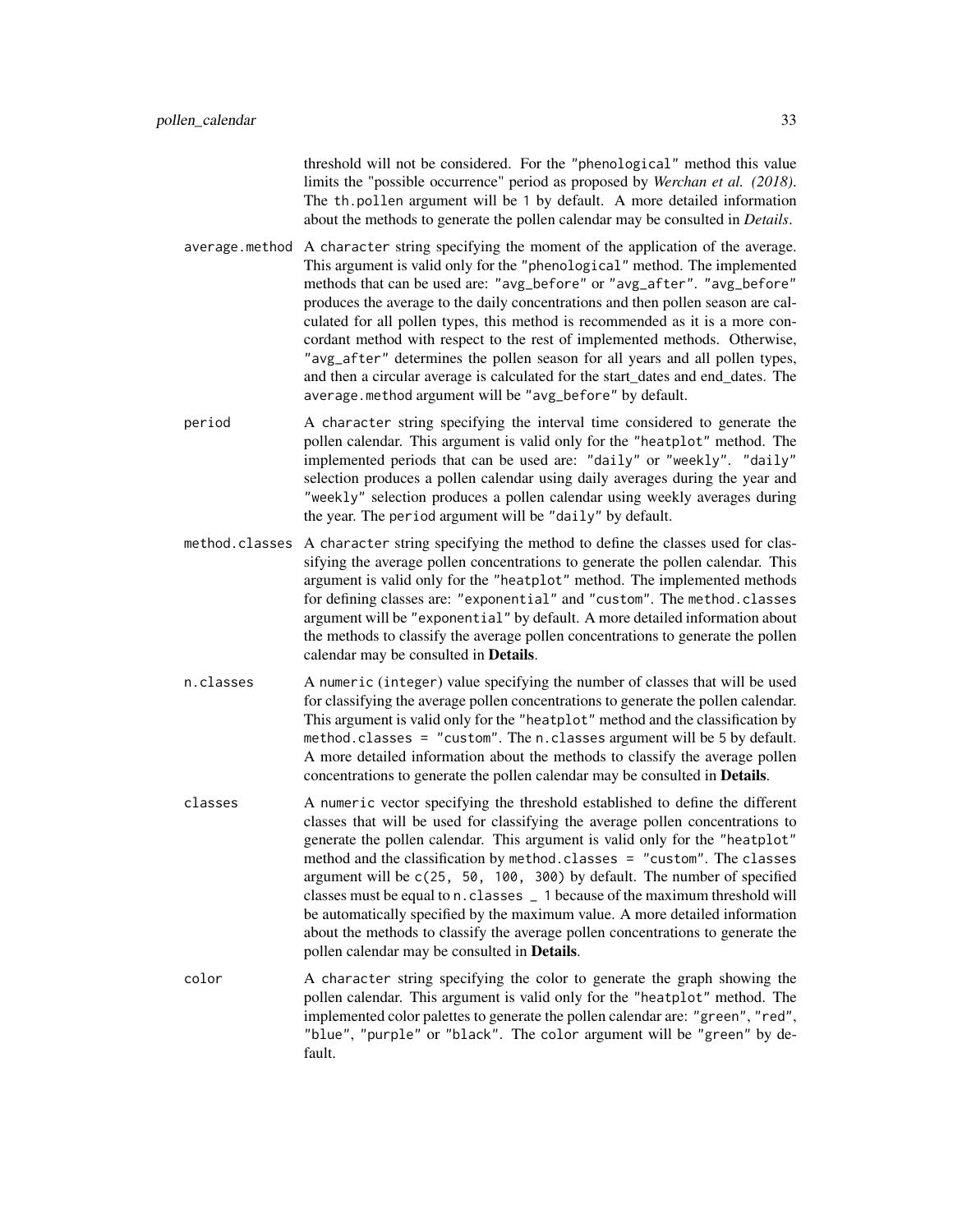| interpolation | A logical value. If FALSE the interpolation of the pollen data is not applicable.<br>If TRUE an interpolation of the pollen series will be applied to complete the gaps<br>before the calculation of the pollen calendar. The interpolation argument will<br>be TRUE by default. A more detailed information about the interpolation method<br>may be consulted in Details.                                                                                                  |
|---------------|------------------------------------------------------------------------------------------------------------------------------------------------------------------------------------------------------------------------------------------------------------------------------------------------------------------------------------------------------------------------------------------------------------------------------------------------------------------------------|
| int.method    | A character string specifying the method selected to apply the interpolation<br>method in order to complete the pollen series. The implemented methods that<br>may be used are: "lineal", "movingmean", "spline" or "tseries". The<br>int.method argument will be "lineal" by default.                                                                                                                                                                                       |
| na.remove     | A logical value specifying if na values must be remove for the pollen calendar<br>or not. $n$ . remove = TRUE by default.                                                                                                                                                                                                                                                                                                                                                    |
| result        | A character string specifying the output for the function. The implemented<br>outputs that may be obtained are: "plot" and "table". The argument result<br>will be "plot" by default.                                                                                                                                                                                                                                                                                        |
| export.plot   | A logical value specifying if a plot with the pollen calendar saved in the work-<br>ing directory will be required or not. If FALSE graphical results will only be<br>displayed in the active graphics window. If TRUE graphical results will be dis-<br>played in the active graphics window and also a <i>pdf</i> file will be saved within the<br>plot_AeRobiology directory automatically created in the working directory. The<br>export.plot will be FALSE by default. |
| export.format | A character string specifying the format selected to save the pollen calendar<br>plot. The implemented formats that may be used are: "pdf" and "png". The<br>export.format will be "pdf" by default.                                                                                                                                                                                                                                                                         |
| legendname    | A character string specifying the title of the legend. By default is "Pollen / m3".                                                                                                                                                                                                                                                                                                                                                                                          |
| $\cdots$      | Other additional arguments may be used to customize the exportation of the<br>plots using "pdf" or "png" files and therefore arguments from pdf and png<br>functions (grDevices package) may be implemented. For example, for <i>pdf</i> files<br>the user may custom the arguments: width, height, family, title, fonts,<br>paper, bg, fg, pointsize; and for <i>png</i> files the user may custom the argu-<br>ments: width, height, units, pointsize, bg, res             |

This function allows to calculate and generate the pollen calendar using three different methods which are described below. The pollen calendar will be calculated and generated only for the period specified by the user using the y.start and y.end arguments, and for the specified number of the most abundant pollen types using the n.types argument by the user. The most abundant pollen types will be selected according to the highest average annual amounts of pollen registered by the pollen types during the considered period.

• "heatplot" method. This pollen calendar is constructed based on the daily or weekly average of pollen concentrations, depending of the preferences of the user that may select "daily" or "weekly" as period argument. Then, these averages may be classified in different categories following different methods selected by the user according to the method.classes argument. If method.classes = "exponential" the user will apply the classification based on exponential classes proposed by *Stix and Ferreti (1974)*, which has been commonly used in aerobiology for the generation of pollen calendars. The classification based on exponential method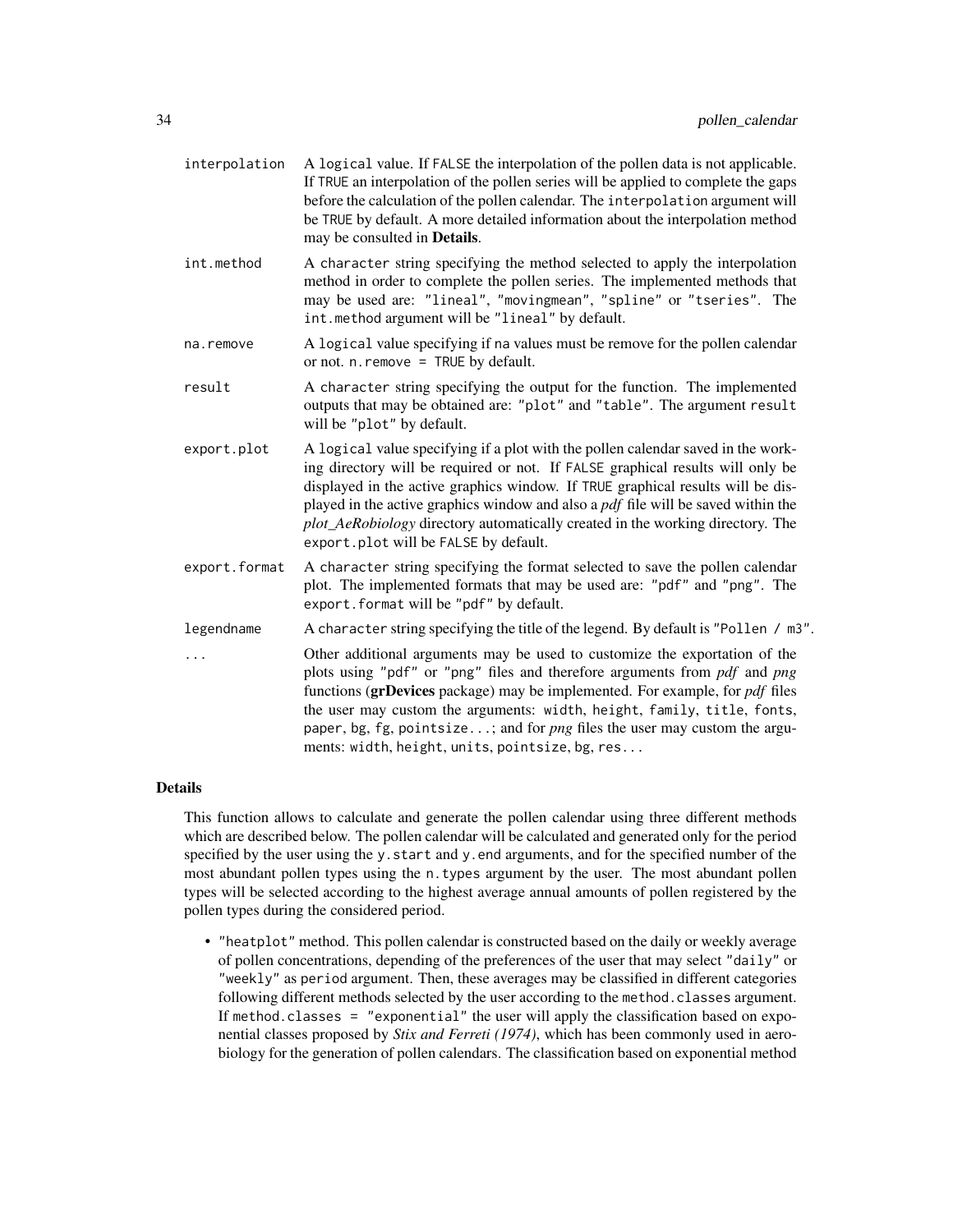<span id="page-34-0"></span>considers 11 classes (1\_2, 3\_5, 6\_11, 12\_24, 25\_49, 50\_99, 100\_199, 200\_399, 400\_799, 800\_1600, >1600). An example of this pollen calendar may be consulted in *Rojo et al. (2016)*. This method to design pollen calendars is an adaptation from the pollen calendar proposed by *Spieksma (1991)* who considered 10\_day periods instead of daily or weekly periods. Otherwise, if method.classes = "custom" the user may customize the classification according to the number of classes selected (n.classes argument) and the thresholds of the pollen concentrations used to define the classes (classes argument). Average values below the level of the th.pollen argument will be removed from the pollen calendar.

- "phenological" method. This pollen calendar is based on phenological definition of the pollen season and adapted from the methodology proposed by *Werchan et al. (2018)*. After to obtain daily average pollen concentrations for the most abundant pollen types different pollination periods were calculated using the daily averages. The main pollination period was calculated based on the percentage defined by perc1 argument (selected by the user, 80% by default) of the annual total pollen. For example, if perc1 =  $80$  the beginning of the high season was marked when 10% of the annual value was reached and the end was selected when 90% was reached. In the case of the early/late pollination a total of the percentage defined by perc2 argument (selected by the user, 99% by default) of the annual total pollen will be registered during this period. For this kind of pollen calendar the th.pollen argument will define the "possible occurrence" period as adapted by *Werchan et al. (2018)*, considering the entire period between the first and the last day when this pollen level is reached. In an alternative way the average may be carried out after to define the pollen seasons using method\_average = "avg\_after" (instead of "avg\_before" by default). "avg\_after" determines the pollen season for all years and all pollen types, and then an average for circular data is calculated from the start dates and end dates.
- "violinplot" method. This pollen calendar is based on the pollen intensity and adapted from the pollen calendar published by *ORourke (1990)*. In first time the daily averages of the pollen concentrations are calculated and then these averages are represented using the *violin plot* graph. The shape of the *violin plot* display the pollen intensity of the pollen types in a relative way i.e. the values will be calculated as relative measurements regarding to the most abundant pollen type in annual amounts. Therefore, this pollen calendar shows a relative comparison between the pollen intensity of the pollen types but without scales and units. Average values below the level of the th.pollen argument will be removed from the pollen calendar.

Pollen time series frequently have different gaps with no data and this fact could be a problem for the calculation of specific methods for defining the pollen season even providing incorrect results. In this sense by default a linear interpolation will be carried out to complete these gaps before to generate the pollen calendar. For more information to see the [interpollen](#page-10-1) function.

#### Value

This function returns different results:

plot in the active graphics window displaying the pollen calendar generated by the user when result = "plot". This plot may be included in an object by assignment operators.

data.frame including the daily or weekly average pollen concentrations (according to the selection of the user) used to generate the pollen calendar. This data.frame will be returned when  $result = "table".$ 

If export. plot  $=$  TRUE this plot displaying the pollen calendar will also be exported as file within the *Plot\_AeRobiology*" directory created in the working directory.

If export.plot = TRUE and export.format = pdf a *pdf* file of the pollen calendar will be saved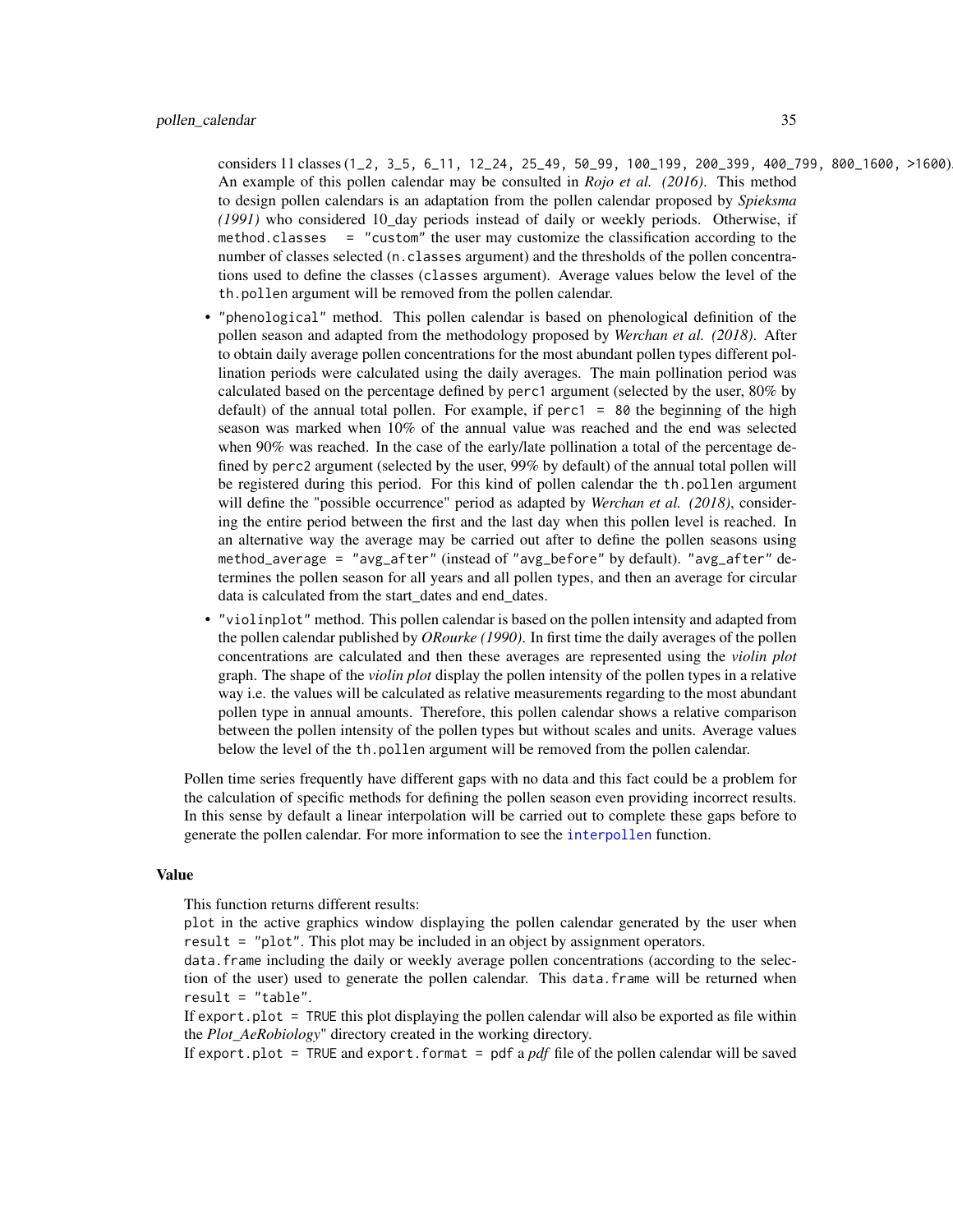within the *plot\_AeRobiology* directory created in the working directory. Additional characteristics may be incorporated to the exportation as *pdf* file (see grDevices package)

If export.plot = TRUE and export.format = png a *png* file of the pollen calendar will be saved within the *plot\_AeRobiology* directory created in the working directory. Additional characteristics may be incorporated to the exportation as *png* file (see grDevices package).

## References

ORourke, M.K., 1990. Comparative pollen calendars from Tucson, Arizona: Durhamvs. Burkard samplers. *Aerobiologia*, 6(2), p.136\_140.

Rojo, J., Rapp, A., Lara, B., Sabariego, S., Fernandez\_Gonzalez, F. and Perez\_Badia, R., 2016. Characterisation of the airborne pollen spectrum in Guadalajara (central Spain) and estimation of the potential allergy risk. *Environmental Monitoring and Assessment*, 188(3), p.130.

Spieksma, F.T.M., 1991. *Regional European pollen calendars. Allergenic pollen and pollinosis in Europe*, pp.49\_65.

Stix, E. and Ferretti, M.L., 1974. *Pollen calendars of three locations in Western Germany. Atlas European des Pollens Allergisants*, pp.85\_94.

Werchan, M., Werchan, B. and Bergmann, K.C., 2018. German pollen calendar 4.0\_update based on 2011\_2016 pollen data. *Allergo Journal International*, 27, pp.69\_71.

## See Also

[interpollen](#page-10-1), [calculate\\_ps](#page-4-1)

#### Examples

```
data("munich_pollen")
pollen_calendar(munich_pollen, method = "heatplot", interplation = FALSE)
```

| POMO_pollen | 3-hourly pollen data of Munich and Viechtach (2018), obtained auto- |
|-------------|---------------------------------------------------------------------|
|             | matically by BAA500                                                 |

## Description

A dataset containing information of 3-hourly concentrations of pollen in the atmosphere of Munich (DEBIED) and Viechtach (DEVIEC) during the year 2018. Pollen types included: *"Poaceae"* and *"Pinus"*.

## Usage

POMO\_pollen

# Format

Time series of 3-hours pollen concentrations expressed as pollen grains / m3 of air.

<span id="page-35-0"></span>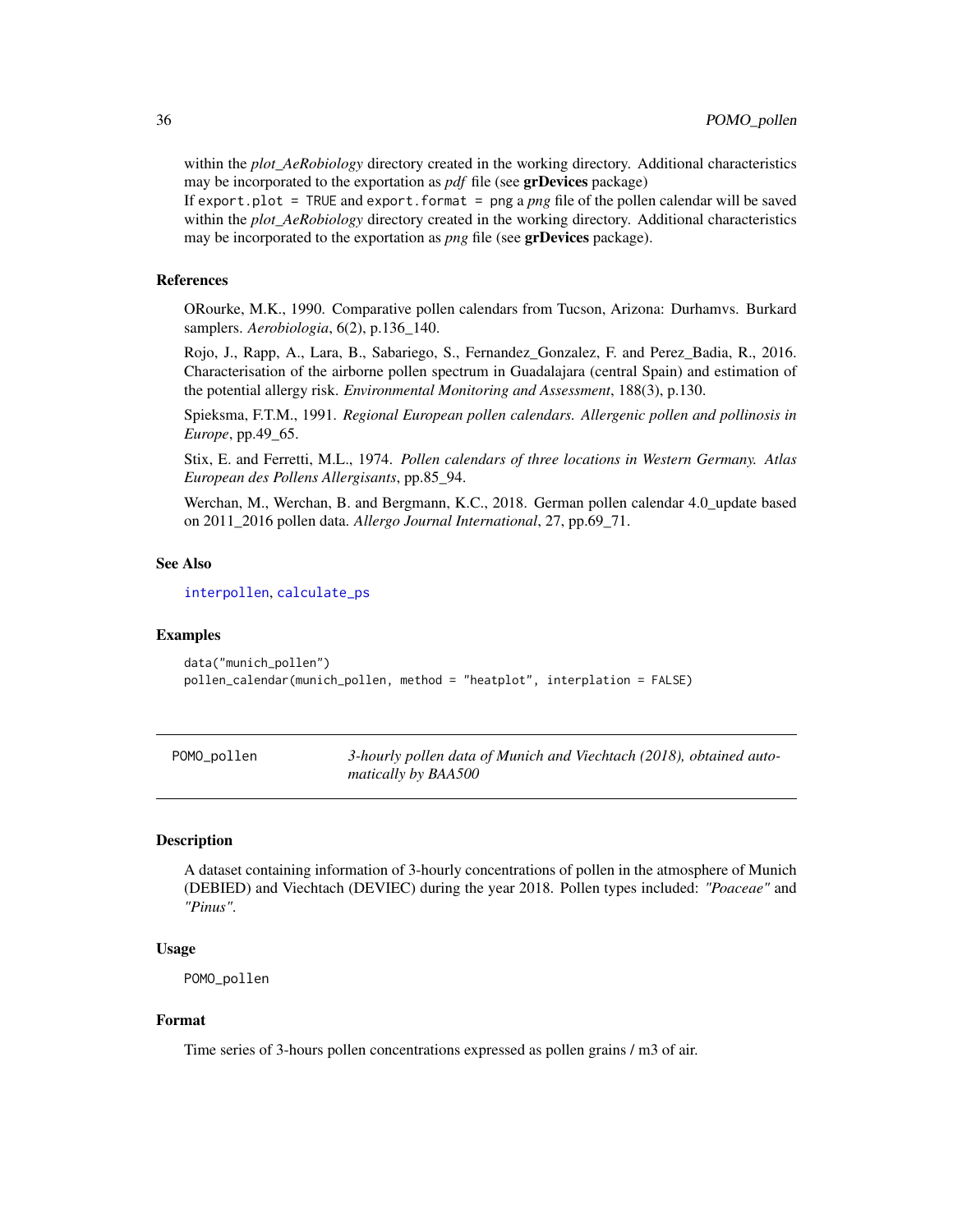<span id="page-36-0"></span>Data were obtained by the automatic pollen monitor BAA500 from Munich and Viechtach in Bavaria (Germany) data("POMO\_pollen"), supplied by the public ePIN Network supported by the Bavarian Government. The ePIN Network was built by Das Bayerische Landesamt für Gesundheit und Lebensmittelsicherheit (LGL) in collaboration with Zentrum Allergie und Umwelt (ZAUM).

## Source

<https://www.lgl.bayern.de/>

<https://www.zaum-online.de/>

#### References

Oteros, J., et al., ... & Buters, J. T. (2019). Building an automatic Pollen Monitoring Network (ePIN): Selection of optimal sites by clustering pollen stations.

Oteros, J., Pusch, G., Weichenmeier, I., Heimann, U., Mueller, R., Roeseler, S., ... & Buters, J. T. (2015). Automatic and online pollen monitoring.

Hirst, J.M., 1952. AN AUTOMATIC VOLUMETRIC SPORE TRAP. Ann. Appl. Biol. 39, 257\_265.

VDI 4252\_4. (2016). Bioaerosole und biologische Agenzien\_Ermittlung von Pollen und Sporen in der Aussenluft unterVerwendung einer volumetrischen Methode fuer einMessnetz zu allergologischen Zwecken. VDI\_Richtlinie4252 Blatt 4, Entwurf. VDI/DIN\_Handbuch Reinhaltungder Luft, Band 1a: Beuth, Berlin

<span id="page-36-1"></span>quality\_control *Quality Control of a Pollen Database*

#### Description

Function to check the quality of an historical database of several pollen types.

## Usage

```
quality_control(data, int.window = 2, perc.miss = 20,
 ps.method = "percentage", result = "plot", th.day = 100,
 perc = 95, def.season = "natural", reduction = FALSE,
 red.level = 0.9, derivative = 5, man = 11, th.ma = 5,
 n.clinical = 5, window.clinical = 7, window.grains = 5,
 th.pollen = 10, th.sum = 100, type = "none",
 int.method = "linear", ...)
```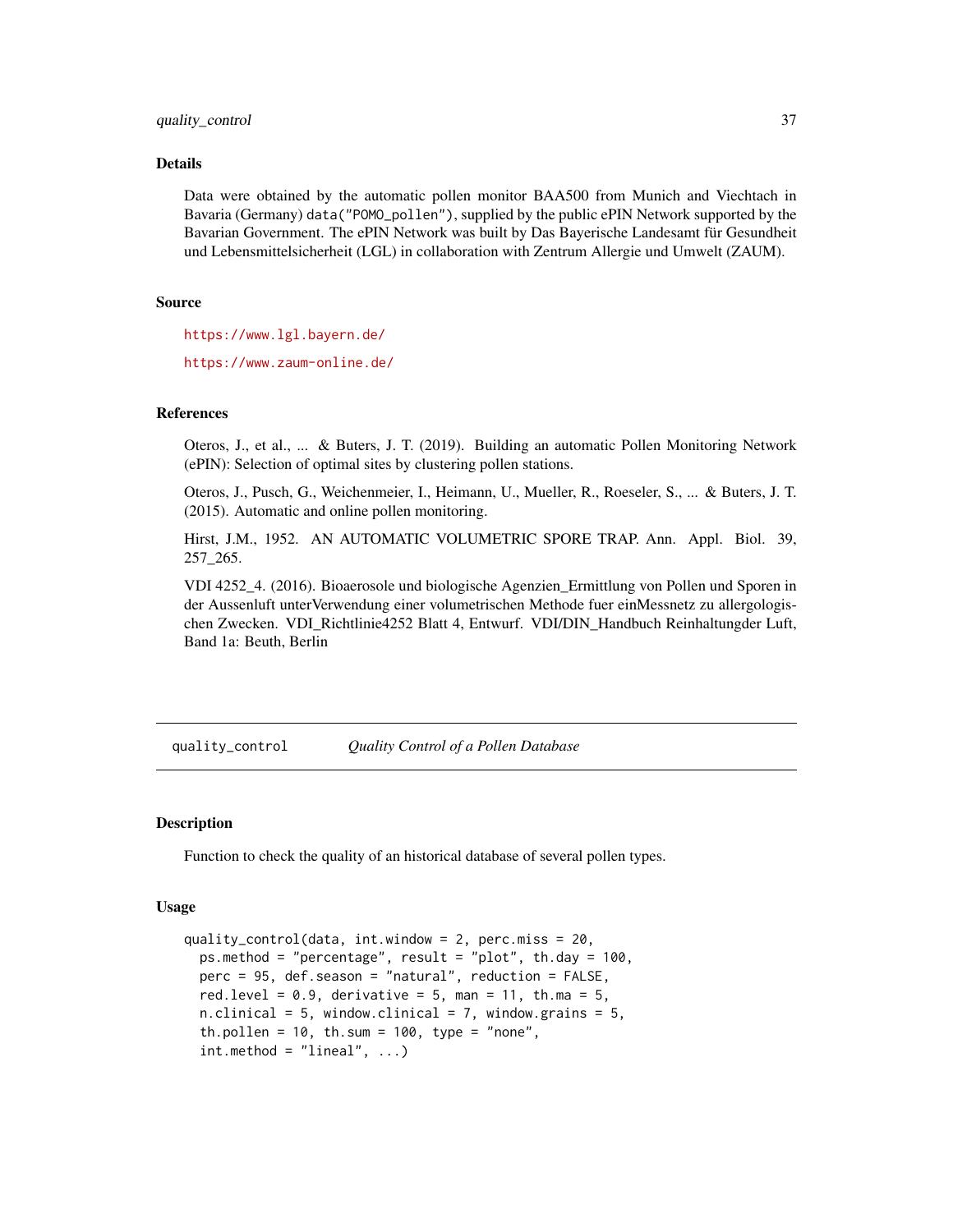<span id="page-37-0"></span>

| data                          | A data. frame object including the general database where quality must be<br>checked. This data.frame must include a first column in Date format and the<br>rest of columns in numeric format belonging to each pollen type by column. It<br>is not necessary to insert the missing gaps; the function will automatically detect<br>them.                                                                                        |
|-------------------------------|----------------------------------------------------------------------------------------------------------------------------------------------------------------------------------------------------------------------------------------------------------------------------------------------------------------------------------------------------------------------------------------------------------------------------------|
| int.window                    | A numeric (interger) value bigger or equal to 1. The argument specifies the<br>number of days of each side of the start, peak or end date of the main pollen<br>season which will be checked during the quality control. If any of these days<br>has been interpolated, the current season will not pass the quality control. The<br>int.window argument will be 2 by default.                                                   |
| perc.miss                     | A numeric (interger) value between 0 and 100. The argument specifies<br>the maximal percentage of interpolated days which is allowed inside the main<br>pollen season to pass the quality control. The perc.miss argument will be 20<br>by default.                                                                                                                                                                              |
| ps.method                     | A character string specifying the method applied to calculate the pollen sea-<br>son and the main parameters. The implemented methods that can be used are:<br>"percentage", "logistic", "moving", "clinical" or "grains". A more de-<br>tailed information about the different methods for defining the pollen season<br>may be consulted in calculate_ps function. The ps. method argument will be<br>"percentage" by default. |
| result                        | A character string specifying the format of the results. Only "plot" or "table"<br>available. If "plot", graphical resume of the quality control will be plotted. If<br>"table", a data. frame will be created indicating the filters passed by each<br>pollen type and season. Consult 'Return' for more information .The result<br>argument will be "plot" by default.                                                         |
| th.day                        | See calculate_ps for more details.                                                                                                                                                                                                                                                                                                                                                                                               |
| perc                          | See calculate_ps for more details.                                                                                                                                                                                                                                                                                                                                                                                               |
| def.season                    | See calculate_ps for more details.                                                                                                                                                                                                                                                                                                                                                                                               |
| reduction                     | See calculate_ps for more details.                                                                                                                                                                                                                                                                                                                                                                                               |
| red.level                     | See calculate_ps for more details.                                                                                                                                                                                                                                                                                                                                                                                               |
| derivative                    | See calculate_ps for more details.                                                                                                                                                                                                                                                                                                                                                                                               |
| man                           | See calculate_ps for more details.                                                                                                                                                                                                                                                                                                                                                                                               |
| th.ma                         | See calculate_ps for more details.                                                                                                                                                                                                                                                                                                                                                                                               |
| n.clinical<br>window.clinical | See calculate_ps for more details.                                                                                                                                                                                                                                                                                                                                                                                               |
|                               | See calculate_ps for more details.                                                                                                                                                                                                                                                                                                                                                                                               |
| window.grains                 | See calculate_ps for more details.                                                                                                                                                                                                                                                                                                                                                                                               |
| th.pollen                     | See calculate_ps for more details.                                                                                                                                                                                                                                                                                                                                                                                               |
| th.sum                        | See calculate_ps for more details.                                                                                                                                                                                                                                                                                                                                                                                               |
| type                          | See calculate_ps for more details.                                                                                                                                                                                                                                                                                                                                                                                               |
| int.method                    | See calculate_ps for more details.                                                                                                                                                                                                                                                                                                                                                                                               |
| $\cdots$                      | Other arguments passed on to the pollen season calculation as specified in calculate_ps<br>function.                                                                                                                                                                                                                                                                                                                             |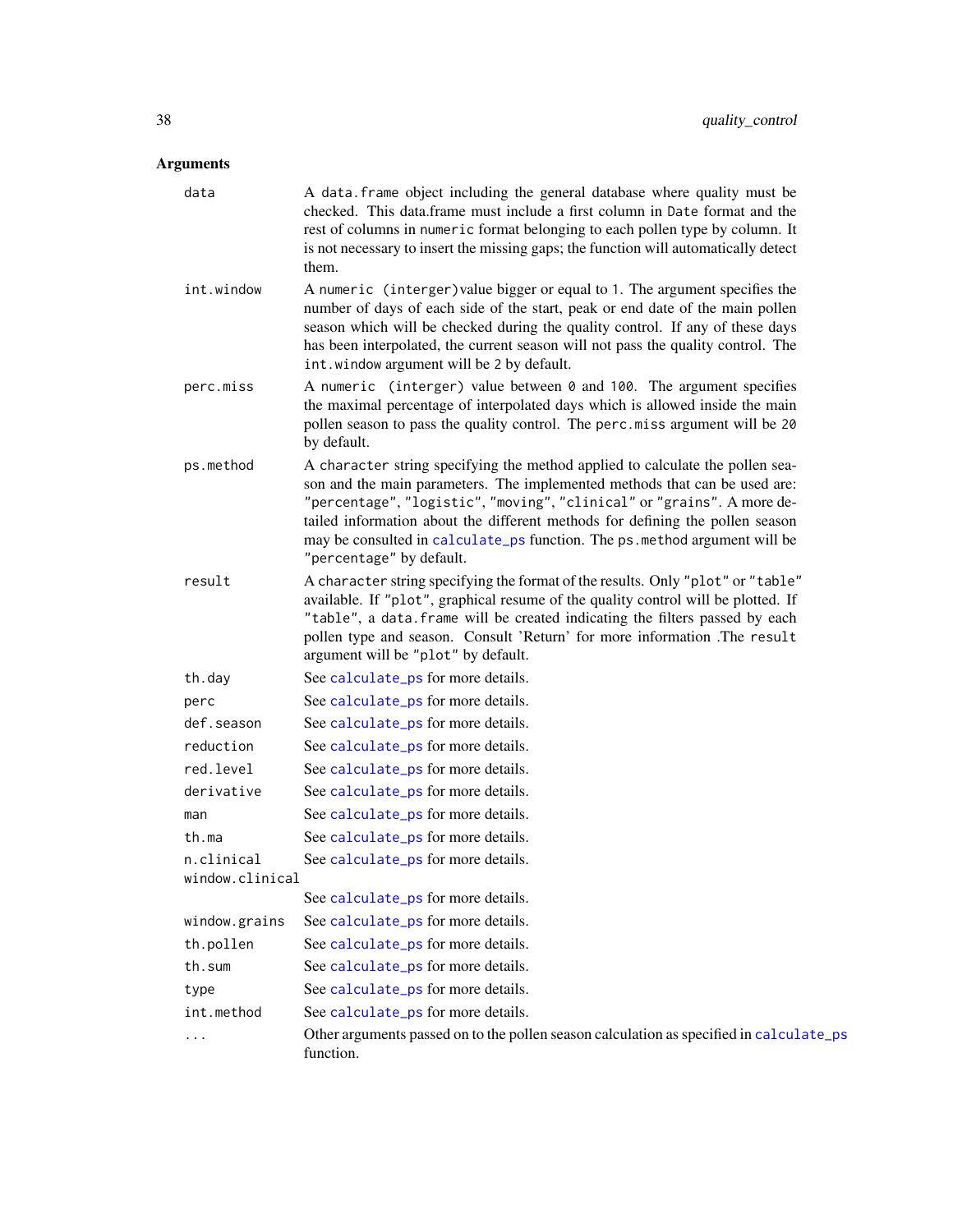<span id="page-38-0"></span>Quality control is a relevant topic for aerobiology (Oteros et al., 2013). This function is another approach to improve the quality control management in the field.

quality\_control function checks the quality of the pollen data of each pollen type and season. The filters applied by the function are:

- If the main pollen season (Galan et al., 2017) cannot be calculated according to [calculate\\_ps](#page-4-1) function minimal requirements (lack of data for these pollen type and year). Filter named "Complete" in the "quality\_control" data.frame.
- If the start, end or peak date of the main pollen season has been interpolated or a day near to it (number of days specified by int.window argument). If a day near to these dates is missing, the selected date could not be the right one. Filters named "Start", "Peak" and "End" in the "quality\_control" data.frame.
- The percentage of missing data inside the main pollen season. It calculates the number of days which have been interpolated by the algorithm and their percentage inside the main pollen season. If a high percentage of the main pollen season has been interpolated, the information of these season could not be reliable. Filter named "Comp.MPS" in the "quality\_control" data.frame.

#### Value

This function can return different results:

- If result = "plot": Graphical resume of the Quality Control results showing the seasons of each pollen type and their quality (the risk assumed if they are included in further studies). The legend indicates the number of filter that have been unsuccessfully passed for each case. Object of class [ggplot](#page-0-0). For graphical customization, see [ggplot](#page-0-0) function.
- If result = "table": data.frame with logical values for each pollen type and season. If TRUE, the filter has been successfully passed for this case. If FALSE, this case does not fit the minimal requirements of this filter.

## References

Galan, C., Ariatti, A., Bonini, M., Clot, B., Crouzy, B., Dahl, A., Fernandez\_Gonzalez, D., Frenguelli, G., Gehrig, R., Isard, S., Levetin, E., Li, D.W., Mandrioli, P., Rogers, C.A., Thibaudon, M., Sauliene, I., Skjoth, C., Smith, M., Sofiev, M., 2017. Recommended terminology for aerobiological studies. Aerobiologia (Bologna). 293\_295.

Oteros, J., Galan, C., Alcazar, P., & Dominguez\_Vilches, E. (2013). Quality control in bio\_monitoring networks, Spanish Aerobiology Network. Science of the Total Environment, 443, 559\_565.

## See Also

[calculate\\_ps](#page-4-1), [interpollen](#page-10-1), [ggplot](#page-0-0), [ggsave](#page-0-0)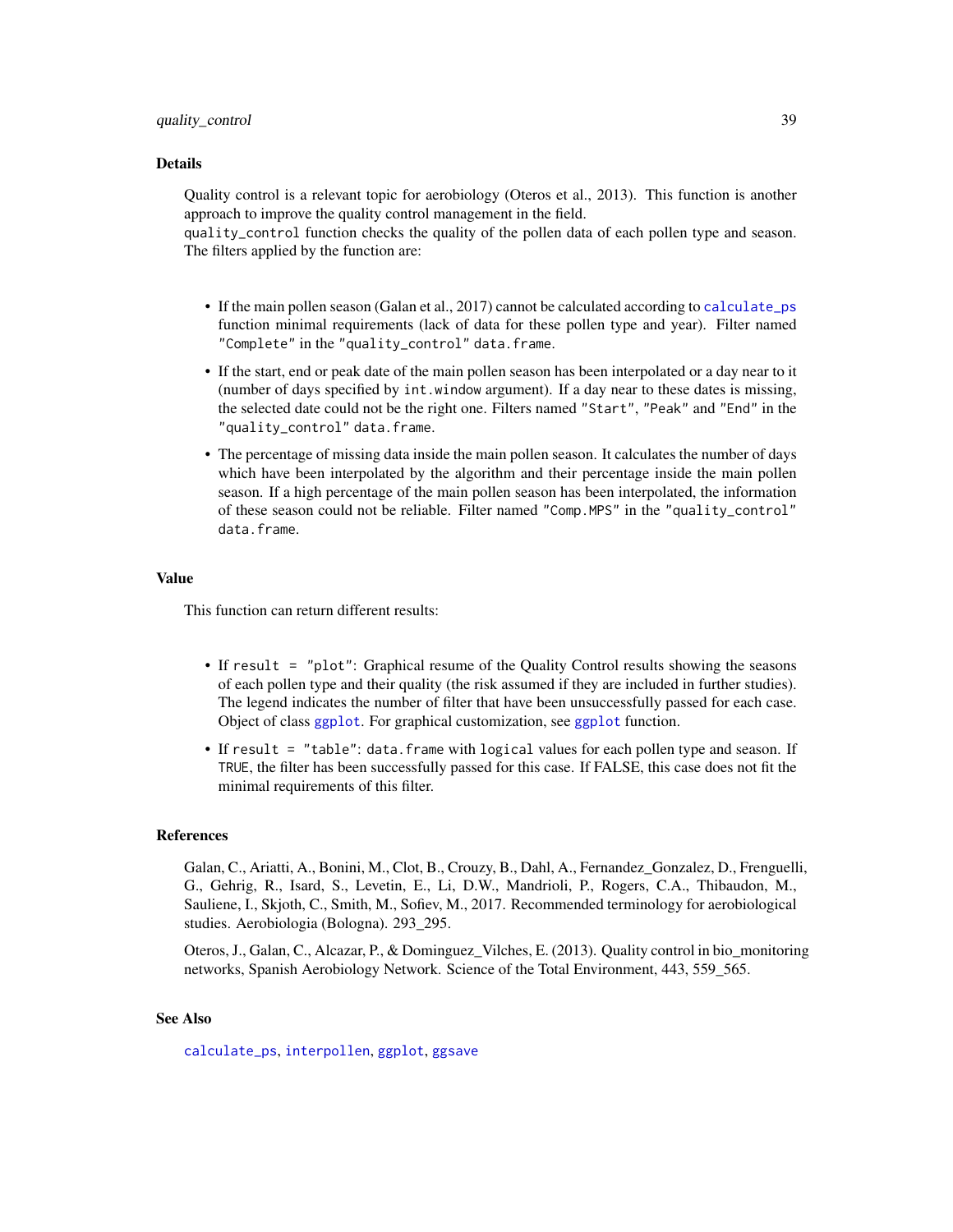40 quality\_control

# Examples

```
data("munich_pollen")
quality_control(munich_pollen[,c(1:4)])
```